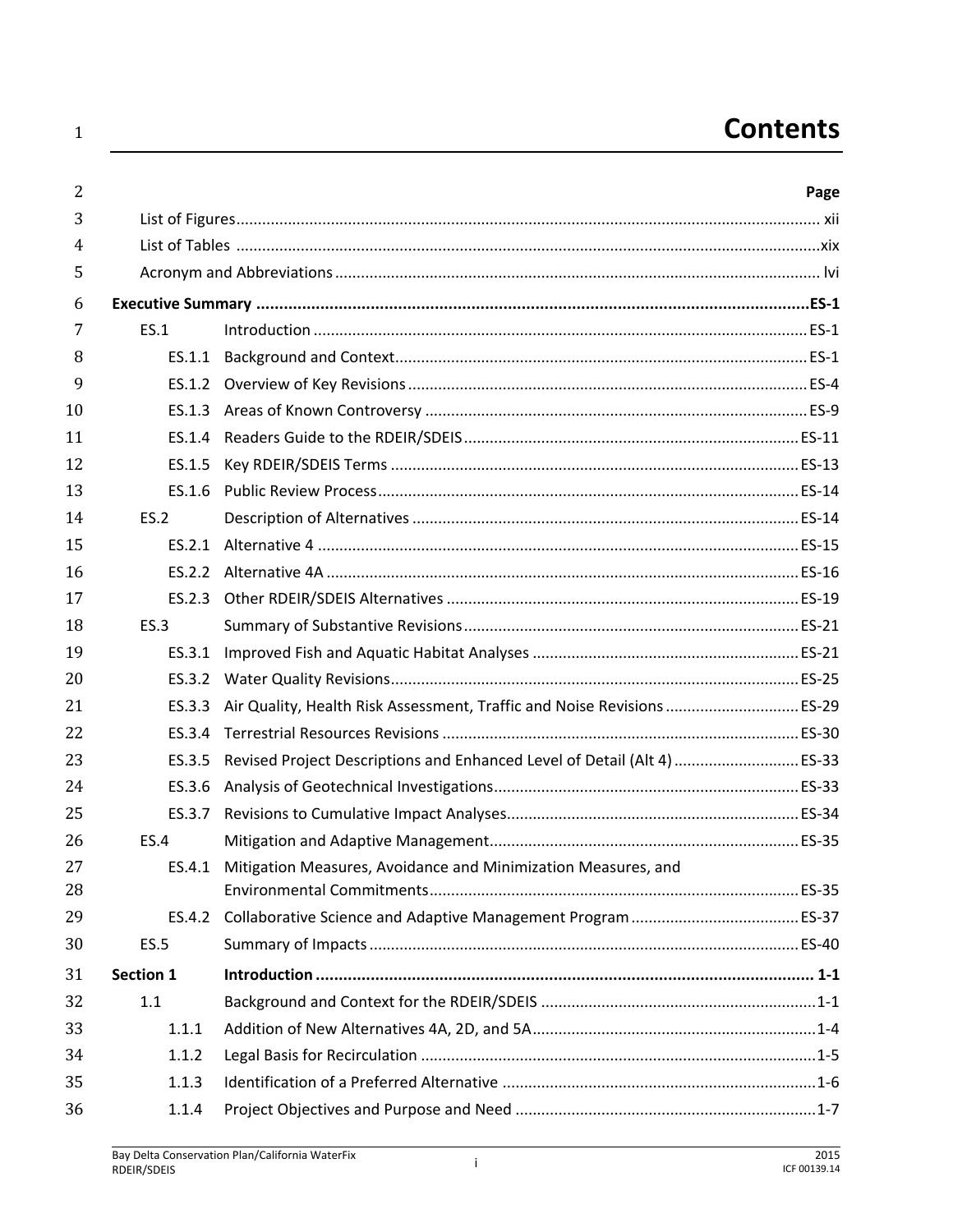| 1              | 1.1.5            | Roles and Responsibilities of Key Federal and State Agencies 1-12              |  |
|----------------|------------------|--------------------------------------------------------------------------------|--|
| $\overline{2}$ | 1.2              |                                                                                |  |
| 3              | 1.3              |                                                                                |  |
| 4              | 1.4              |                                                                                |  |
| 5              | 1.5              |                                                                                |  |
| 6              | 1.6              |                                                                                |  |
| 7              | 1.7              |                                                                                |  |
| 8              | <b>Section 2</b> |                                                                                |  |
| 9              | 2.1              |                                                                                |  |
| 10             | 2.1.1            |                                                                                |  |
| 11             | 2.1.2            |                                                                                |  |
| 12             | 2.1.3            |                                                                                |  |
| 13             | 2.1.4            |                                                                                |  |
| 14             | 2.1.5            | Clifton Court Forebay Modification, Head of Old River Operable Barrier         |  |
| 15             |                  |                                                                                |  |
| 16             | 2.1.6            |                                                                                |  |
| 17             | 2.2              |                                                                                |  |
| 18             | 2.2.1            |                                                                                |  |
| 19             | 2.2.2            |                                                                                |  |
| 20             | 2.2.3            |                                                                                |  |
| 21             | 2.2.4            |                                                                                |  |
| 22             | 2.2.5            |                                                                                |  |
| 23             | 2.2.6            |                                                                                |  |
| 24             | 2.2.7            |                                                                                |  |
| 25             | 2.2.8            |                                                                                |  |
| 26             | 2.2.9            |                                                                                |  |
| 27             | 2.3              | Air Quality, Health Risk Assessment, Traffic, and Noise Revisions 2-16         |  |
| 28             | 2.3.1            | Mass Emissions Modeling for Construction of the Water Conveyance Facility 2-17 |  |
| 29             | 2.3.2            | Health Risk Assessment for Construction of the Water Conveyance Facility2-18   |  |
| 30             | 2.3.3            | Mass Emissions Modeling for Operations and Maintenance of the Water            |  |
| 31             |                  |                                                                                |  |
| 32             | 2.3.4            |                                                                                |  |
| 33             | 2.3.5            |                                                                                |  |
| 34             | 2.3.6            |                                                                                |  |
| 35             | 2.3.7            | Transportation and Noise Analysis for Construction of the Water                |  |
| 36             |                  |                                                                                |  |
| 37             | 2.4              |                                                                                |  |
| 38             | 2.4.1            |                                                                                |  |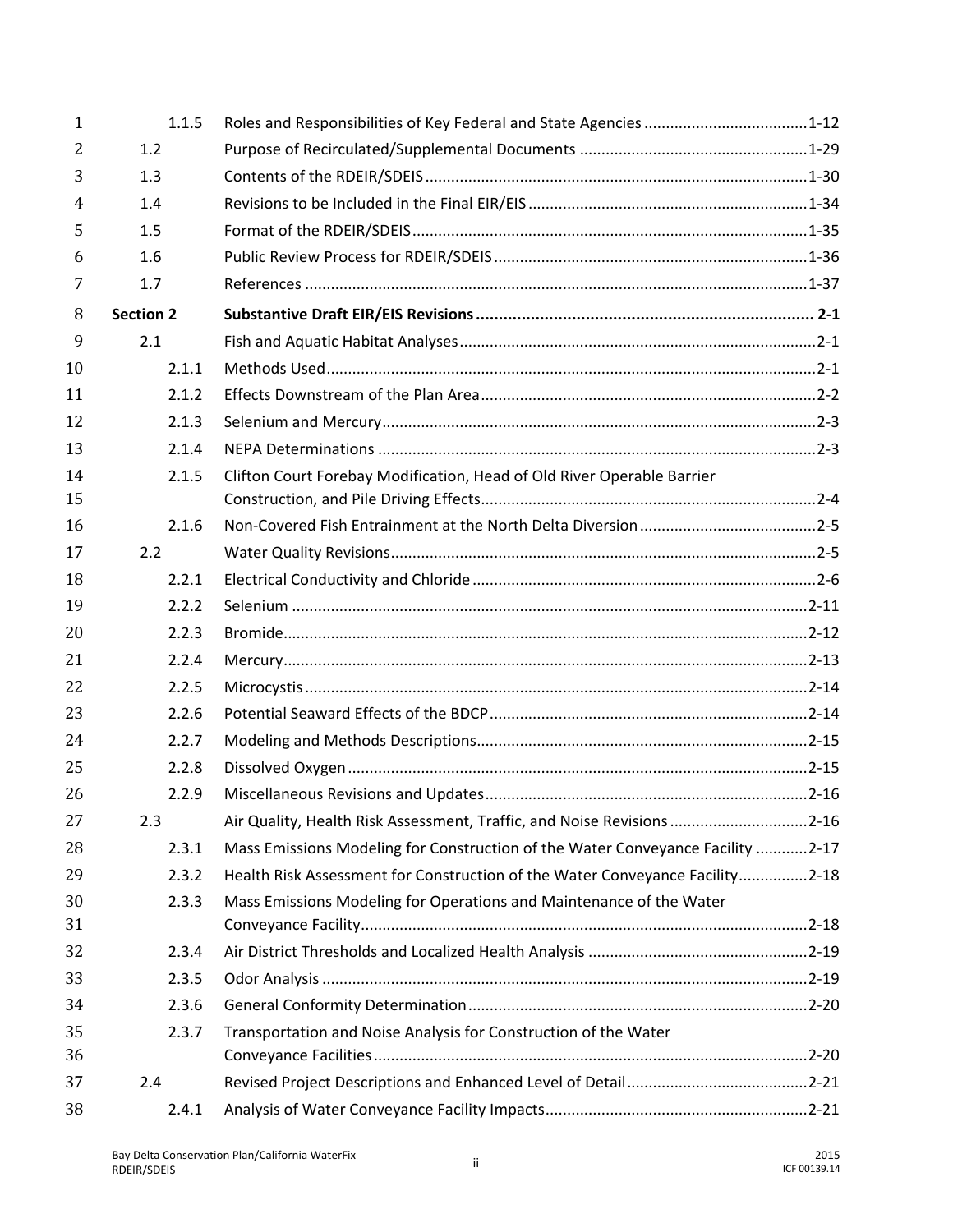| $\mathbf{1}$<br>$\overline{2}$ | 2.4.2            | Updates to Conservation Measures, Environmental Commitments, and  |  |
|--------------------------------|------------------|-------------------------------------------------------------------|--|
| 3                              | 2.5              |                                                                   |  |
| 4                              | 2.5.1            |                                                                   |  |
| 5                              | 2.5.2            |                                                                   |  |
| 6                              | 2.5.3            |                                                                   |  |
| 7                              | 2.6              |                                                                   |  |
| 8                              | <b>Section 3</b> |                                                                   |  |
| 9                              | 3.1              |                                                                   |  |
| 10                             | 3.2              | Revised Description of Water Conveyance Facility Components under |  |
| 11                             |                  |                                                                   |  |
| 12                             | 3.3              |                                                                   |  |
| 13                             | 3.3.1            |                                                                   |  |
| 14                             | 3.3.2            |                                                                   |  |
| 15                             | 3.3.3            |                                                                   |  |
| 16                             | 3.3.4            |                                                                   |  |
| 17                             | 3.3.5            |                                                                   |  |
| 18                             | 3.3.6            |                                                                   |  |
| 19                             | 3.3.7            |                                                                   |  |
| 20                             | 3.3.8            |                                                                   |  |
| 21                             | 3.3.9            |                                                                   |  |
| 22                             | 3.3.10           |                                                                   |  |
| 23                             | 3.3.11           |                                                                   |  |
| 24                             |                  |                                                                   |  |
| 25                             |                  |                                                                   |  |
| 26                             |                  |                                                                   |  |
| 27                             |                  |                                                                   |  |
| 28                             |                  |                                                                   |  |
| 29                             |                  |                                                                   |  |
| 30                             |                  |                                                                   |  |
| 31                             |                  |                                                                   |  |
| 32                             |                  |                                                                   |  |
| 33                             |                  |                                                                   |  |
| 34                             |                  |                                                                   |  |
| 35                             |                  |                                                                   |  |
| 36                             |                  |                                                                   |  |
| 37                             |                  |                                                                   |  |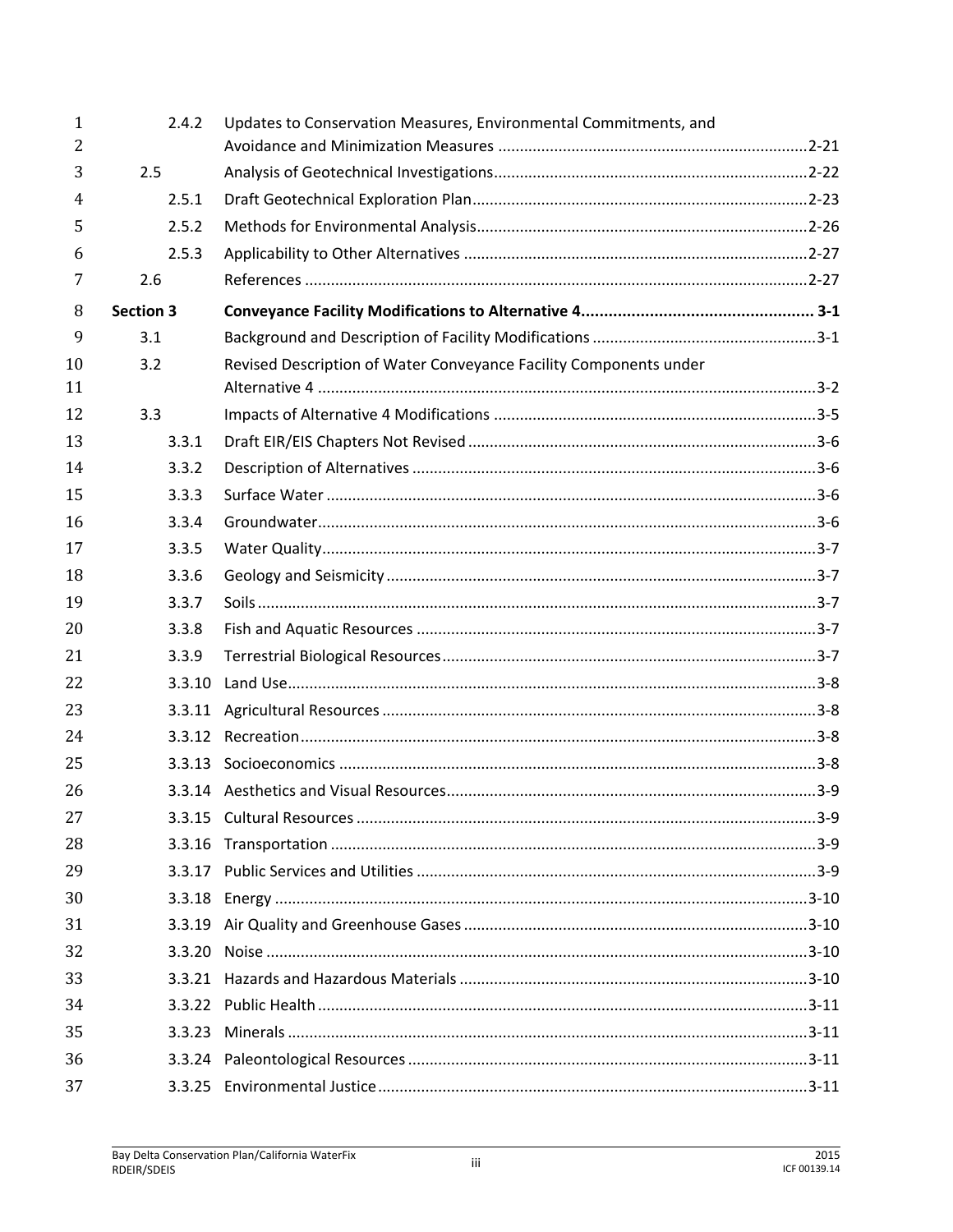| $\mathbf{1}$   | <b>Section 4</b> |                                                                                 |  |
|----------------|------------------|---------------------------------------------------------------------------------|--|
| $\overline{2}$ | 4.1              |                                                                                 |  |
| 3              | 4.1.1            |                                                                                 |  |
| 4              | 4.1.2            |                                                                                 |  |
| 5              | 4.1.3            |                                                                                 |  |
| 6              | 4.1.4            |                                                                                 |  |
| 7              | 4.1.5            | Approach to Environmental Analysis for Alternatives 4A, 2D, and 5A 4.1-37       |  |
| 8              | 4.1.6            |                                                                                 |  |
| 9              | 4.1.7            |                                                                                 |  |
| 10             | 4.2              |                                                                                 |  |
| 11             | 4.2.1            | No Action Alternative (ELT) Assumptions for State Water Project and Central     |  |
| 12             |                  |                                                                                 |  |
| 13             | 4.2.2            | No Action Alternative (ELT) Assumptions for Ongoing Programs and Policies 4.2-2 |  |
| 14             | 4.2.3            | No Action Alternative (ELT) Assumptions for Biological Opinions4.2-2            |  |
| 15             | 4.2.4            |                                                                                 |  |
| 16             | 4.2.5            |                                                                                 |  |
| 17             | 4.2.6            |                                                                                 |  |
| 18             | 4.2.7            |                                                                                 |  |
| 19             | 4.2.8            |                                                                                 |  |
| 20             | 4.2.9            |                                                                                 |  |
| 21             | 4.2.10           |                                                                                 |  |
| 22             |                  |                                                                                 |  |
| 23             |                  |                                                                                 |  |
| 24             |                  |                                                                                 |  |
| 25             |                  |                                                                                 |  |
| 26             |                  |                                                                                 |  |
| 27             |                  |                                                                                 |  |
| 28             |                  |                                                                                 |  |
| 29             |                  |                                                                                 |  |
| 30             |                  |                                                                                 |  |
| 31             |                  |                                                                                 |  |
| 32             |                  |                                                                                 |  |
| 33             |                  |                                                                                 |  |
| 34             |                  |                                                                                 |  |
| 35             |                  |                                                                                 |  |
| 36             |                  |                                                                                 |  |
| 37             |                  |                                                                                 |  |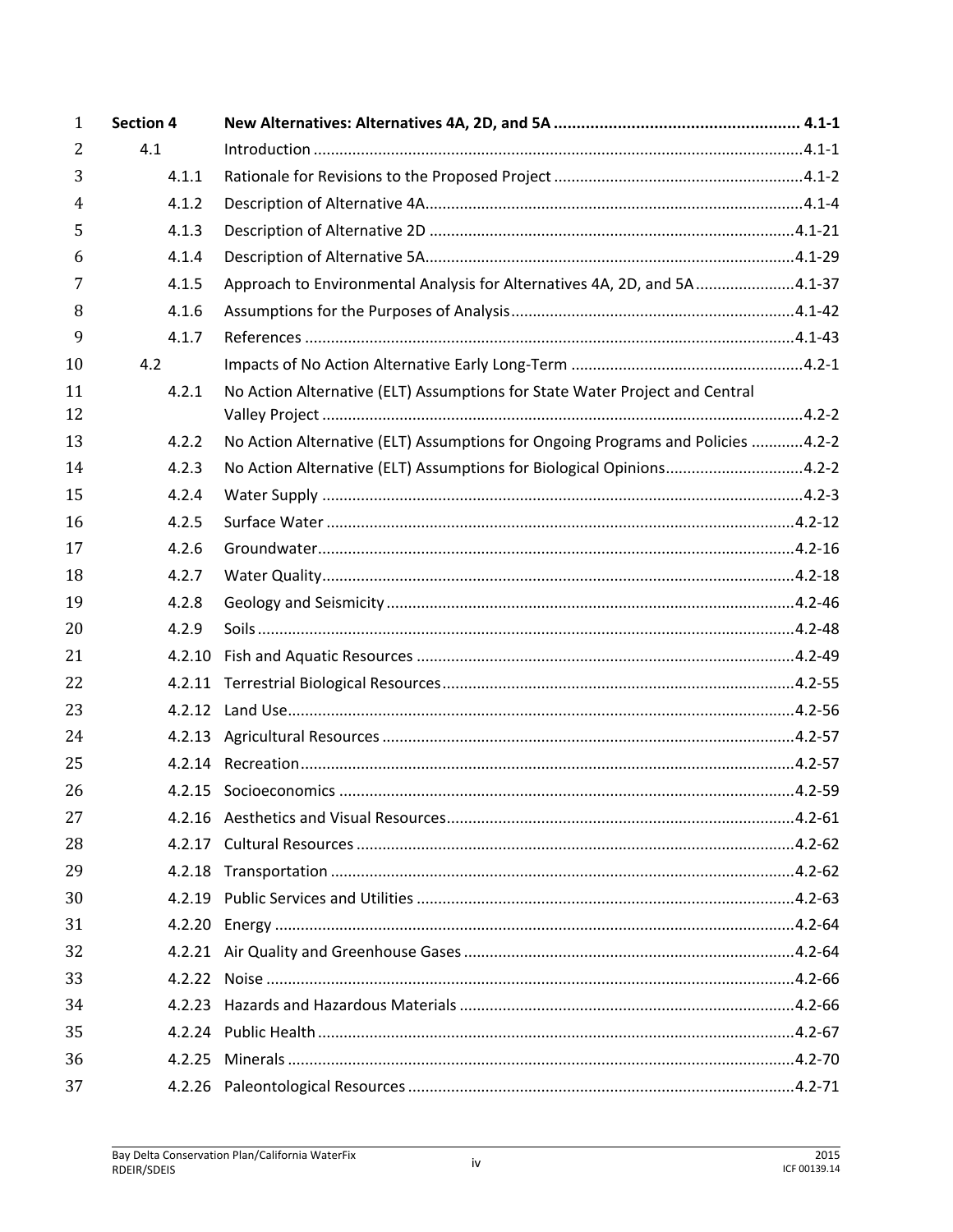| 1  |       |                                                                     |  |
|----|-------|---------------------------------------------------------------------|--|
| 2  |       |                                                                     |  |
| 3  |       |                                                                     |  |
| 4  |       |                                                                     |  |
| 5  | 4.3   |                                                                     |  |
| 6  | 4.3.1 |                                                                     |  |
| 7  | 4.3.2 |                                                                     |  |
| 8  | 4.3.3 |                                                                     |  |
| 9  | 4.3.4 |                                                                     |  |
| 10 | 4.3.5 |                                                                     |  |
| 11 | 4.3.6 |                                                                     |  |
| 12 | 4.3.7 |                                                                     |  |
| 13 |       |                                                                     |  |
| 14 |       |                                                                     |  |
| 15 |       |                                                                     |  |
| 16 |       |                                                                     |  |
| 17 |       |                                                                     |  |
| 18 |       |                                                                     |  |
| 19 |       |                                                                     |  |
| 20 |       |                                                                     |  |
| 21 |       |                                                                     |  |
| 22 |       |                                                                     |  |
| 23 |       |                                                                     |  |
| 24 |       | Non-Covered Aquatic Species of Primary Management Concern 4.3.7-370 |  |
| 25 | 4.3.8 |                                                                     |  |
| 26 |       |                                                                     |  |
| 27 |       |                                                                     |  |
| 28 |       |                                                                     |  |
| 29 |       |                                                                     |  |
| 30 |       |                                                                     |  |
| 31 |       |                                                                     |  |
| 32 |       | Nontidal Freshwater Perennial Emergent Wetland 4.3.8-28             |  |
| 33 |       |                                                                     |  |
| 34 |       |                                                                     |  |
| 35 |       |                                                                     |  |
| 36 |       |                                                                     |  |
| 37 |       |                                                                     |  |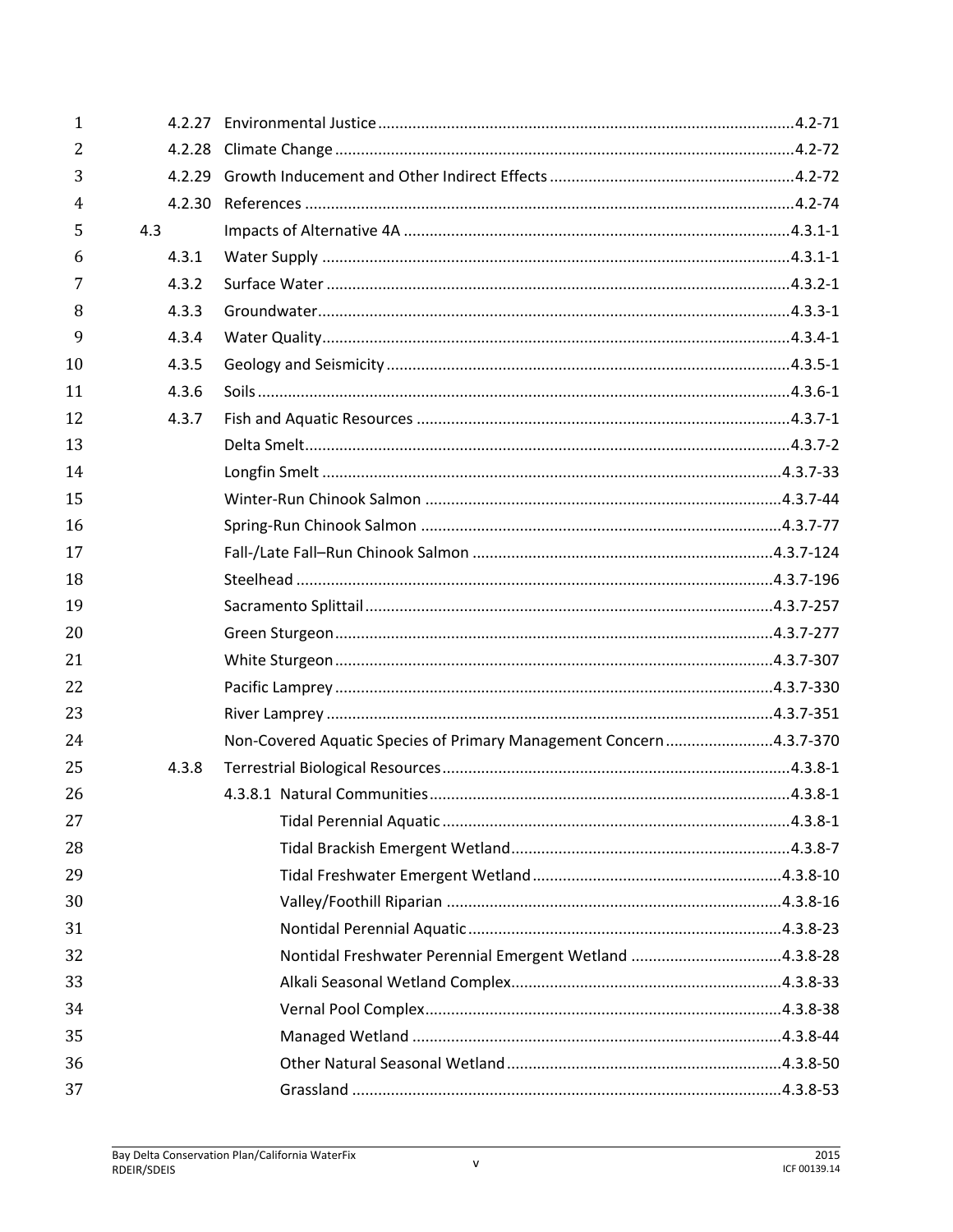| 1  |                                                                 |  |
|----|-----------------------------------------------------------------|--|
| 2  |                                                                 |  |
| 3  |                                                                 |  |
| 4  |                                                                 |  |
| 5  |                                                                 |  |
| 6  |                                                                 |  |
| 7  |                                                                 |  |
| 8  |                                                                 |  |
| 9  |                                                                 |  |
| 10 |                                                                 |  |
| 11 |                                                                 |  |
| 12 |                                                                 |  |
| 13 |                                                                 |  |
| 14 |                                                                 |  |
| 15 | Silvery Legless Lizard, San Joaquin Coachwhip, and Blainville's |  |
| 16 |                                                                 |  |
| 17 |                                                                 |  |
| 18 |                                                                 |  |
| 19 |                                                                 |  |
| 20 |                                                                 |  |
| 21 |                                                                 |  |
| 22 |                                                                 |  |
| 23 | Suisun Song Sparrow and Saltmarsh Common Yellowthroat 4.3.8-168 |  |
| 24 |                                                                 |  |
| 25 |                                                                 |  |
| 26 |                                                                 |  |
| 27 |                                                                 |  |
| 28 |                                                                 |  |
| 29 |                                                                 |  |
| 30 |                                                                 |  |
| 31 |                                                                 |  |
| 32 |                                                                 |  |
| 33 |                                                                 |  |
| 34 |                                                                 |  |
| 35 |                                                                 |  |
| 36 |                                                                 |  |
| 37 |                                                                 |  |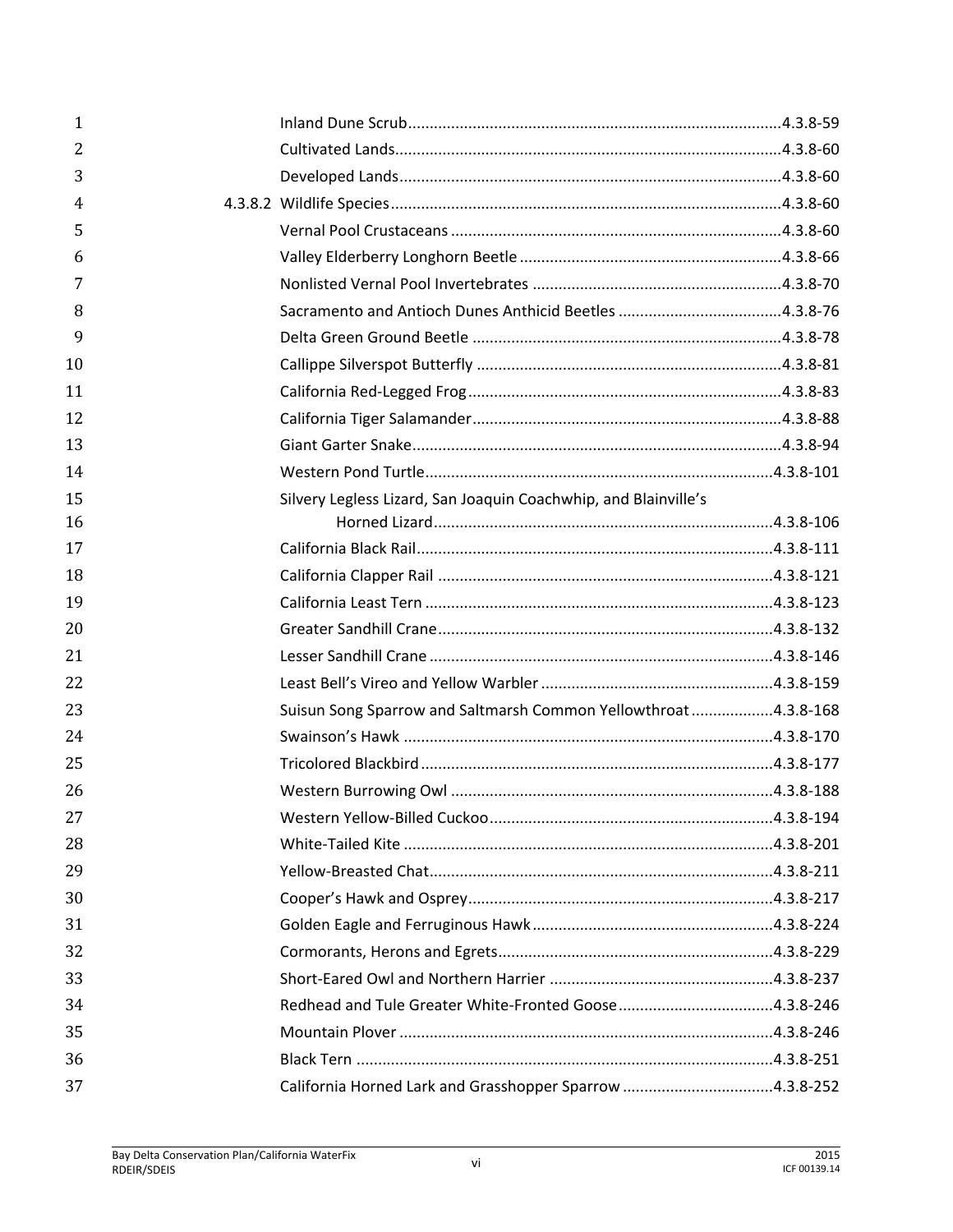| $\mathbf{1}$ |       |  |
|--------------|-------|--|
| 2            |       |  |
| 3            |       |  |
| 4            |       |  |
| 5            |       |  |
| 6            |       |  |
| 7            |       |  |
| 8            |       |  |
| 9            |       |  |
| 10           |       |  |
| 11           |       |  |
| 12           |       |  |
| 13           |       |  |
| 14           |       |  |
| 15           |       |  |
| 16           |       |  |
| 17           |       |  |
| 18           |       |  |
| 19           |       |  |
| 20           |       |  |
| 21           |       |  |
| 22           |       |  |
| 23           |       |  |
| 24           |       |  |
| 25           |       |  |
| 26           |       |  |
| 27           |       |  |
| 28           | 4.3.9 |  |
| 29           |       |  |
| 30           |       |  |
| 31           |       |  |
| 32           |       |  |
| 33           |       |  |
| 34           |       |  |
| 35           |       |  |
| 36           |       |  |
| 37           |       |  |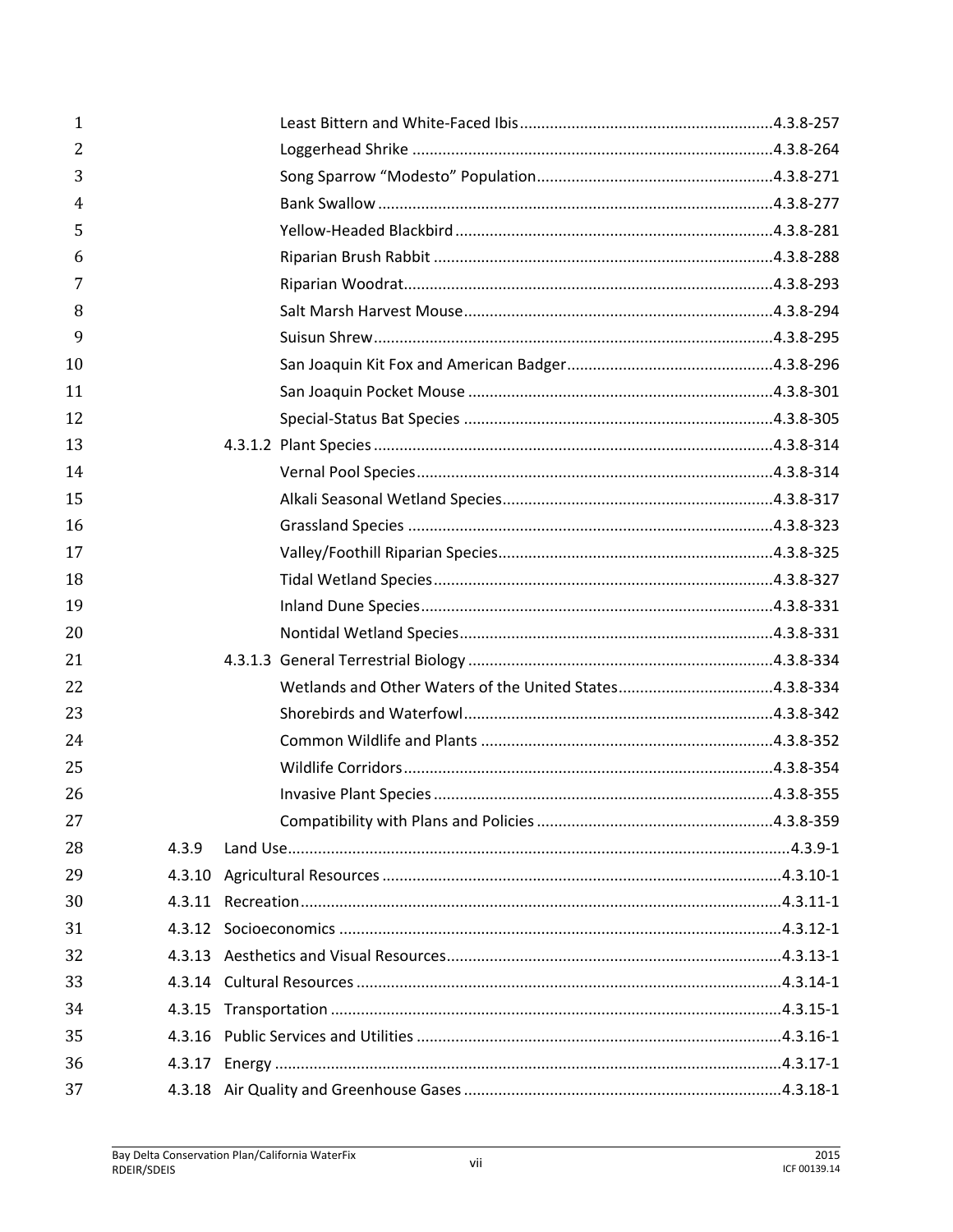| 1              |       |                                                                     |  |
|----------------|-------|---------------------------------------------------------------------|--|
| $\overline{2}$ |       |                                                                     |  |
| 3              |       |                                                                     |  |
| 4              |       |                                                                     |  |
| 5              |       |                                                                     |  |
| 6              |       |                                                                     |  |
| 7              |       |                                                                     |  |
| 8              |       |                                                                     |  |
| 9              |       |                                                                     |  |
| 10             | 4.4   |                                                                     |  |
| 11             | 4.4.1 |                                                                     |  |
| 12             | 4.4.2 |                                                                     |  |
| 13             | 4.4.3 |                                                                     |  |
| 14             | 4.4.4 |                                                                     |  |
| 15             | 4.4.5 |                                                                     |  |
| 16             | 4.4.6 |                                                                     |  |
| 17             | 4.4.7 |                                                                     |  |
| 18             |       |                                                                     |  |
| 19             |       |                                                                     |  |
| 20             |       |                                                                     |  |
| 21             |       |                                                                     |  |
| 22             |       |                                                                     |  |
| 23             |       |                                                                     |  |
| 24             |       |                                                                     |  |
| 25             |       |                                                                     |  |
| 26             |       |                                                                     |  |
| 27             |       |                                                                     |  |
| 28             |       |                                                                     |  |
| 29             |       | Non-Covered Aquatic Species of Primary Management Concern 4.4.7-211 |  |
| 30             | 4.8.8 |                                                                     |  |
| 31             | 4.4.9 |                                                                     |  |
| 32             |       |                                                                     |  |
| 33             |       |                                                                     |  |
| 34             |       |                                                                     |  |
| 35             |       |                                                                     |  |
| 36             |       |                                                                     |  |
| 37             |       |                                                                     |  |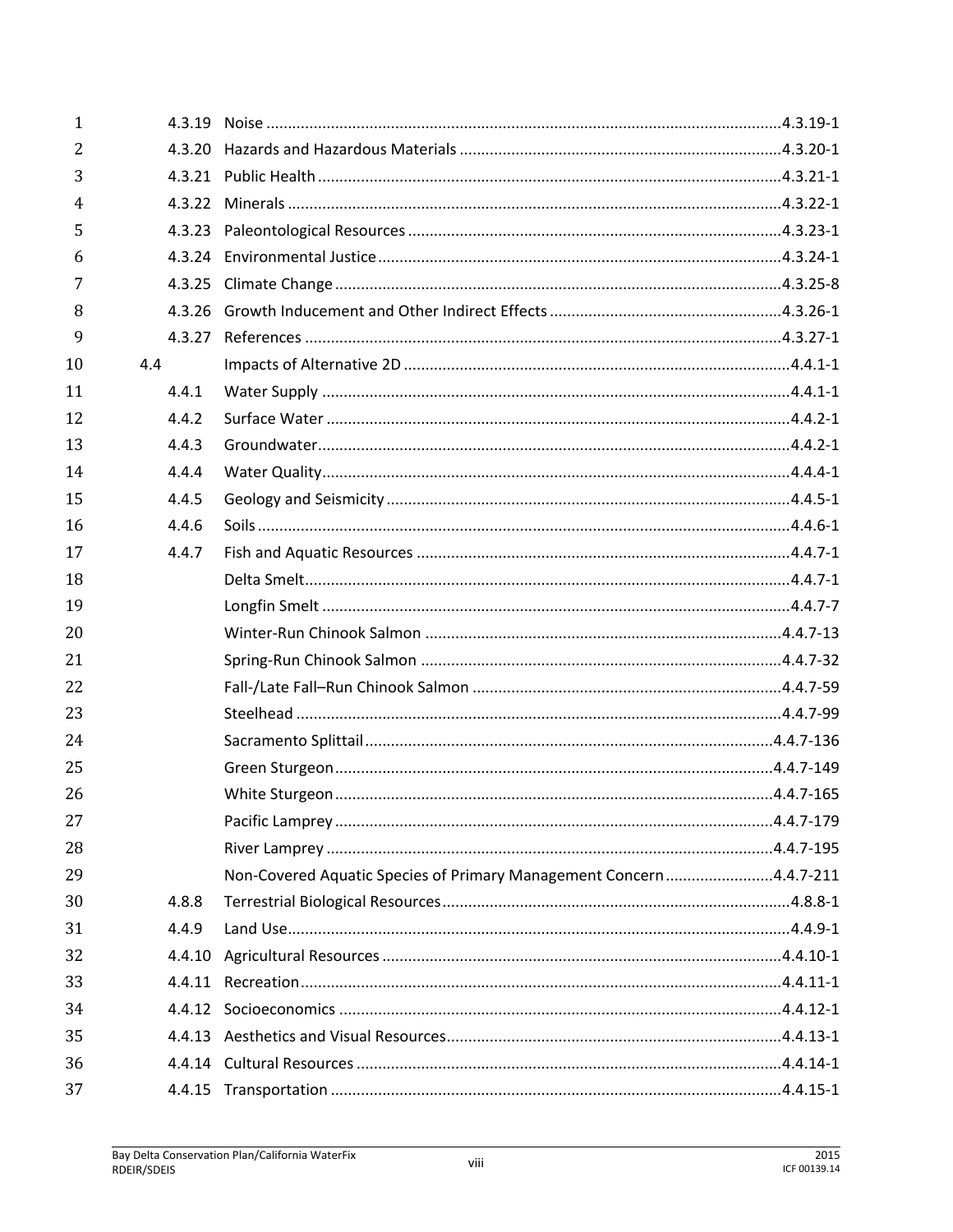| 1              |       |                                                                    |  |
|----------------|-------|--------------------------------------------------------------------|--|
| $\overline{2}$ |       |                                                                    |  |
| 3              |       |                                                                    |  |
| 4              |       |                                                                    |  |
| 5              |       |                                                                    |  |
| 6              |       |                                                                    |  |
| 7              |       |                                                                    |  |
| 8              |       |                                                                    |  |
| 9              |       |                                                                    |  |
| 10             |       |                                                                    |  |
| 11             |       |                                                                    |  |
| 12             |       |                                                                    |  |
| 13             | 4.5   |                                                                    |  |
| 14             | 4.5.1 |                                                                    |  |
| 15             | 4.5.2 |                                                                    |  |
| 16             | 4.5.3 |                                                                    |  |
| 17             | 4.5.4 |                                                                    |  |
| 18             | 4.5.5 |                                                                    |  |
| 19             | 4.5.6 |                                                                    |  |
| 20             | 4.5.7 |                                                                    |  |
| 21             |       |                                                                    |  |
| 22             |       |                                                                    |  |
| 23             |       |                                                                    |  |
| 24             |       |                                                                    |  |
| 25             |       |                                                                    |  |
| 26             |       |                                                                    |  |
| 27             |       |                                                                    |  |
| 28             |       |                                                                    |  |
| 29             |       |                                                                    |  |
| 30             |       |                                                                    |  |
| 31             |       |                                                                    |  |
| 32             |       |                                                                    |  |
| 33             |       | Non-Covered Aquatic Species of Primary Management Concern4.5.7-206 |  |
| 34             | 4.5.8 |                                                                    |  |
| 35             | 4.5.9 |                                                                    |  |
| 36             |       |                                                                    |  |
| 37             |       |                                                                    |  |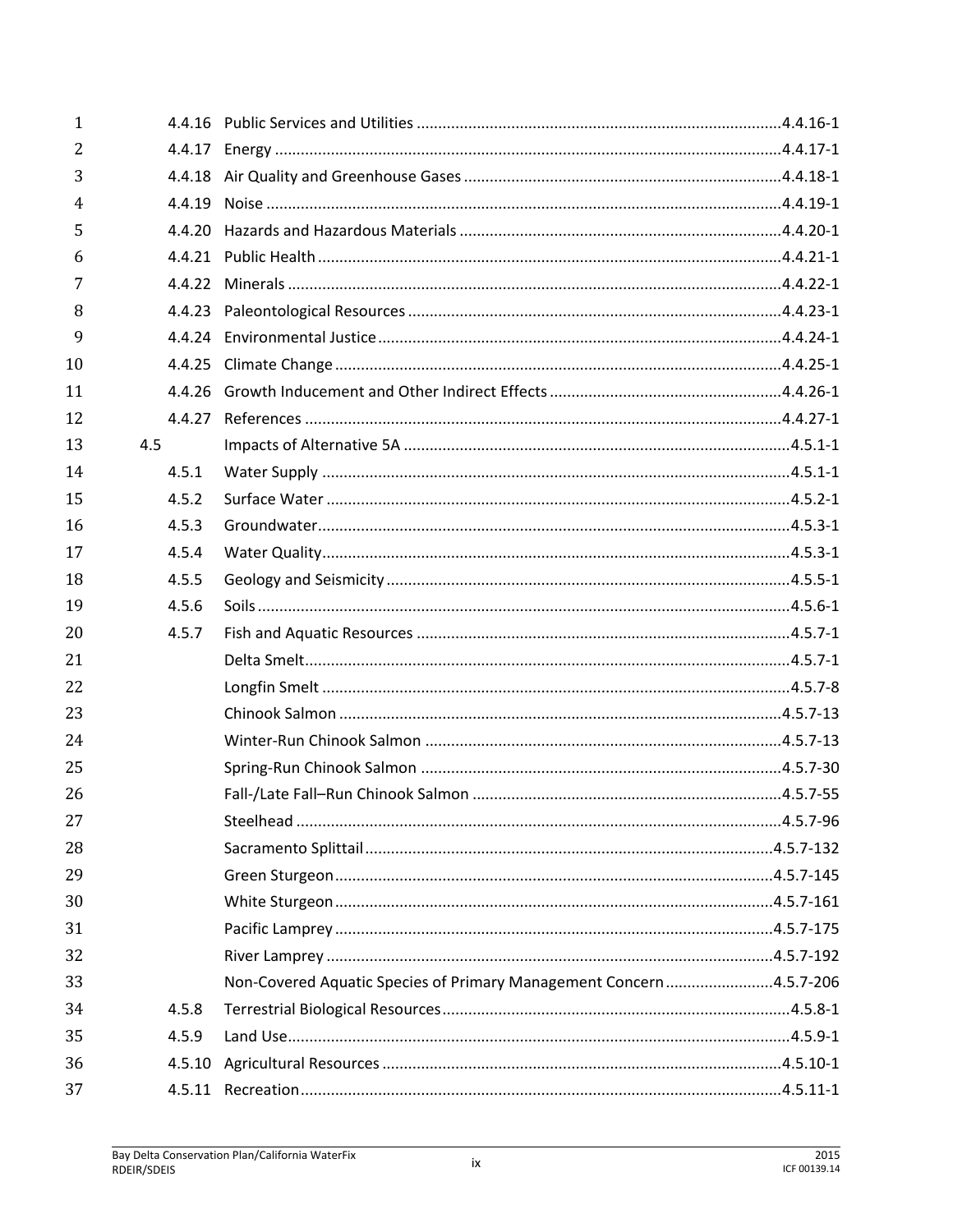| 1  |                  |  |
|----|------------------|--|
| 2  |                  |  |
| 3  |                  |  |
| 4  |                  |  |
| 5  |                  |  |
| 6  |                  |  |
| 7  |                  |  |
| 8  |                  |  |
| 9  |                  |  |
| 10 |                  |  |
| 11 |                  |  |
| 12 |                  |  |
| 13 |                  |  |
| 14 |                  |  |
| 15 |                  |  |
| 16 |                  |  |
|    |                  |  |
| 17 | <b>Section 5</b> |  |
| 18 | 5.1              |  |
| 19 | 5.1.1            |  |
| 20 | 5.1.2            |  |
| 21 | 5.2              |  |
| 22 | 5.2.1            |  |
| 23 | 5.2.2            |  |
| 24 | 5.3              |  |
| 25 | <b>Section 6</b> |  |
| 26 | 6.1              |  |
| 27 | 6.1.1            |  |
| 28 | 6.1.2            |  |
| 29 | 6.1.3            |  |
| 30 | 6.2              |  |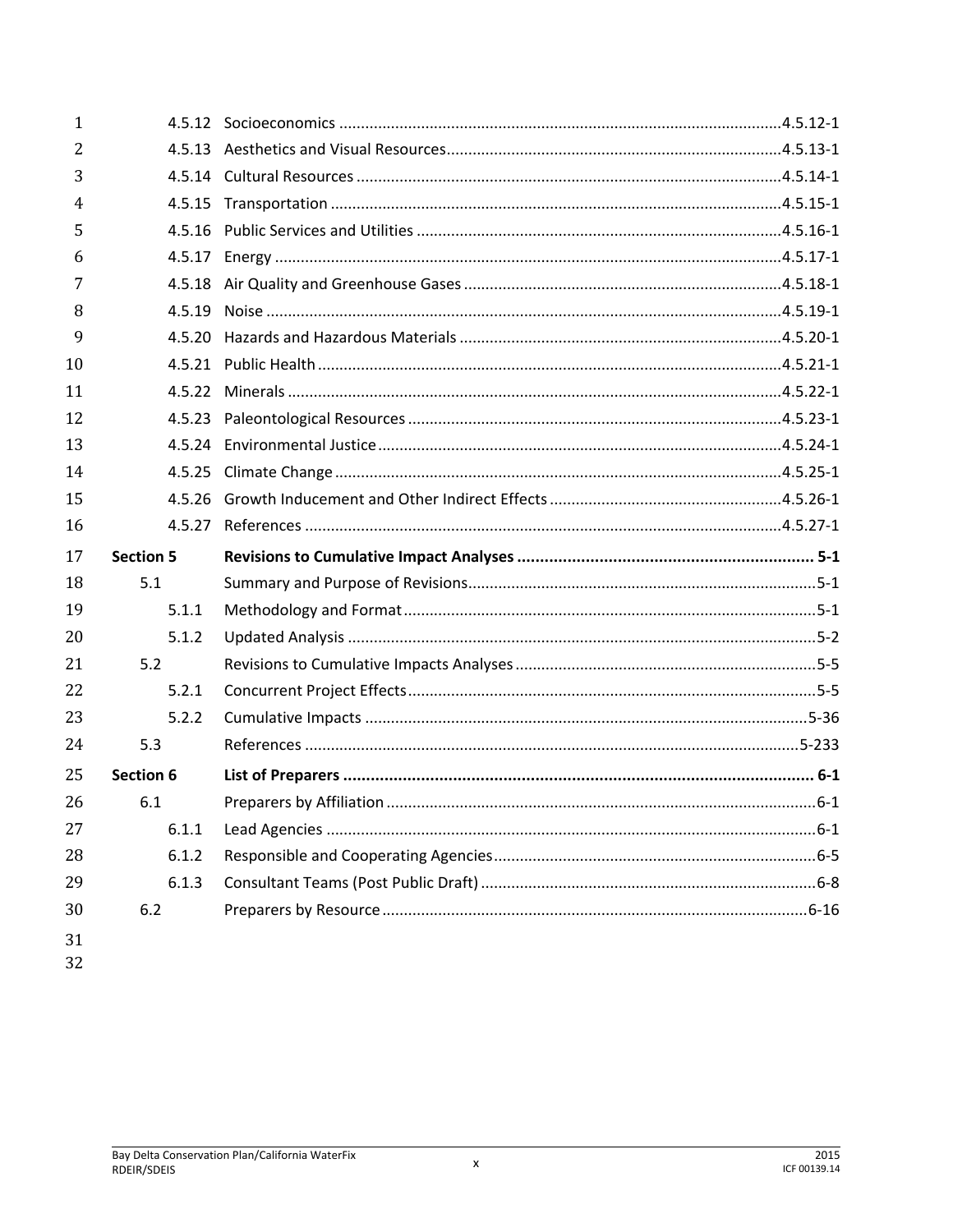## **Appendices**

- Figures
- Appendix A Revisions to the Draft EIR/EIS
- Appendix B Supplemental Modeling for New Alternatives
- Appendix C Supplemental Modeling Requested by the State Water Resources Control Board Related to Increased Delta Outflows
- Appendix D Substantive BDCP Revisions
- Appendix E Supplemental Information for U.S. Army Corps of Engineers
- Appendix F Supplemental Modeling Results at ELT for Alternative 4 at H1 and H2
- Appendix G Alternative 4A (Proposed Project) Compatibility with the Delta Plan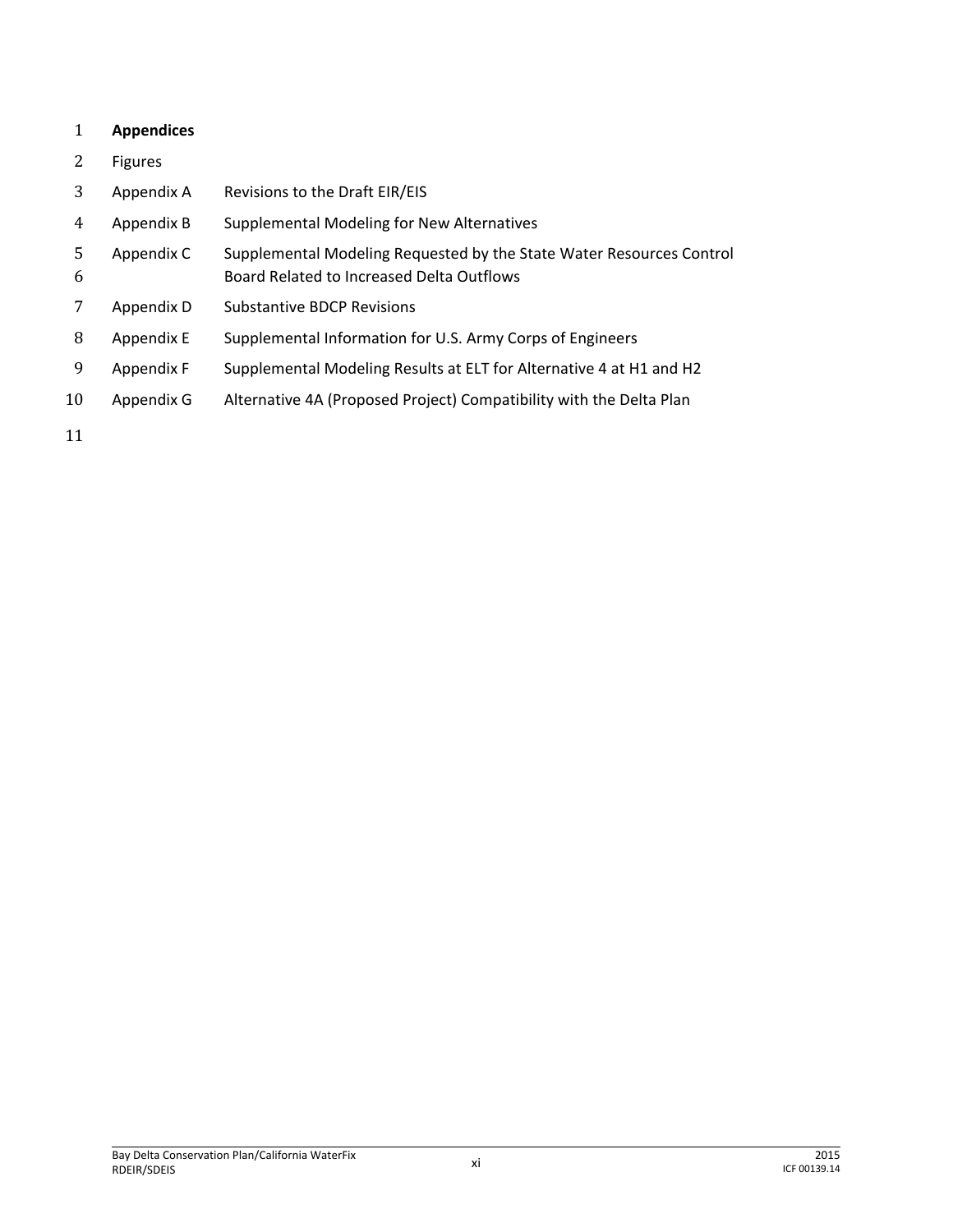| 2<br>3         | $ES-1$       | Location of Conveyance Facility Alignment for Alternatives 4, 4A, 2D,<br>and 5A                                                                                                   |
|----------------|--------------|-----------------------------------------------------------------------------------------------------------------------------------------------------------------------------------|
| $\overline{4}$ | $1 - 1$      | The Sacramento-San Joaquin Delta                                                                                                                                                  |
| 5<br>6         | $4.1 - 1$    | Location of Conveyance Facility Alignment for Alternatives 4, 4A, 2D,<br>and 5A                                                                                                   |
| 7<br>8<br>9    | $4.2.3 - 1$  | Typical Forecasted Peak Groundwater Level Changes in the San<br>Joaquin and Tulare Export Service Areas for the No Action<br>Alternative (ELT) as Compared to Existing Conditions |
| 10<br>11       | $4.3.1 - 1$  | Sacramento/San Joaquin River Monthly Average Delta Outflow for<br>Alternative 4A                                                                                                  |
| 12<br>13       | $4.3.1 - 2$  | Sacramento/San Joaquin River Monthly Average Wet year Delta<br>Outflow for Alternative 4A                                                                                         |
| 14<br>15       | $4.3.1 - 3$  | Sacramento/San Joaquin River Dry Year Monthly Average Delta<br>Outflow for Alternative 4A                                                                                         |
| 16             | $4.3.1 - 4$  | Trinity Lake End of September Storage for Alternative 4A                                                                                                                          |
| 17             | $4.3.1 - 5$  | Shasta Lake End of May Storage for Alternative 4A                                                                                                                                 |
| 18             | $4.3.1 - 6$  | Shasta Lake End of September Storage for Alternative 4A                                                                                                                           |
| 19             | $4.3.1 - 7$  | Lake Oroville End of May Storage for Alternative 4A                                                                                                                               |
| 20             | $4.3.1 - 8$  | Lake Oroville End of September Storage for Alternative 4A                                                                                                                         |
| 21             | $4.3.1 - 9$  | Folsom Lake End of May Storage for Alternative 4A                                                                                                                                 |
| 22             | $4.3.1 - 10$ | Folsom Lake End of September Storage for Alternative 4A                                                                                                                           |
| 23             | $4.3.1 - 11$ | SWP San Luis Reservoir End of May Storage for Alternative 4A                                                                                                                      |
| 24             | $4.3.1 - 12$ | SWP San Luis Reservoir End of September Storage for Alternative 4A                                                                                                                |
| 25             | $4.3.1 - 13$ | CVP San Luis Reservoir End of May Storage for Alternative 4A                                                                                                                      |
| 26             | $4.3.1 - 14$ | CVP San Luis Reservoir End of September Storage for Alternative 4A                                                                                                                |
| 27<br>28       | $4.3.1 - 15$ | North and South Delta Exports for Alternative 4A, Long-Term<br>Average                                                                                                            |
| 29             | $4.3.1 - 16$ | North and South Delta Exports for Alternative 4A, Wet Year Average                                                                                                                |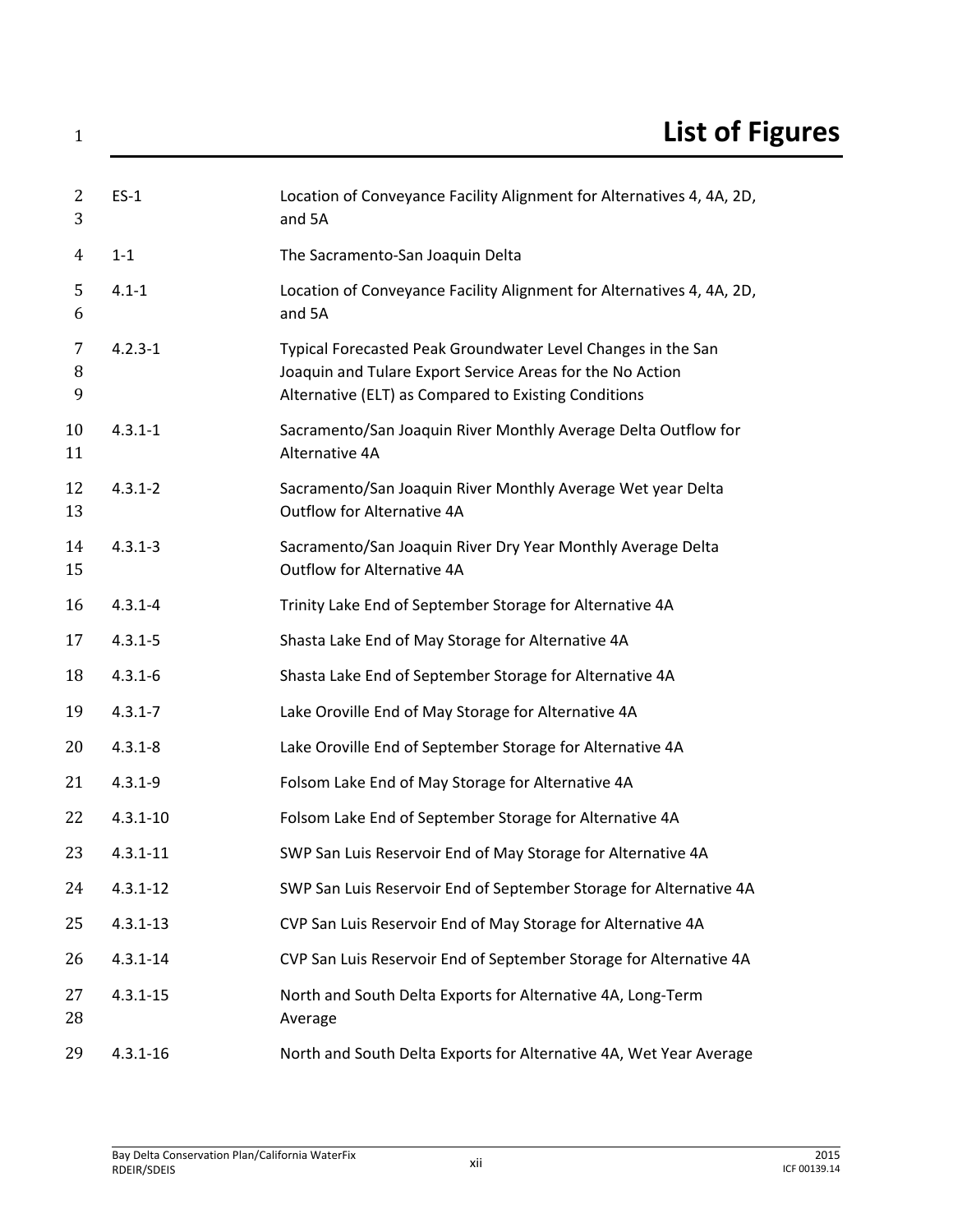| $\mathbf{1}$<br>2 | $4.3.1 - 17$ | North and South Delta Exports for Alternative 4A, Dry and Critical<br>Year Average                                |
|-------------------|--------------|-------------------------------------------------------------------------------------------------------------------|
| 3                 | $4.3.1 - 18$ | Total Delta Exports for Alternative 4A                                                                            |
| 4                 | $4.3.1 - 19$ | Total Delta Exports for Alternative 4A Long-Term Average Monthly                                                  |
| 5                 | $4.3.1 - 20$ | Total Delta Exports for Alternative 4A Wet Year Average Monthly                                                   |
| 6                 | $4.3.1 - 21$ | Total Delta Exports for Alternative 4A Dry Year Average Monthly                                                   |
| 7<br>8            | $4.3.1 - 22$ | Annual CVP North of Delta Agricultural Water Service Contract<br>Deliveries for Alternative 4A                    |
| 9<br>10           | $4.3.1 - 23$ | Annual CVP South of Delta Agricultural Water Service Contract<br>Deliveries for Alternative 4A                    |
| 11<br>12          | $4.3.1 - 24$ | Annual CVP North of Delta Municipal and Industrial Water Service<br><b>Contract Deliveries for Alternative 4A</b> |
| 13<br>14          | $4.3.1 - 25$ | Annual CVP South of Delta Municipal and Industrial Water Service<br><b>Contract Deliveries for Alternative 4A</b> |
| 15<br>16          | $4.3.1 - 26$ | Total Annual SWP South of Delta Deliveries Including Table A and<br>Articles 21 and 56 Waters for Alternative 4A  |
| 17<br>18          | $4.3.1 - 27$ | Annual SWP Table A Deliveries with Article 56 Waters for<br>Alternative 4A                                        |
| 19                | $4.3.1 - 28$ | Annual SWP Article 21 Deliveries for Alternative 4A                                                               |
| 20<br>21          | $4.3.1 - 29$ | SWP and CVP North Delta Exports for Alternative 4A Average<br>Monthly                                             |
| 22<br>23          | $4.3.1 - 30$ | SWP and CVP North Delta Exports for Alternative 4A Wet Year<br>Average Monthly                                    |
| 24<br>25          | $4.3.1 - 31$ | SWP and CVP South Delta Exports for Alternative 4A Average<br>Monthly                                             |
| 26<br>27          | $4.3.1 - 32$ | SWP and CVP South Delta Exports for Alternative 4A Average<br>Monthly                                             |
| 28<br>29          | $4.3.1 - 33$ | SWP and CVP South Delta Exports for Alternative 4A Wet Year<br>Average Monthly                                    |
| 30<br>31          | $4.3.1 - 34$ | SWP and CVP South Delta Exports for Alternative 4A Dry Year<br>Average Monthly                                    |
| 32<br>33          | $4.3.2 - 1$  | Sacramento River at Bend Bridge for Alternative 4A, Average Wet<br>Years                                          |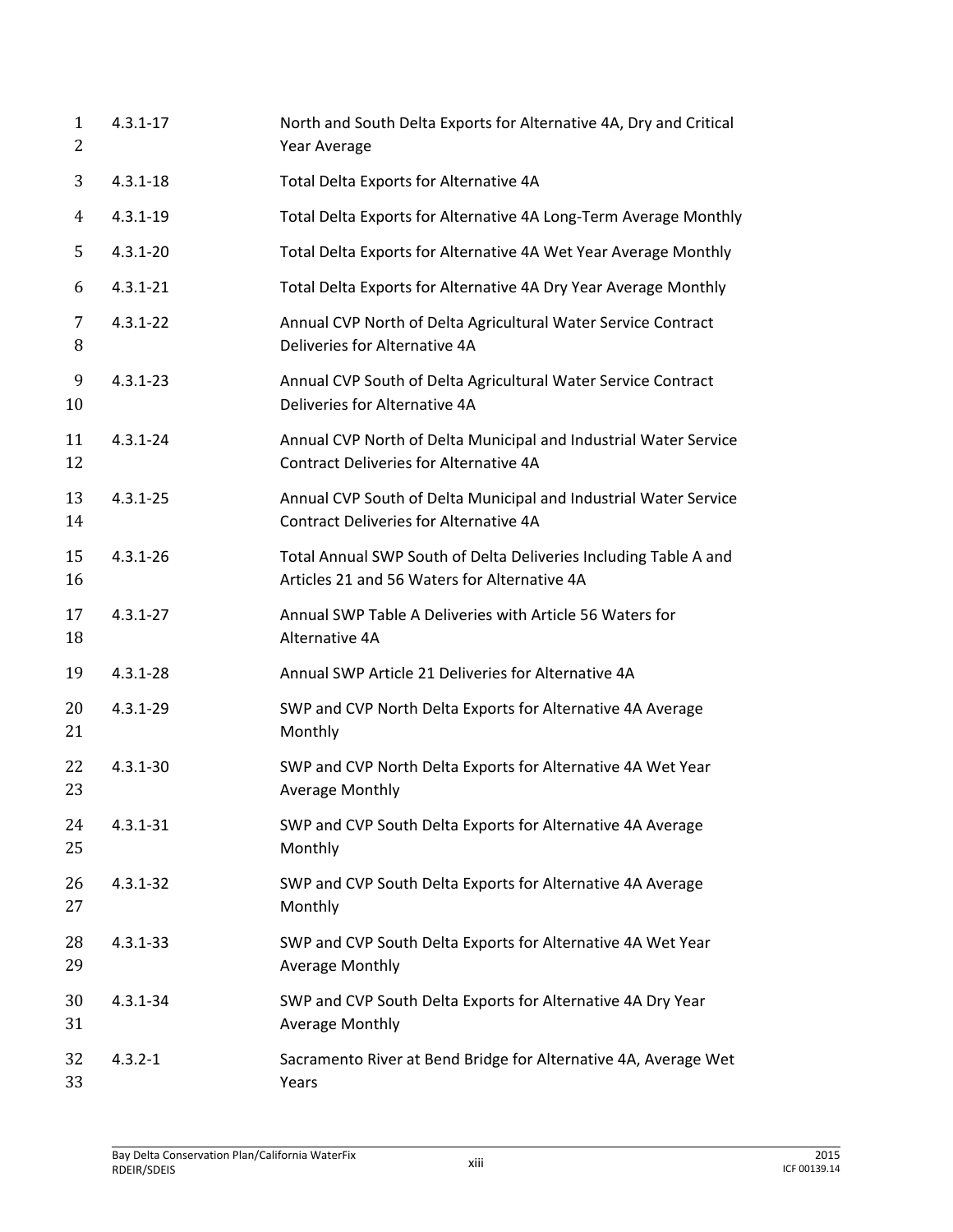| 1<br>2               | $4.3.2 - 2$   | Sacramento River Flow at Bend Bridge for Alternative 4A, Long-<br><b>Term Average</b>                                                                                                                     |
|----------------------|---------------|-----------------------------------------------------------------------------------------------------------------------------------------------------------------------------------------------------------|
| 3<br>4               | $4.3.2 - 3$   | Sacramento River Flow at Freeport for Alternative 4A, Average Wet<br>Years                                                                                                                                |
| 5<br>6               | $4.3.2 - 4$   | Sacramento River Flow at Freeport for Alternative 4A, Long-Term<br>Average                                                                                                                                |
| 7<br>8               | $4.3.2 - 5$   | San Joaquin River Flow at Vernalis for Alternative 4A, Average Wet<br>Years                                                                                                                               |
| 9<br>10              | $4.3.2 - 6$   | San Joaquin River Flow at Vernalis for Alternative 4A, Long-Term<br>Average                                                                                                                               |
| 11<br>12             | $4.3.2 - 7$   | Sacramento River Flow downstream of North Delta Intakes for<br>Alternative 4A, Average Wet Years                                                                                                          |
| 13<br>14             | $4.3.2 - 8$   | Sacramento River Flow downstream of North Delta Intakes for<br>Alternative 4A, Long-Term Average                                                                                                          |
| 15<br>16             | $4.3.2 - 9$   | Trinity River Flow below Lewiston Dam for Alternative 4A, Average<br><b>Wet Years</b>                                                                                                                     |
| 17<br>18             | $4.3.2 - 10$  | Trinity River Flow below Lewiston Dam for Alternative 4A, Long-<br><b>Term Average</b>                                                                                                                    |
| 19<br>20             | $4.3.2 - 11$  | American River Flow below Nimbus Dam for Alternative 4A, Average<br><b>Wet Years</b>                                                                                                                      |
| 21<br>22             | $4.3.2 - 12$  | American River Flow below Nimbus Dam for Alternative 4A, Long-<br><b>Term Average</b>                                                                                                                     |
| 23<br>24             | $4.3.2 - 13$  | Feather River Flow at Thermalito Dam for Alternative 4A, Average<br><b>Wet Years</b>                                                                                                                      |
| 25<br>26             | $4.3.2 - 14$  | Feather River Flow at Thermalito Dam for Alternative 4A, Long-Term<br>Average                                                                                                                             |
| 27<br>28             | $4.3.2 - 15$  | Flow Spills into Yolo Bypass at Fremont Weir for Alternative 4A,<br>Average Wet Years                                                                                                                     |
| 29                   | $4.3.2 - 16$  | Old and Middle River Flows for Alternative 4A, Long-Term Average                                                                                                                                          |
| 30<br>31<br>32<br>33 | $11 - 4A - 1$ | Average Annual Estimated Proportion of the Larval/Juvenile Delta<br>Smelt Population Lost to Entrainment at the SWP/CVP South Delta<br>Facilities for Alternative 4A (Scenarios H3_ELT and H4_ELT), Based |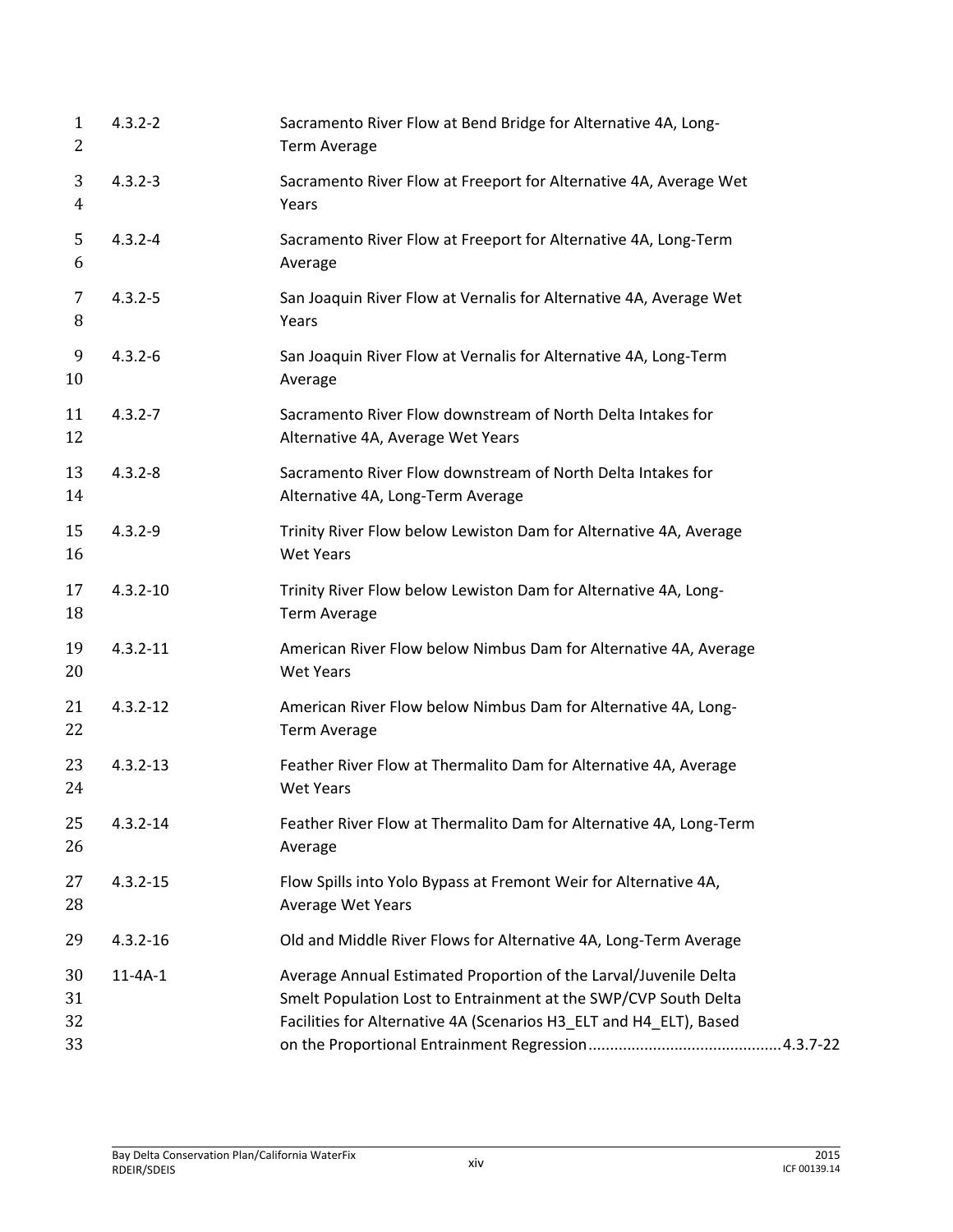| $\mathbf{1}$<br>2<br>3<br>4 | $11 - 4A - 2$ | Average Annual Estimated Proportion of the Adult Delta Smelt<br>Population Lost to Entrainment at the SWP/CVP South Delta<br>Facilities for Alternative 4A (Scenarios H3_ELT and H4_ELT), Based |  |
|-----------------------------|---------------|-------------------------------------------------------------------------------------------------------------------------------------------------------------------------------------------------|--|
| 5<br>6<br>7                 | $11 - 4A - 3$ | Delta Smelt Fall Abiotic Habitat Index, Averaged By Water Year<br>Type, without Restoration under Alternative 4A (Scenarios H3_ELT                                                              |  |
| 8<br>9                      | $4.4.1 - 1$   | Sacramento/San Joaquin River Monthly Average Delta Outflow for<br>Alternative 2D and Alternative 5A                                                                                             |  |
| 10<br>11                    | $4.4.1 - 2$   | Sacramento/San Joaquin River Monthly Average Wet Year Delta<br>Outflow for Alternative 2D and Alternative 5A                                                                                    |  |
| 12<br>13                    | $4.4.1 - 3$   | Sacramento/San Joaquin River Dry Year Monthly Average Delta<br>Outflow for Alternative 2D and Alternative 5A                                                                                    |  |
| 14<br>15                    | $4.4.1 - 4$   | Trinity Lake End of September Storage for Alternative 2D and<br>Alternative 5A                                                                                                                  |  |
| 16<br>17                    | $4.4.1 - 5$   | Shasta Lake End of May Storage for Alternative 2D and Alternative<br>5A                                                                                                                         |  |
| 18<br>19                    | $4.4.1 - 6$   | Shasta Lake End of September Storage for Alternative 2D and<br>Alternative 5A                                                                                                                   |  |
| 20<br>21                    | $4.4.1 - 7$   | Lake Oroville End of May Storage for Alternative 2D and Alternative<br>5A                                                                                                                       |  |
| 22<br>23                    | $4.4.1 - 8$   | Lake Oroville End of September Storage for Alternative 2D and<br>Alternative 5A                                                                                                                 |  |
| 24<br>25                    | $4.4.1 - 9$   | Folsom Lake End of May Storage for Alternative 2D and Alternative<br>5A                                                                                                                         |  |
| 26<br>27                    | $4.4.1 - 10$  | Folsom Lake End of September Storage for Alternative 2D and<br>Alternative 5A                                                                                                                   |  |
| 28<br>29                    | $4.4.1 - 11$  | SWP San Luis Reservoir End of May Storage for Alternative 2D and<br>Alternative 5A                                                                                                              |  |
| 30<br>31                    | $4.4.1 - 12$  | SWP San Luis Reservoir End of September Storage for Alternative 2D<br>and Alternative 5A                                                                                                        |  |
| 32<br>33                    | $4.4.1 - 13$  | CVP San Luis Reservoir End of May Storage for Alternative 2D and<br>Alternative 5A                                                                                                              |  |
| 34<br>35                    | $4.4.1 - 14$  | CVP San Luis Reservoir End of September Storage for Alternative 2D<br>and Alternative 5A                                                                                                        |  |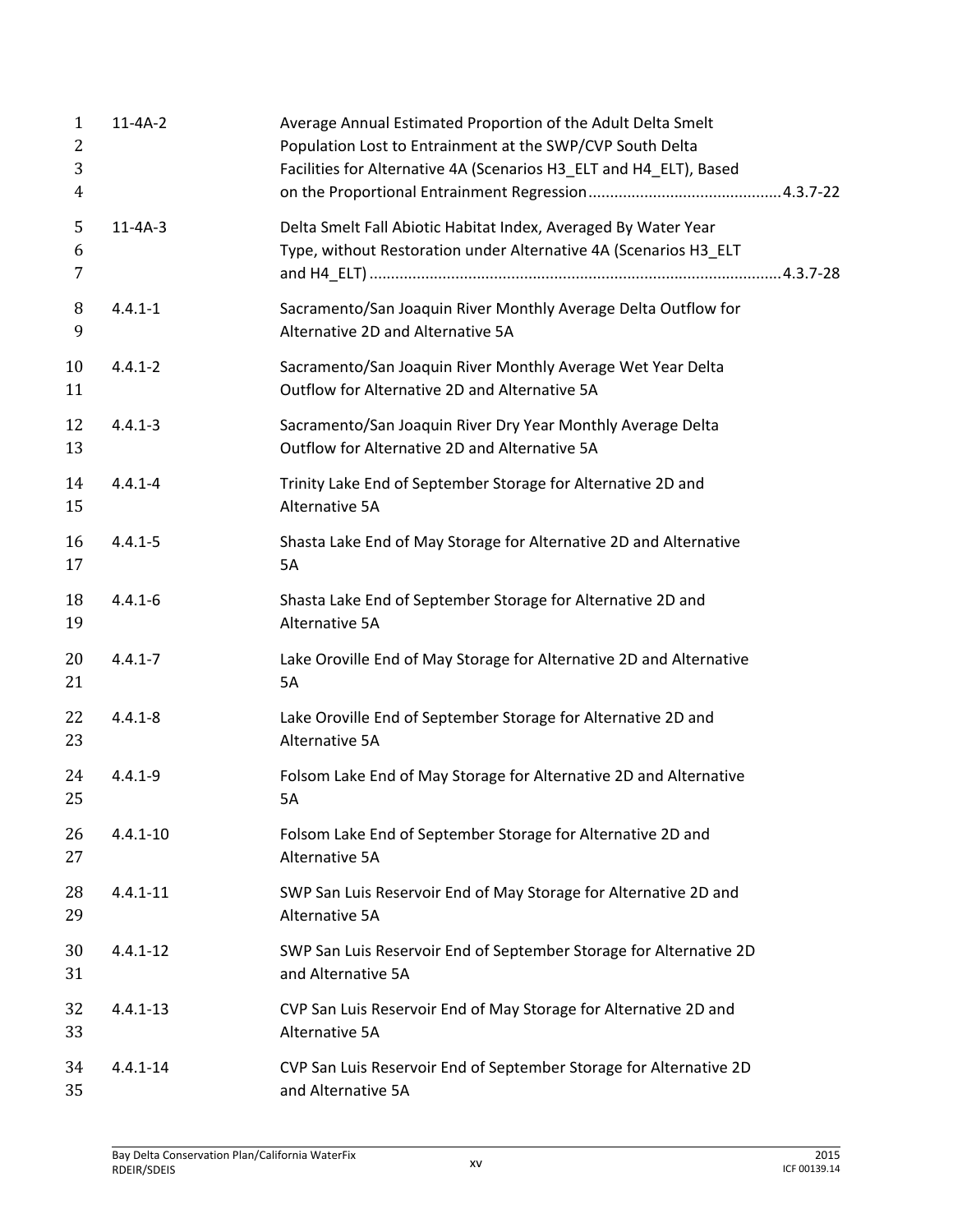| 1<br>2<br>3              | $4.4.1 - 15$ | North and South Delta Exports for Alternative 2D and Alternative<br>5A,<br>Long-Term Average                                        |
|--------------------------|--------------|-------------------------------------------------------------------------------------------------------------------------------------|
| $\overline{4}$<br>5<br>6 | $4.4.1 - 16$ | North and South Delta Exports for Alternative 2D and Alternative<br>5A,<br>Wet Year Average                                         |
| 7<br>8<br>9              | $4.4.1 - 17$ | North and South Delta Exports for Alternative 2D and Alternative<br>5A,<br>Dry and Critical Year Average                            |
| 10                       | $4.4.1 - 18$ | Total Delta Exports for Alternative 2D and Alternative 5A                                                                           |
| 11<br>12                 | $4.4.1 - 19$ | Total Delta Exports for Alternative 2D and Alternative 5A Long-Term<br><b>Average Monthly</b>                                       |
| 13<br>14                 | $4.4.1 - 20$ | Total Delta Exports for Alternative 2D and Alternative 5A Wet Year<br><b>Average Monthly</b>                                        |
| 15<br>16                 | $4.4.1 - 21$ | Total Delta Exports for Alternative 2D and Alternative 5A Dry Year<br>Average Monthly                                               |
| 17<br>18                 | $4.4.1 - 22$ | Annual CVP North of Delta Agricultural Water Service Contract<br>Deliveries for Alternative 2D and Alternative 5A                   |
| 19<br>20                 | $4.4.1 - 23$ | Annual CVP South of Delta Agricultural Water Service Contract<br>Deliveries for Alternative 2D and Alternative 5A                   |
| 21<br>22                 | $4.4.1 - 24$ | Annual CVP North of Delta Municipal and Industrial Water Service<br>Contract Deliveries for Alternative 2D and Alternative 5A       |
| 23<br>24                 | $4.4.1 - 25$ | Annual CVP South of Delta Municipal and Industrial Water Service<br>Contract Deliveries for Alternative 2D and Alternative 5A       |
| 25<br>26                 | $4.4.1 - 26$ | Total Annual SWP South of Delta Deliveries Including Table A and<br>Articles 21 and 56 Waters for Alternative 2D and Alternative 5A |
| 27<br>28                 | $4.4.1 - 27$ | Annual SWP Table A Deliveries with Article 56 Waters for<br>Alternative 2D and Alternative 5A                                       |
| 29<br>30                 | $4.4.1 - 28$ | Annual SWP Article 21 Deliveries for Alternative 2D and Alternative<br><b>5A</b>                                                    |
| 31<br>32                 | $4.4.1 - 29$ | SWP and CVP North Delta Exports for Alternative 2D and Alternative<br>5A Average Monthly                                            |
| 33<br>34                 | $4.4.1 - 30$ | SWP and CVP North Delta Exports for Alternative 2D and Alternative<br>5A Wet Year Average Monthly                                   |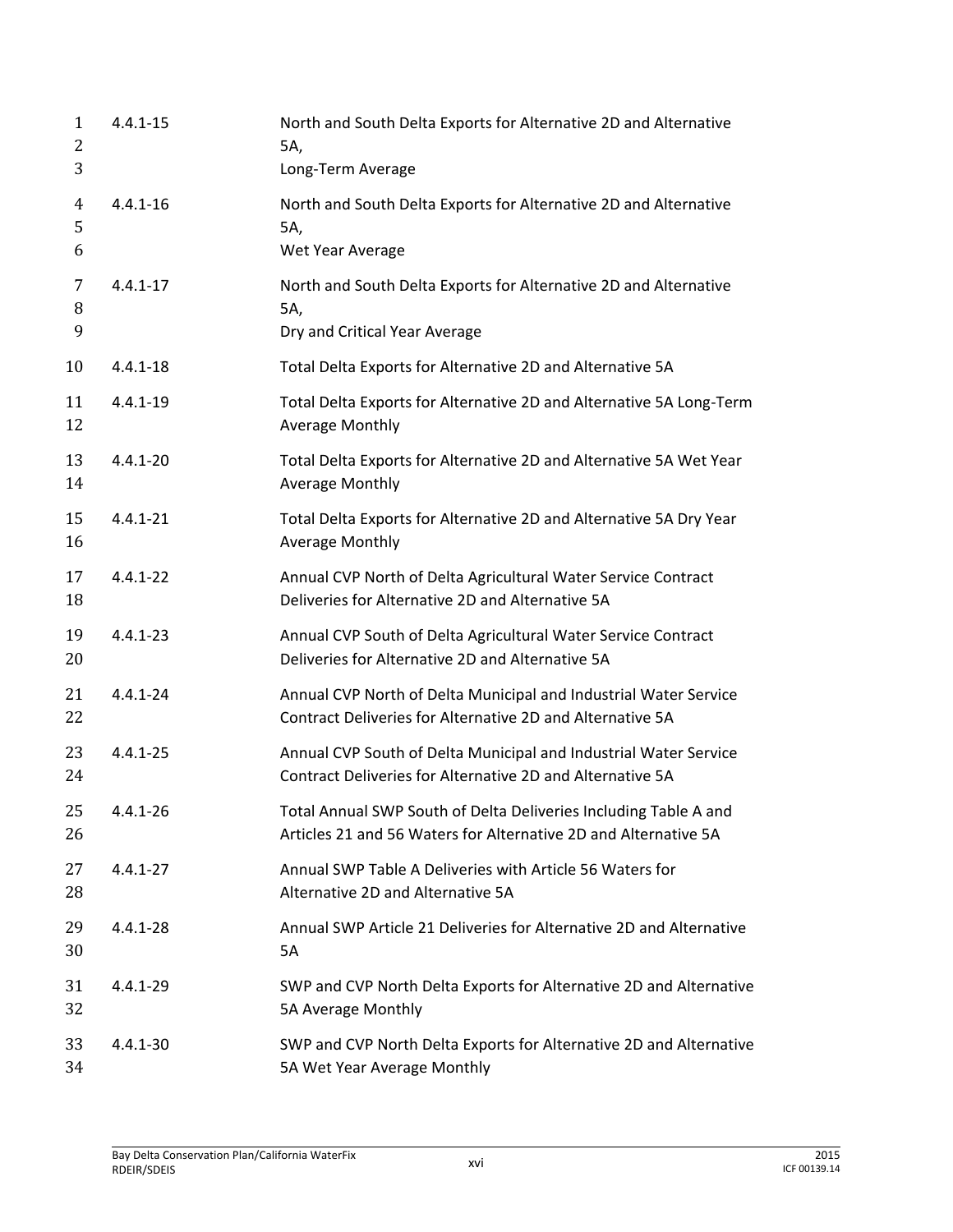| $\mathbf{1}$<br>2 | $4.4.1 - 31$ | SWP and CVP North Delta Exports for Alternative 2D and Alternative<br>5A Dry Year Average Monthly                |
|-------------------|--------------|------------------------------------------------------------------------------------------------------------------|
| 3<br>4            | $4.4.1 - 32$ | SWP and CVP South Delta Exports for Alternative 2D and Alternative<br>5A Average Monthly                         |
| 5<br>6            | $4.4.1 - 33$ | SWP and CVP South Delta Exports for Alternative 2D and Alternative<br>5A Wet Year Average Monthly                |
| 7<br>8            | $4.4.1 - 34$ | SWP and CVP South Delta Exports for Alternative 2D and Alternative<br>5A Dry Year Average Monthly                |
| 9<br>10           | $4.4.2 - 1$  | Sacramento River at Bend Bridge for Alternative 2D and Alternative<br>5A, Average Wet Years                      |
| 11<br>12          | $4.4.2 - 2$  | Sacramento River at Bend Bridge for Alternative 2D and Alternative<br>5A, Long-Term Average                      |
| 13<br>14          | $4.4.2 - 3$  | Sacramento River flow at Freeport for Alternative 2D and<br>Alternative 5A, Average Wet Years                    |
| 15<br>16          | $4.4.2 - 4$  | Sacramento River flow at Freeport for Alternative 2D and<br>Alternative 5A, Long-Term Average                    |
| 17<br>18          | $4.4.2 - 5$  | San Joaquin River Flow at Vernalis for Alternative 2D and Alternative<br>5A, Average Wet Years                   |
| 19<br>20          | $4.4.2 - 6$  | San Joaquin River Flow at Vernalis for Alternative 2D and Alternative<br>5A, Long-Term Average                   |
| 21<br>22          | $4.4.2 - 7$  | Sacramento River Flow downstream North Delta Intakes for<br>Alternative 2D and Alternative 5A, Average Wet Years |
| 23<br>24          | $4.4.2 - 8$  | Sacramento River Flow downstream North Delta Intakes for<br>Alternative 2D and Alternative 5A, Long-Term Average |
| 25<br>26          | $4.4.2 - 9$  | Trinity River Flow below Lewiston Dam for Alternative 2D and<br>Alternative 5A, Average Wet Years                |
| 27<br>28          | $4.4.2 - 10$ | Trinity River Flow below Lewiston Dam for Alternative 2D and<br>Alternative 5A, Log-Term Average                 |
| 29<br>30          | $4.4.2 - 11$ | American River Flow below Nimbus Dam for Alternative 2D and<br>Alternative 5A, Average Wet Years                 |
| 31<br>32          | $4.4.2 - 12$ | American River Flow below Nimbus Dam for Alternative 2D and<br>Alternative 5A, Long-Term Average                 |
| 33<br>34          | $4.4.2 - 13$ | Feather River Flow at Thermalito Dam for Alternative 2D and<br>Alternative 5A, Average Wet Years                 |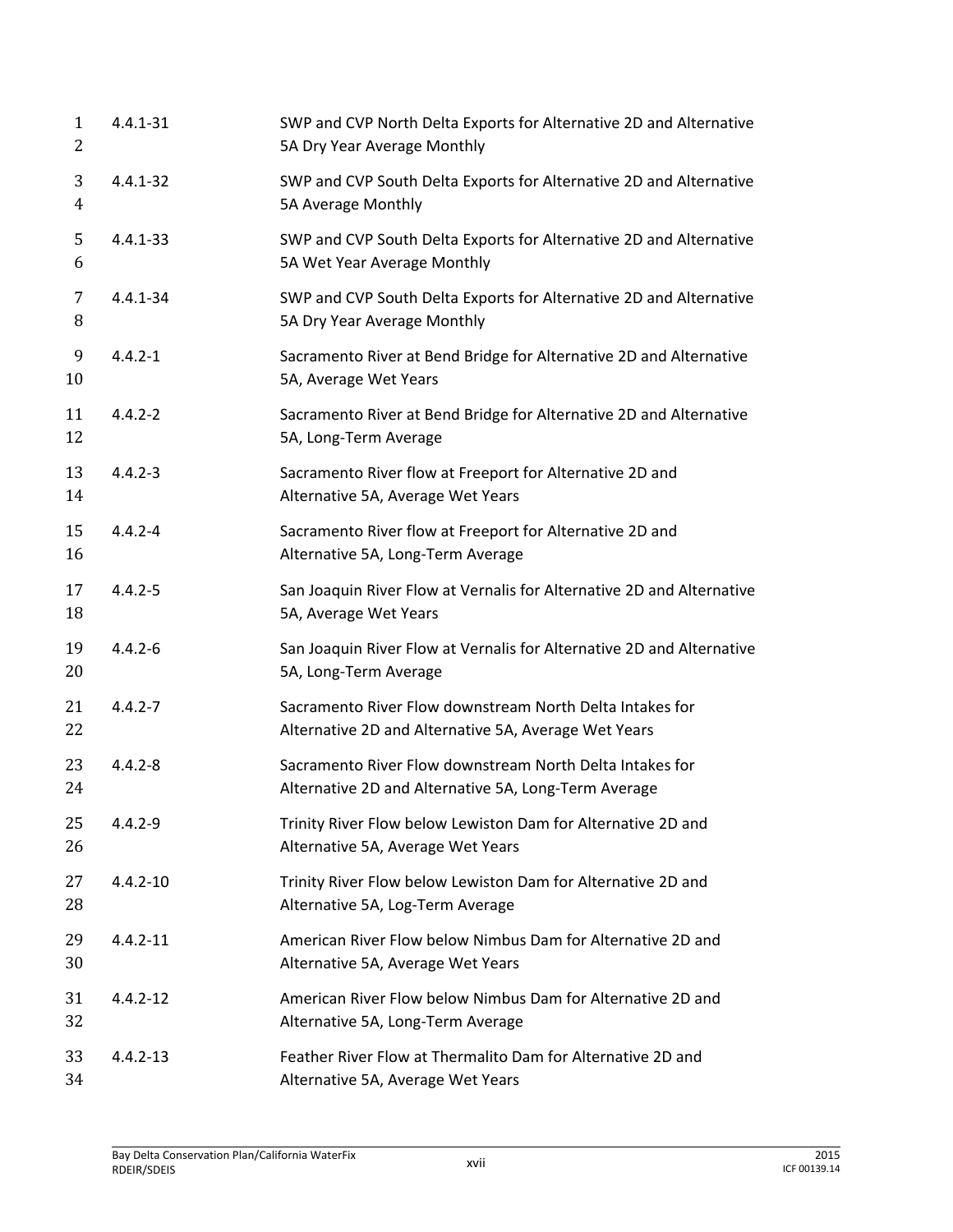| 1<br>2              | $4.4.2 - 14$ | Feather River Flow at Thermalito Dam for Alternative 2D and<br>Alternative 5a, Long-Term Average         |
|---------------------|--------------|----------------------------------------------------------------------------------------------------------|
| 3<br>$\overline{4}$ | $4.4.2 - 15$ | Flow Spills into Yolo Bypass at Fremont weir for Alternative 2D and<br>Alternative 5A, Average Wet Years |
| 5.<br>6             | $4.3.2 - 16$ | Old and Middle River flows for Alternative 2D and Alternative 5A,<br>Long-Term Average                   |
| 7                   |              |                                                                                                          |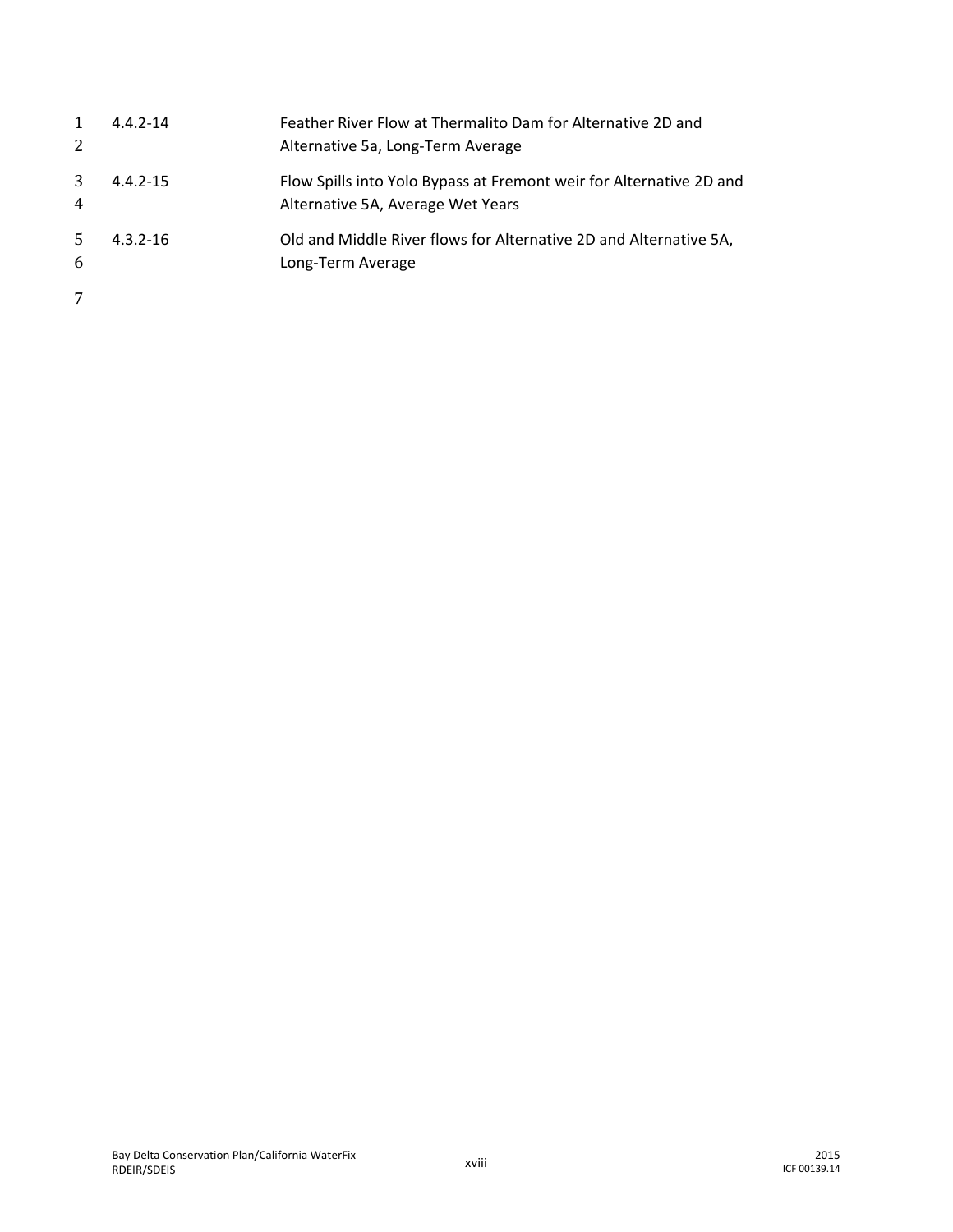| $\overline{2}$ | <b>Tables</b> |                                                                            | Page |
|----------------|---------------|----------------------------------------------------------------------------|------|
| 3              | ES.2.2-1      |                                                                            |      |
| $\overline{4}$ | ES.2.2-2      | Comparison of Environmental Commitments under Alternatives 4A,             |      |
| 5              |               |                                                                            |      |
| 6              | ES.2.3-1      |                                                                            |      |
| 7              | $ES-9$        | Summary of BDCP/California WaterFix RDEIR/SDEIS Impacts and                |      |
| 8              |               |                                                                            |      |
| 9              | $1 - 1$       | Summary of Agencies and Review, Approval, or Other                         |      |
| 10             |               | Responsibilities, in Addition to Those under CEQA and NEPA 1-25            |      |
| 11             | $1 - 2$       | Summary of Portions of Draft EIR/EIS Revised in RDEIR/SDEIS1-33            |      |
| 12             | $3.2 - 1$     | Summary of Physical Characteristics under Alternative 43-3                 |      |
| 13             | $4.2.11 - 1$  | Summary of SWP and CVP Reservoir Recreation Opportunities                  |      |
| 14             |               | (years below end-of-September recreation threshold) for Existing           |      |
| 15             |               |                                                                            |      |
| 16             | $4.2.11 - 2$  | Summary of SWP and CVP Reservoir Recreation Opportunities                  |      |
| 17             |               | (years below end-of-September recreation threshold) for Existing           |      |
| 18             |               |                                                                            |      |
| 19             | $4.2.21 - 1$  | Total Criteria Pollutant and GHG Emissions from Electricity                |      |
| 20             |               | Consumption during Operation of the No Action Alternative (ELT)4.2-65      |      |
| 21             | $4.2.29 - 1$  | Existing Conditions and No Action Alternative (ELT): Summary of            |      |
| 22             |               |                                                                            |      |
| 23             | $4.3.3 - 1$   | Long-Term State Water Project and Central Valley Project Deliveries        |      |
| 24             |               | to Hydrologic Regions Located South of the Delta at Early Long-Term4.3.3-6 |      |
| 25             | $4.3.4 - 1$   | Estimated Ammonia Concentrations in the Sacramento River                   |      |
| 26             |               | Downstream of the Sacramento Regional Wastewater Treatment                 |      |
| 27             |               | Plant for the No Action Alternative Early Long-term (ELT) and              |      |
| 28             |               |                                                                            |      |
| 29             | $4.3.7 - 1$   | Estimated Distances and Areas of Waterbodies Subject to Pile               |      |
| 30             |               | Driving Noise Levels Exceeding Interim Injury and Behavioral               |      |
| 31             |               | Thresholds, and Proposed Timing and Duration of Proposed Pile              |      |
| 32             |               | Driving Activities for Facilities or Structures in or Adjacent to          |      |
| 33             |               | Sensitive Rearing and Migration Corridors of the Covered Species           |      |
| 34             |               |                                                                            |      |
| 35             | $11 - 4A - 1$ | Proportional Entrainment Index of Delta Smelt at SWP/CVP South             |      |
| 36             |               | Delta Facilities for Alternative 4A (Scenario H3_ELT) 4.3.7-23             |      |
| 37             | $11 - 4A - 3$ | Differences in Delta Smelt Fall Abiotic Index between Alternative 4A       |      |
| 38             |               | (Scenarios H3_ELT and H4_ELT) and Existing Biological Conditions           |      |
| 39             |               |                                                                            |      |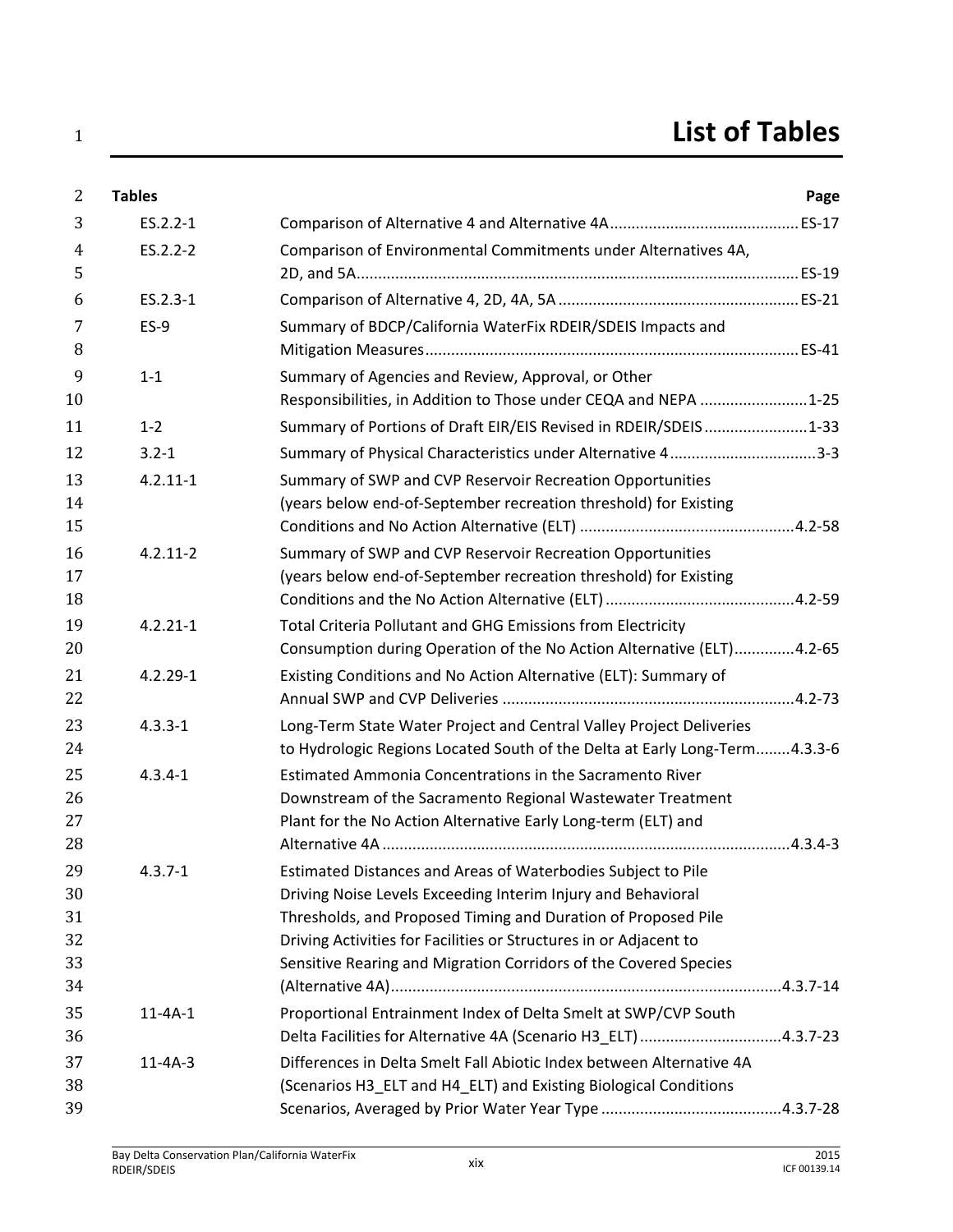| $\mathbf{1}$<br>$\overline{2}$ | $11 - 4A - 4$  | Percentage of Particles (and Difference) Representing Longfin Smelt<br>Larvae Entrained by the South Delta Facilities under Alternative 4A                                                                                                                          |  |
|--------------------------------|----------------|---------------------------------------------------------------------------------------------------------------------------------------------------------------------------------------------------------------------------------------------------------------------|--|
| 3                              |                |                                                                                                                                                                                                                                                                     |  |
| $\overline{4}$<br>5<br>6       | $11 - 4A - 5$  | Longfin Smelt Entrainment Index at the SWP and CVP Salvage<br>Facilities-Differences (Absolute and Percentage) between Model                                                                                                                                        |  |
| 7<br>8<br>9                    | $11 - 4A - 7$  | Differences in Mean Monthly Delta Outflow (cfs) between NAA ELT<br>and Alternative 4A Scenarios H3_ELT and H4_ELT, by Water Year                                                                                                                                    |  |
| 10<br>11<br>12                 | $11 - 4A - 8$  | Estimated Differences Between Alternative 4A (Scenarios H3 ELT<br>and H4_ELT) and Baseline for Longfin Smelt Relative Abundance in<br>the Fall Midwater Trawl or Bay Midwater Trawl Based on the X2-                                                                |  |
| 13<br>14<br>15<br>16           | $11 - 4A - 9$  | Relative Abundance Regression of Kimmerer et al. (2009) 4.3.7-39<br>Differences in Mean Monthly Delta Outflow (cfs) between Existing<br>Conditions and Alternative 4A Scenarios H3_ELT and H4_ELT, by<br>Water Year Type, for Winter-Spring (December-June)4.3.7-40 |  |
| 17<br>18<br>19                 | $11 - 4A - 10$ | Juvenile Winter-Run Chinook Salmon Annual Entrainment Index at<br>the SWP and CVP Salvage Facilities-Differences between Model                                                                                                                                      |  |
| 20<br>21                       | $11 - 4A - 11$ | Winter-Run Chinook Salmon Predation Loss at the Proposed North<br>Delta Diversion (NDD) Intakes (Three Intakes for Alternative 4A) 4.3.7-49                                                                                                                         |  |
| 22<br>23<br>24                 | $11 - 4A - 12$ | Difference and Percent Difference in Mean May Water Storage<br>Volume (thousand acre-feet) in Shasta Reservoir for Alternative 4A                                                                                                                                   |  |
| 25<br>26<br>27                 | $11 - 4A - 13$ | Maximum Water Temperature Thresholds for Covered Salmonids<br>and Sturgeon Provided by NMFS and Used in the BDCP Effects                                                                                                                                            |  |
| 28<br>29<br>30<br>31           | 11-4A-14       | Number of Days per Month Required to Trigger Each Level of<br>Concern for Water Temperature Exceedances in the Sacramento<br>River for Covered Salmonids and Sturgeon Provided by NMFS and                                                                          |  |
| 32<br>33<br>34<br>35           | $11 - 4A - 15$ | Differences between H3_ELT and NAA_ELT in the Number of Years<br>in Which Water Temperature Exceedances above 56°F Are within<br>Each Level of Concern, Sacramento River at Bend Bridge, May                                                                        |  |
| 36<br>37<br>38<br>39           | $11 - 4A - 16$ | Differences between H3_ELT and NAA_ELT in Total Degree-Days (°F-<br>Days) by Month and Water Year Type for Water Temperature<br>Exceedances above 56°F in the Sacramento River at Bend Bridge,                                                                      |  |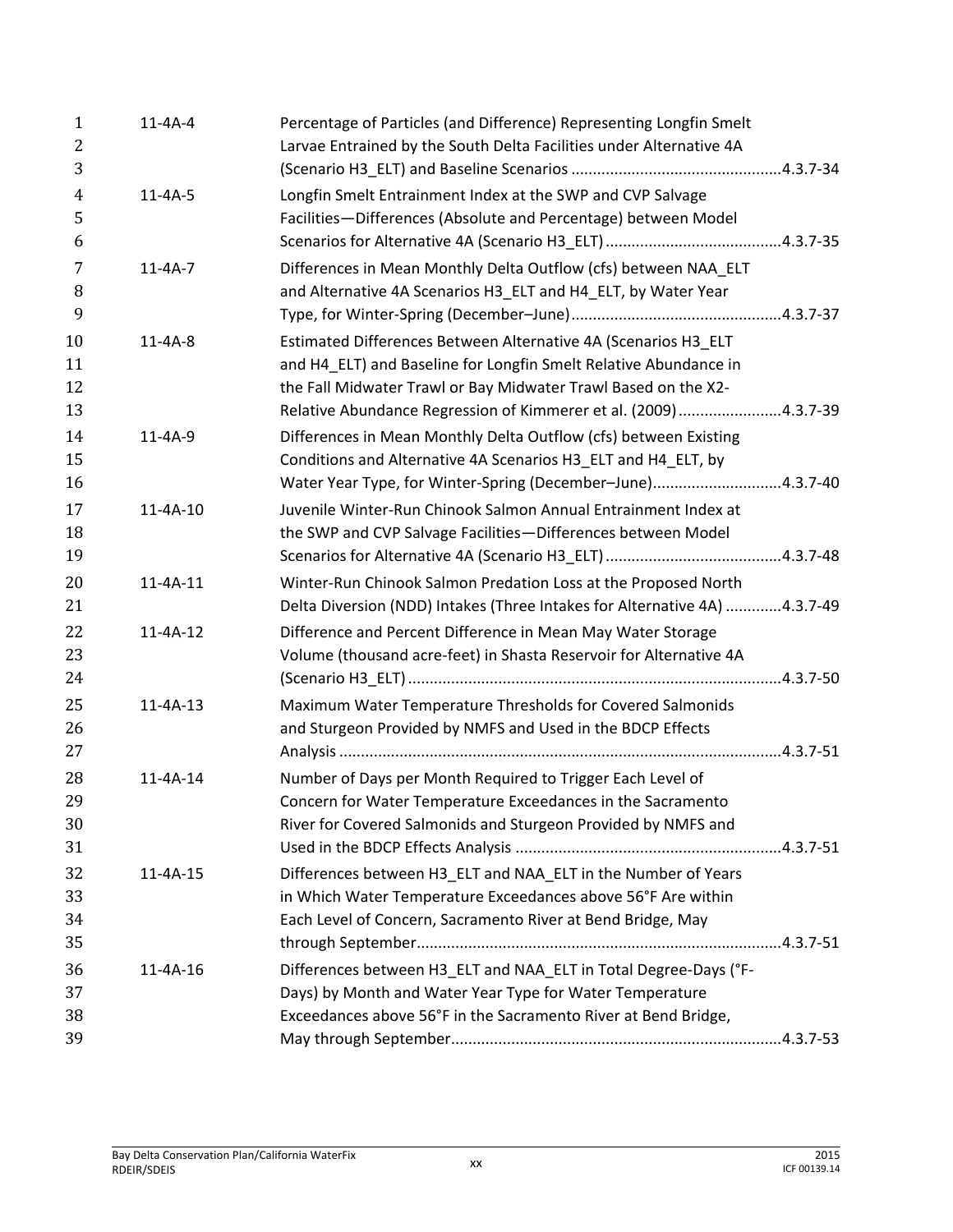| 1<br>2<br>3              | 11-4A-17       | Difference and Percent Difference in Percent Mortality of Winter-<br>Run Chinook Salmon Eggs in the Sacramento River (Egg Mortality                                                               |  |
|--------------------------|----------------|---------------------------------------------------------------------------------------------------------------------------------------------------------------------------------------------------|--|
| $\overline{4}$<br>5<br>6 | 11-4A-18       | Difference and Percent Difference in Percentage of Years with<br>"Good" Conditions for Winter-Run Chinook Salmon Habitat Metrics                                                                  |  |
| 7<br>8                   | 11-4A-19       | Difference and Percent Difference in May Water Storage Volume<br>(thousand acre-feet) in Shasta Reservoir for H4_ELT Scenario 4.3.7-55                                                            |  |
| 9<br>10<br>11<br>12      | $11 - 4A - 20$ | Differences between H4_ELT and NAA_ELT in the Number of Years<br>in Which Water Temperature Exceedances above 56°F Are within<br>Each Level of Concern, Sacramento River at Bend Bridge, May      |  |
| 13<br>14<br>15<br>16     | 11-4A-21       | Differences between H4_ELT and NAA_ELT in Total Degree-Days (°F-<br>Days) by Month and Water Year Type for Water Temperature<br>Exceedances above 56°F in the Sacramento River at Bend Bridge,    |  |
| 17<br>18<br>19           | $11 - 4A - 23$ | Through-Delta Survival (%) of Emigrating Juvenile Winter-Run<br>Chinook Salmon under Alternative 4A (Scenarios H3_ELT and                                                                         |  |
| 20<br>21<br>22           | 11-4A-24       | Percentage (%) of Water at Collinsville that Originated in the<br>Sacramento River during the Adult Winter-Run Chinook Salmon<br>Migration Period for Alternative 4A (Scenario H3_ELT) 4.3.7-68   |  |
| 23<br>24<br>25           | 11-4A-25       | Juvenile Spring-Run Chinook Salmon Annual Entrainment Index at<br>the SWP and CVP Salvage Facilities-Differences between Model                                                                    |  |
| 26<br>27<br>28           | $11 - 4A - 26$ | Juvenile Spring-Run Chinook Salmon Predation Loss at the Proposed<br>North Delta Diversion (NDD) Intakes for Alternative 4A (Three                                                                |  |
| 29<br>30<br>31           | 11-4A-27       | Difference and Percent Difference in September Water Storage<br>Volume in Shasta Reservoir for Scenario H3_ELT and Two Baseline                                                                   |  |
| 32<br>33<br>34<br>35     | 11-4A-28       | Differences between Baseline and H3_ELT Scenarios in the Number<br>of Years in Which Water Temperature Exceedances above 56°F are<br>within Each Level of Concern, Sacramento River at Red Bluff, |  |
| 36<br>37<br>38<br>39     | 11-4A-29       | Differences between Baseline and H3_ELT Scenarios in Total<br>Degree-Days (°F-Days) by Month and Water Year Type for Water<br>Temperature Exceedances above 56°F in the Sacramento River at       |  |
|                          |                |                                                                                                                                                                                                   |  |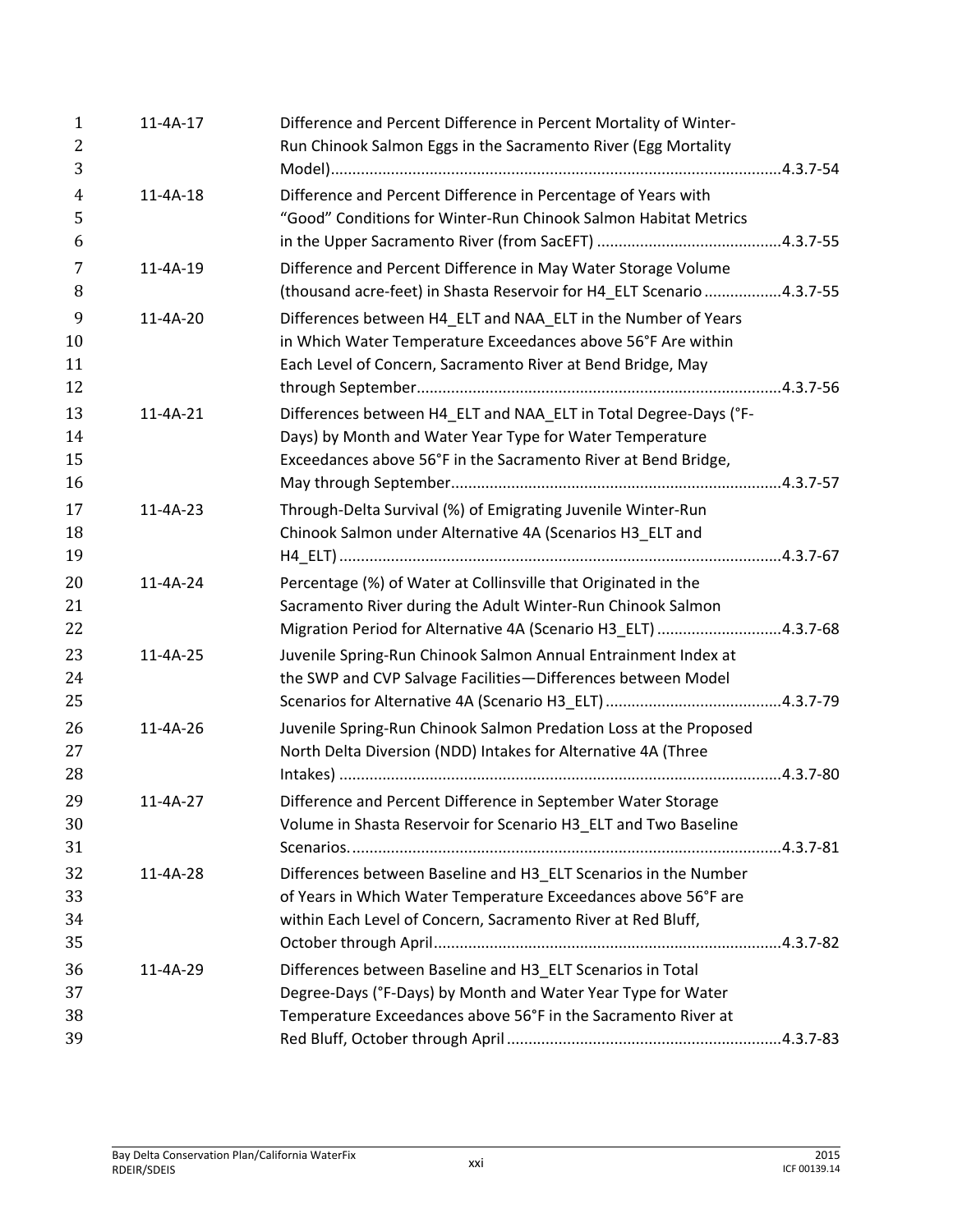| 1<br>2         | $11 - 4A - 30$ | Difference and Percent Difference in Percent Mortality of Spring-<br>Run Chinook Salmon Eggs in the Sacramento River (Egg Mortality   |  |
|----------------|----------------|---------------------------------------------------------------------------------------------------------------------------------------|--|
| 3              |                |                                                                                                                                       |  |
| $\overline{4}$ | $11 - 4A - 31$ | Difference and Percent Difference in Percentage of Years with                                                                         |  |
| 5              |                | "Good" Conditions for Spring-Run Chinook Salmon Habitat Metrics                                                                       |  |
| 6              |                |                                                                                                                                       |  |
| 7              | 11-4A-32       | Difference and Percent Difference in Greatest Monthly Reduction                                                                       |  |
| 8              |                | (Percent Change) in Instream Flow in Clear Creek below                                                                                |  |
| 9              |                | Whiskeytown Reservoir during the September through January                                                                            |  |
| 10             |                |                                                                                                                                       |  |
| 11<br>12       | 11-4A-33       | Difference and Percent Difference in September Water Storage<br>Volume in Oroville Reservoir for Alternative 4 (Scenario H3) 4.3.7-86 |  |
| 13             | 11-4A-34       | Differences between Baseline and H3_ELT Scenarios in Percent of                                                                       |  |
| 14             |                | Months during the 82-Year CALSIM Modeling Period during Which                                                                         |  |
| 15             |                | Water Temperatures in the Feather River above Thermalito                                                                              |  |
| 16             |                | Afterbay Exceed the 56°F Threshold, September through January 4.3.7-87                                                                |  |
| 17             | 11-4A-35       | Differences between Baseline and H3_ELT Scenarios in Total                                                                            |  |
| 18             |                | Degree-Months (°F-Months) by Month and Water Year Type for                                                                            |  |
| 19             |                | Water Temperature Exceedances above 56°F in the Feather River                                                                         |  |
| 20             |                | above Thermalito Afterbay, September through January4.3.7-88                                                                          |  |
| 21<br>22       | 11-4A-36       | Difference and Percent Difference in September Water Storage<br>Volume in Shasta Reservoir for Baseline and H4_ELT Scenarios4.3.7-89  |  |
| 23             | 11-4A-37       | Differences between Baseline and H3_ELT Scenarios in the Number                                                                       |  |
| 24             |                | of Years in Which Water Temperature Exceedances above 56°F Are                                                                        |  |
| 25             |                | within Each Level of Concern, Sacramento River at Red Bluff,                                                                          |  |
| 26             |                |                                                                                                                                       |  |
| 27             | $11 - 4A - 38$ | Differences between Baseline and H3 Scenarios in Total Degree-                                                                        |  |
| 28             |                | Days (°F-Days) by Month and Water Year Type for Water                                                                                 |  |
| 29             |                | Temperature Exceedances above 56°F in the Sacramento River at                                                                         |  |
| 30             |                |                                                                                                                                       |  |
| 31<br>32       | 11-4A-39       | Difference and Percent Difference in September Water Storage                                                                          |  |
| 33             | 11-4A-40       | Differences between Baselines and H4_ELT Scenarios in Percent of                                                                      |  |
| 34             |                | Months during the 82-Year CALSIM Modeling Period during Which                                                                         |  |
| 35             |                | Water Temperatures in the Feather River above Thermalito                                                                              |  |
| 36             |                | Afterbay Exceed the 56°F Threshold, September through January 4.3.7-93                                                                |  |
| 37             | 11-4A-41       | Differences between Baseline Scenarios and H4 ELT Scenario in                                                                         |  |
| 38             |                | Total Degree-Months (°F-Months) by Month and Water Year Type                                                                          |  |
| 39             |                | for Water Temperature Exceedances above 56°F in the Feather                                                                           |  |
| 40             |                | River above Thermalito Afterbay, September through April 4.3.7-94                                                                     |  |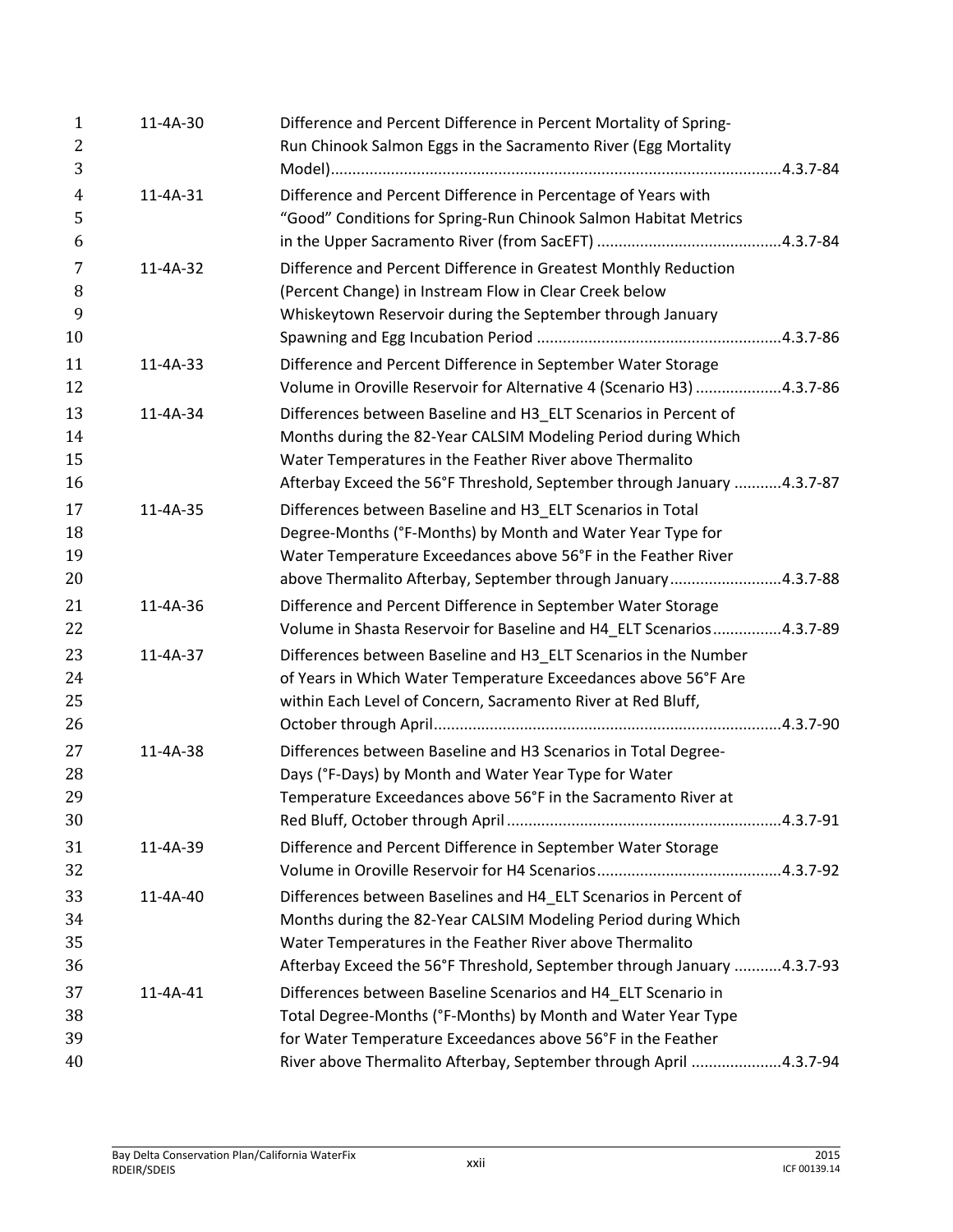| $\mathbf{1}$<br>2             | 11-4A-42       | Difference and Percent Difference in May Water Storage Volume in<br>Oroville Reservoir for Alternative 4A (Model Scenario H3_ELT) 4.3.7-101                                                                                                                      |  |
|-------------------------------|----------------|------------------------------------------------------------------------------------------------------------------------------------------------------------------------------------------------------------------------------------------------------------------|--|
| 3<br>$\overline{4}$<br>5<br>6 | 11-4A-43       | Differences between Baseline and H3 ELT Scenarios in Percent of<br>Months during the 82-Year CALSIM Modeling Period during Which<br>Water Temperatures in the Feather River above Thermalito<br>Afterbay Exceed the 63°F Threshold, May through August 4.3.7-102 |  |
| 7<br>8<br>9<br>10             | $11 - 4A - 44$ | Differences between Baseline and H3_ELT Scenarios in Total<br>Degree-Months (°F-Months) by Month and Water Year Type for<br>Water Temperature Exceedances above 63°F in the Feather River                                                                        |  |
| 11<br>12                      | 11-4A-45       | Difference and Percent Difference in May Water Storage Volume in<br>Oroville Reservoir for Baseline and H4_ELT Scenarios 4.3.7-104                                                                                                                               |  |
| 13<br>14<br>15<br>16          | 11-4A-46       | Differences between Baseline and H4 Scenarios in Percent of<br>Months during the 82-Year CALSIM Modeling Period during Which<br>Water Temperatures in the Feather River above Thermalito<br>Afterbay Exceed the 63°F Threshold, May through August 4.3.7-105     |  |
| 17<br>18<br>19<br>20          | $11 - 4A - 47$ | Differences between Baseline and H4 Scenarios in Total Degree-<br>Months (°F-Months) by Month and Water Year Type for Water<br>Temperature Exceedances above 63°F in the Feather River above                                                                     |  |
| 21<br>22<br>23                | 11-4A-48       | Differences (Percentage Differences) in the Percentage of Years<br>Exceeding NMFS Suggested Minimum Flows in the Feather River                                                                                                                                   |  |
| 24<br>25<br>26<br>27          | 11-4A-49       | Differences (Percentage Differences) in the Percentage of Years<br>Exceeding NMFS Suggested Minimum Flows in the Feather River<br>High-Flow Channel (at Thermalito) between Baseline and H4 Model                                                                |  |
| 28<br>29<br>30                | 11-4A-51       | Through-Delta Survival (%) of Emigrating Juvenile Spring-Run<br>Chinook Salmon under Alternative 4A (Scenarios H3_ELT and                                                                                                                                        |  |
| 31<br>32<br>33                | 11-4A-52       | Percentage of Water at Collinsville that Originated in the<br>Sacramento during the Adult Spring-Run Chinook Salmon Migration                                                                                                                                    |  |
| 34<br>35<br>36<br>37          | 11-4A-53       | Juvenile Fall-Run and Late Fall-Run Chinook Salmon Annual<br>Entrainment Index at the SWP and CVP Salvage Facilities-<br>Differences between Model Scenarios for Alternative 4A (Scenario                                                                        |  |
| 38<br>39                      | 11-4A-54       | Fall-Run and Late Fall-Run Chinook Salmon Juvenile Predation Loss<br>at the Proposed North Delta Diversion (NDD) Intakes for Alternative                                                                                                                         |  |
| 40                            |                |                                                                                                                                                                                                                                                                  |  |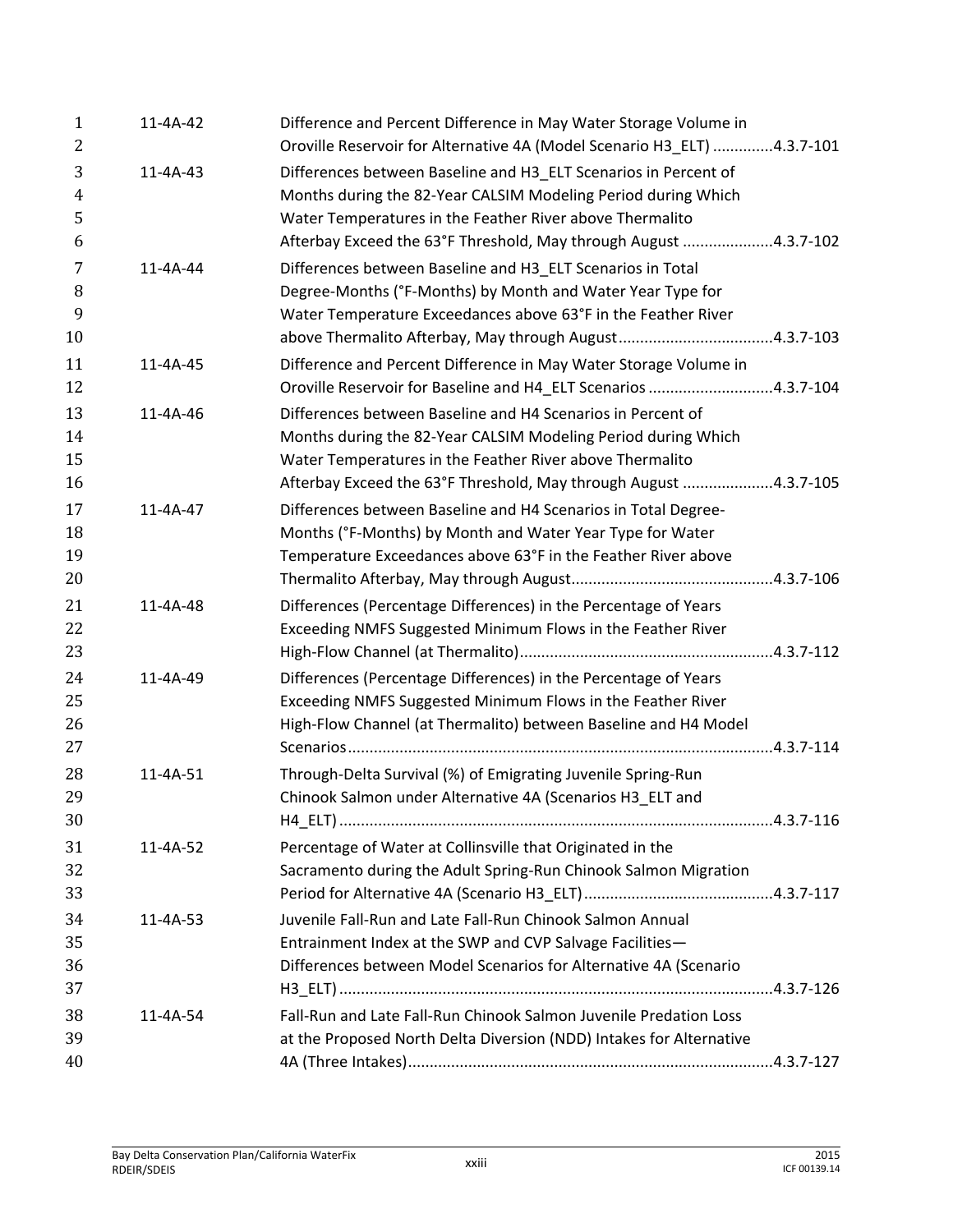| $\mathbf{1}$<br>2          | 11-4A-55 | Difference and Percent Difference in Percent Mortality of Fall-Run<br>Chinook Salmon Eggs in the Sacramento River (Egg Mortality Model)  4.3.7-129                                                                                                                   |
|----------------------------|----------|----------------------------------------------------------------------------------------------------------------------------------------------------------------------------------------------------------------------------------------------------------------------|
| 3<br>$\overline{4}$<br>5   | 11-4A-56 | Difference and Percent Difference in Percentage of Years with<br>"Good" Conditions for Fall-Run Chinook Salmon Habitat Metrics in                                                                                                                                    |
| 6<br>7<br>8                | 11-4A-57 | Difference and Percent Difference in Percent Mortality of Late Fall-<br>Run Chinook Salmon Eggs in the Sacramento River (Egg Mortality                                                                                                                               |
| 9<br>10<br>11              | 11-4A-58 | Difference and Percent Difference in Percentage of Years with<br>"Good" Conditions for Late Fall-Run Chinook Salmon Habitat<br>Metrics in the Upper Sacramento River (from SacEFT) 4.3.7-131                                                                         |
| 12<br>13<br>14             | 11-4A-59 | Difference and Percent Difference in Greatest Monthly Reduction in<br>Instream Flow in Clear Creek below Whiskeytown Reservoir during<br>the September through February Spawning and Egg Incubation                                                                  |
| 15<br>16<br>17<br>18       | 11-4A-60 | Differences between Baseline and H3_ELT Scenarios in Percent of<br>Months during the 82-Year CALSIM Modeling Period during Which<br>Water Temperatures in the Feather River at Gridley Exceed the 56°F                                                               |
| 19<br>20<br>21<br>22<br>23 | 11-4A-61 | Differences between Baseline and H3_ELT Scenarios in Total<br>Degree-Months (°F-Months) by Month and Water Year Type for<br>Water Temperature Exceedances above 56°F in the Feather River at                                                                         |
| 24<br>25                   | 11-4A-62 | Difference and Percent Difference in Percent Mortality of Fall-Run<br>Chinook Salmon Eggs in the Feather River (Egg Mortality Model)4.3.7-135                                                                                                                        |
| 26<br>27<br>28<br>29       | 11-4A-63 | Difference and Percent Difference in Greatest Monthly Reduction<br>(Percent Change) in Instream Flow in the American River at Nimbus<br>Dam during the October through January Spawning and Egg                                                                      |
| 30<br>31<br>32<br>33       | 11-4A-64 | Differences between Baseline and H3 ELT Scenarios in Percent of<br>Months during the 82-Year CALSIM Modeling Period during Which<br>Water Temperatures in the American River at the Watt Avenue<br>Bridge Exceed the 56°F Threshold, November through April4.3.7-137 |
| 34<br>35<br>36<br>37       | 11-4A-65 | Differences between Baseline and H3 Scenarios in Total Degree-<br>Months (°F-Months) by Month and Water Year Type for Water<br>Temperature Exceedances above 56°F in the American River at the                                                                       |
| 38<br>39                   | 11-4A-66 | Difference and Percent Difference in Percent Mortality of Fall-Run<br>Chinook Salmon Eggs in the American River (Egg Mortality Model)4.3.7-139                                                                                                                       |
| 40<br>41                   | 11-4A-67 | Differences between Baseline Scenarios and H4_ELT Scenarios in<br>the Number of Years in Which Water Temperature Exceedances                                                                                                                                         |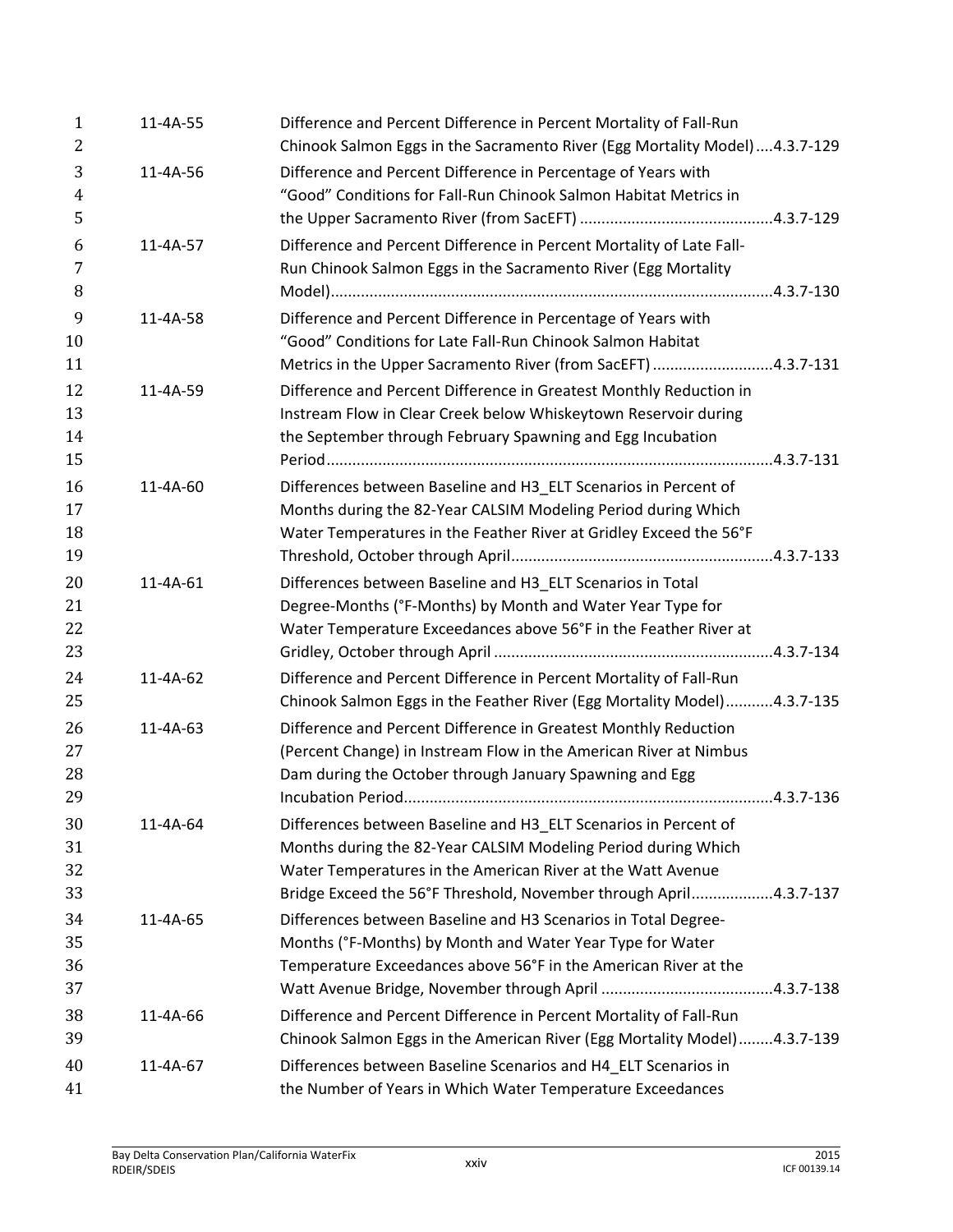|          | above 56°F Are within Each Level of Concern, Sacramento River at                                                                                                                                                                                                    |
|----------|---------------------------------------------------------------------------------------------------------------------------------------------------------------------------------------------------------------------------------------------------------------------|
| 11-4A-68 | Differences between Baseline and H4_ELT Scenarios in Total<br>Degree-Days (°F-Days) by Month and Water Year Type for Water<br>Temperature Exceedances above 56°F in the Sacramento River at                                                                         |
| 11-4A-69 | Differences between Baselines and H4_ELT Scenarios in Percent of<br>Months during the 82-Year CALSIM Modeling Period during Which<br>Water Temperatures in the Feather River at Gridley Exceed the 56°F                                                             |
| 11-4A-70 | Differences between Baselines and H4_ELT Scenarios in Total<br>Degree-Months (°F-Months) by Month and Water Year Type for<br>Water Temperature Exceedances above 56°F in the Feather River at                                                                       |
| 11-4A-71 | Differences between Baseline and H4_ELT Scenarios in Percent of<br>Months during the 82-Year CALSIM Modeling Period during Which<br>Water Temperatures in the American River at the Watt Avenue                                                                     |
| 11-4A-72 | Bridge Exceed the 56°F Threshold, November through April4.3.7-145<br>Differences between Baseline H4_ELT Scenarios in Total Degree-<br>Months (°F-Months) by Month and Water Year Type for Water<br>Temperature Exceedances above 56°F in the American River at the |
| 11-4A-74 | Through-Delta Survival (%) of Emigrating Juvenile Fall-Run Chinook<br>Salmon under Alternative 4A (Scenarios H3_ELT and H4_ELT) 4.3.7-177                                                                                                                           |
| 11-4A-75 | Percentage of Water at Collinsville that Originated in the<br>Sacramento River and San Joaquin River during the Adult Fall-Run<br>and Late Fall-Run Chinook Salmon Migration Period for Alternative                                                                 |
| 11-4A-76 | Through-Delta Survival (%) of Emigrating Juvenile Late Fall-Run<br>Chinook Salmon under Alternative 4A (Scenarios H3_ELT and                                                                                                                                        |
| 11-4A-77 | Juvenile Steelhead Annual Entrainment Index at the<br>SWP and CVP Salvage Facilities-Differences between Model                                                                                                                                                      |
| 11-4A-78 | Difference and Percent Difference in Percentage of Years with<br>"Good" Conditions for Steelhead Habitat Metrics in the Upper                                                                                                                                       |
| 11-4A-79 | Comparisons of Greatest Monthly Reduction (Percent Change) in<br>Instream Flow under Model Scenarios in Clear Creek during the<br>January-April Steelhead Spawning and Egg Incubation Period 4.3.7-201                                                              |
|          |                                                                                                                                                                                                                                                                     |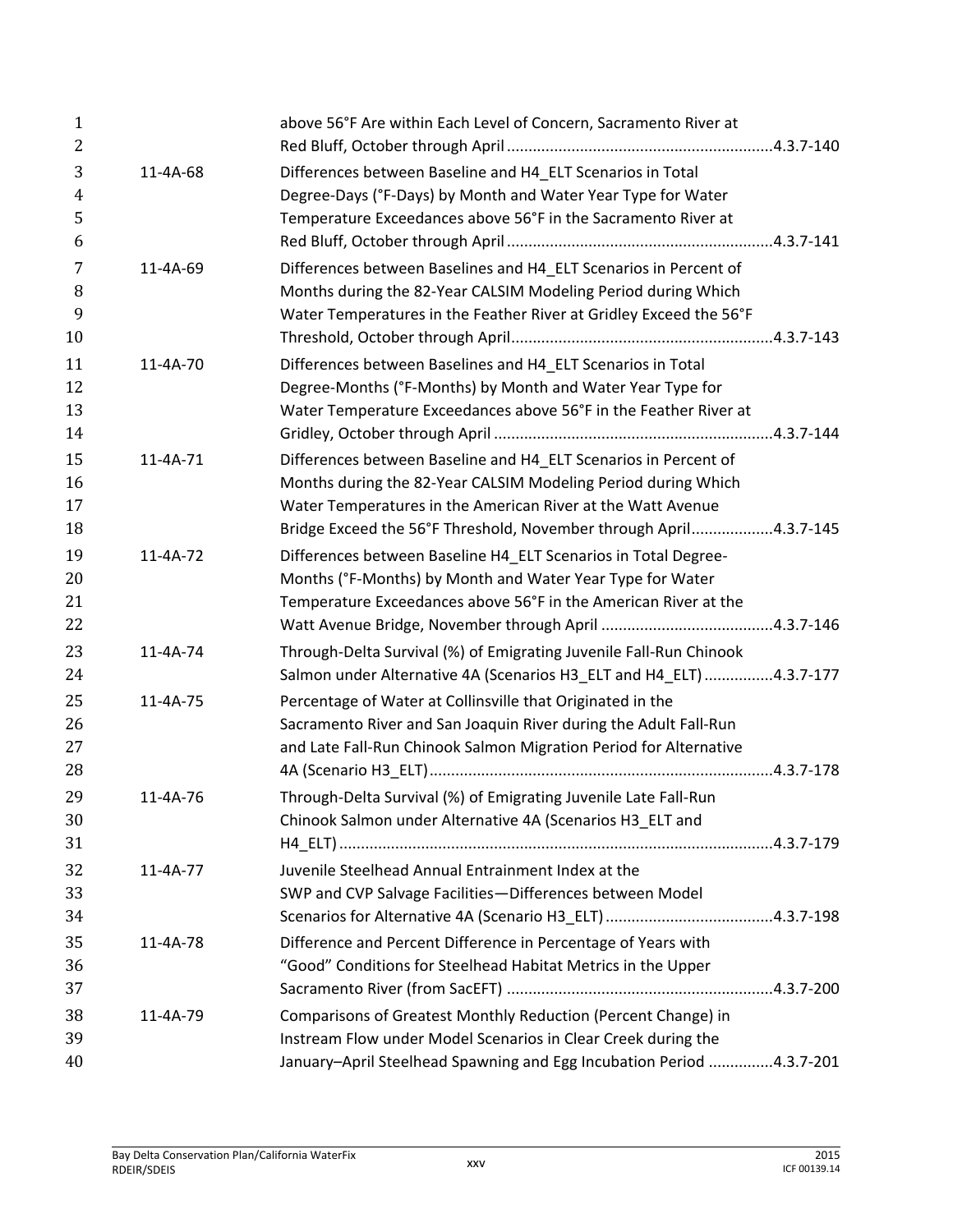| $\mathbf{1}$<br>$\overline{2}$<br>3 | 11-4A-80 | Differences between Baseline and H3 ELT Scenarios in Percent of<br>Months during the 82-Year CALSIM Modeling Period during Which<br>Water Temperatures in the Feather River above Thermalito |
|-------------------------------------|----------|----------------------------------------------------------------------------------------------------------------------------------------------------------------------------------------------|
| 4                                   |          | Afterbay Exceed the 56°F Threshold, January through April4.3.7-202                                                                                                                           |
| 5                                   | 11-4A-81 | Differences between Baseline and H3_ELT Scenarios in Total                                                                                                                                   |
| 6                                   |          | Degree-Months (°F-Months) by Month and Water Year Type for                                                                                                                                   |
| 7                                   |          | Water Temperature Exceedances above 56°F in the Feather River                                                                                                                                |
| 8                                   |          | above Thermalito Afterbay, January through April 4.3.7-203                                                                                                                                   |
| 9                                   | 11-4A-82 | Differences between Baselines and H4_ELT Scenarios in Percent of                                                                                                                             |
| 10                                  |          | Months during the 82-Year CALSIM Modeling Period during Which                                                                                                                                |
| 11                                  |          | Water Temperatures in the Feather River above Thermalito                                                                                                                                     |
| 12                                  |          | Afterbay Exceed the 56°F Threshold, January through April4.3.7-206                                                                                                                           |
| 13                                  | 11-4A-83 | Differences between Baselines and H4_ELT Scenarios in Total                                                                                                                                  |
| 14                                  |          | Degree-Months (°F-Months) by Month and Water Year Type for                                                                                                                                   |
| 15                                  |          | Water Temperature Exceedances above 56°F in the Feather River at                                                                                                                             |
| 16                                  |          | above Thermalito Afterbay, January through April 4.3.7-207                                                                                                                                   |
| 17                                  | 11-4A-84 | Minimum Monthly Instream Flow for Model Scenarios in Clear                                                                                                                                   |
| 18                                  |          | Creek during the Year-Round Juvenile Steelhead Rearing Period4.3.7-216                                                                                                                       |
| 19                                  | 11-4A-85 | Differences between Baseline and H3_ELT Scenarios in Percent of                                                                                                                              |
| 20                                  |          | Months during the 82-Year CALSIM Modeling Period during Which                                                                                                                                |
| 21                                  |          | Water Temperatures in the American River at the Watt Avenue                                                                                                                                  |
| 22                                  |          | Bridge Exceed the 65°F Threshold, May through October 4.3.7-218                                                                                                                              |
| 23                                  | 11-4A-86 | Differences between Baseline and H3_ELT Scenarios in Total                                                                                                                                   |
| 24                                  |          | Degree-Months (°F-Months) by Month and Water Year Type for                                                                                                                                   |
| 25                                  |          | Water Temperature Exceedances above 65°F in the American River                                                                                                                               |
| 26                                  |          | at the Watt Avenue Bridge, May through October 4.3.7-219                                                                                                                                     |
| 27                                  | 11-4A-89 | Percentage of Water at Collinsville that Originated in the                                                                                                                                   |
| 28                                  |          | Sacramento River and San Joaquin River during the Adult Steelhead                                                                                                                            |
| 29                                  |          |                                                                                                                                                                                              |
| 30                                  | 11-4A-91 | Differences Between Model Scenarios in Juvenile Sacramento                                                                                                                                   |
| 31                                  |          | Splittail Entrainment Index (Per Capita Method) at the                                                                                                                                       |
| 32                                  |          | SWP and CVP Salvage Facilities for Alternative 4A (Scenario H3 ELT)4.3.7-259                                                                                                                 |
| 33                                  | 11-4A-92 | Differences Between Model Scenarios in Adult Sacramento Splittail                                                                                                                            |
| 34                                  |          | Entrainment Index (salvage density method) at the                                                                                                                                            |
| 35                                  |          | SWP and CVP Salvage Facilities for Alternative 4A (Scenario H3_ELT) 4.3.7-260                                                                                                                |
| 36                                  | 11-4A-93 | Differences in Frequencies of Inundation Events (for 82-Year                                                                                                                                 |
| 37                                  |          | Simulations) of Different Durations on the Yolo Bypass under                                                                                                                                 |
| 38                                  |          | Different Scenarios and Water Year Types, February through June,                                                                                                                             |
| 39                                  |          |                                                                                                                                                                                              |
| 40                                  | 11-4A-94 | Change in Splittail Weighted Habitat Area (HUs and percent) in Yolo                                                                                                                          |
| 41                                  |          | Bypass from Existing Biological Conditions to Alternative 4A by                                                                                                                              |
| 42                                  |          | Water Year Type from 15 2-D and Daily CALSIM II Modeling Runs4.3.7-264                                                                                                                       |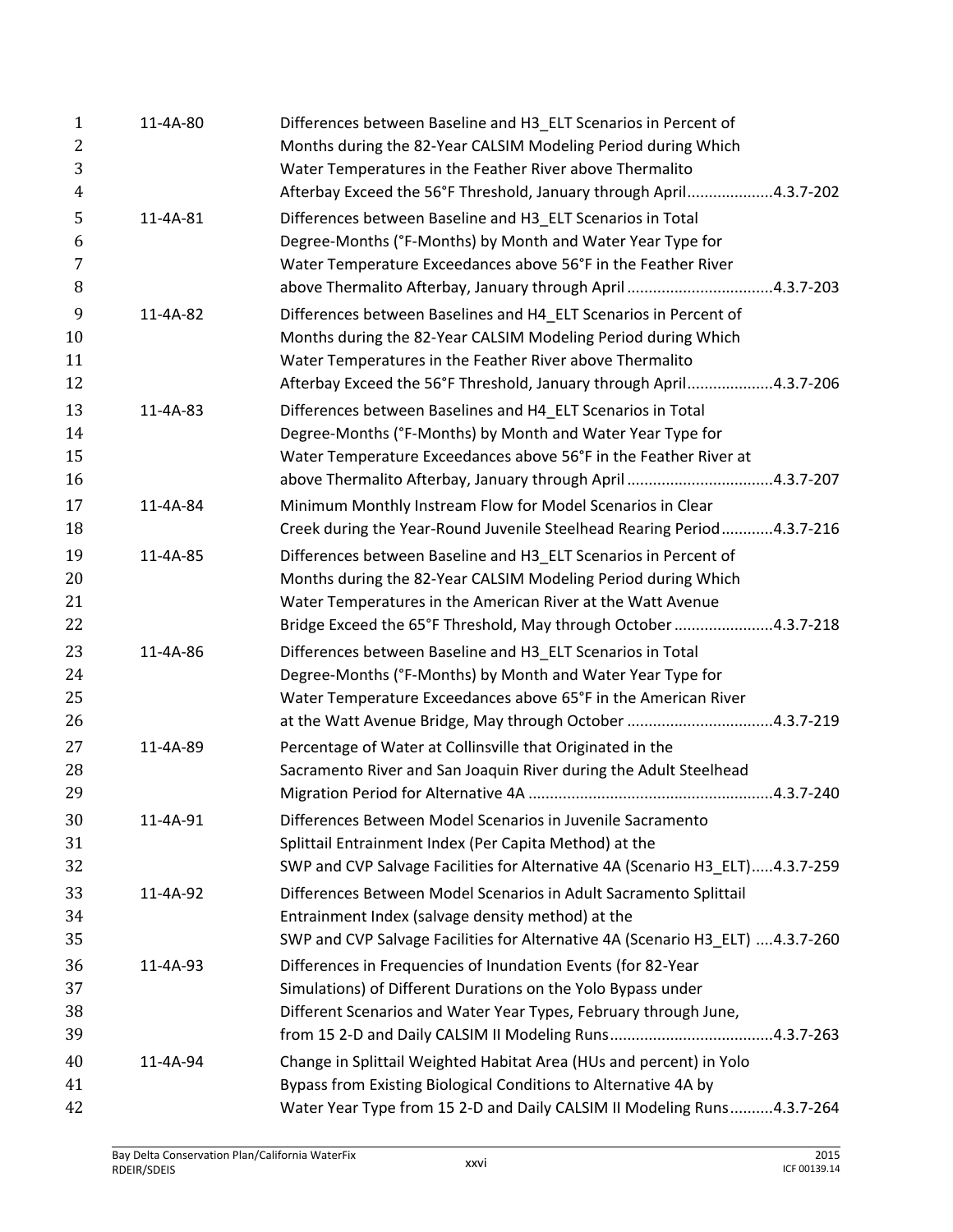| $\mathbf{1}$<br>2 | 11-4A-95    | Differences (and Percent Change) in Daily Average (December-June)   |
|-------------------|-------------|---------------------------------------------------------------------|
| 3                 | 11-4A-96    | Difference (Percent Difference) in Percent of Days or Months during |
| $\overline{4}$    |             | February to June in Which Temperature Would Be below 45°F or        |
| 5                 |             | above 75°F in the Sacramento River at Hamilton City and Feather     |
| 6                 |             | River at the Confluence with the Sacramento River 4.3.7-266         |
| 7                 | 11-4A-97    | Difference in Percent of Days or Months during February to June in  |
| 8                 |             | Which Temperature Would Be below 45°F or above 75°F in the          |
| 9                 |             | Sacramento River at Hamilton City and Feather River at the          |
| 10                |             |                                                                     |
| 11                | $4.3.7 - 2$ | Potential Underwater Noise Impact Areas in each Year of Pile        |
| 12                |             | Driving Activities as a Percentage of the Total Amount of Subtidal  |
| 13                |             |                                                                     |
| 14                | 11-4A-98    | Juvenile Green Sturgeon Entrainment Index at the SWP and CVP        |
| 15                |             | Salvage Facilities-Differences (Absolute and Percentage) between    |
| 16                |             | Model Scenarios for Alternative 4A (Scenario H3_ELT)4.3.7-282       |
| 17                | 11-4A-99    | Differences between Baseline and H3_ELT Scenarios in the Number     |
| 18                |             | of Years in Which Water Temperature Exceedances above 63°F are      |
| 19                |             | within Each Level of Concern, Sacramento River at Bend Bridge, May  |
| 20                |             |                                                                     |
| 21                | 11-4A-100   | Differences between Baseline and H3_ELT Scenarios in Total          |
| 22                |             | Degree-Days (°F-Days) by Month and Water Year Type for Water        |
| 23                |             | Temperature Exceedances above 63°F in the Sacramento River at       |
| 24                |             |                                                                     |
| 25                | 11-4A-101   | Differences between Baselines and H3_ELT in Percent of Months       |
| 26                |             | during the 82-Year CALSIM Modeling Period during Which Water        |
| 27                |             | Temperatures in the Feather River at Gridley Exceed the 64°F        |
| 28                |             |                                                                     |
| 29                | 11-4A-102   | Differences between Baselines and H3_ELT in Total Degree-Months     |
| 30                |             | (°F-Months) by Month and Water Year Type for Water Temperature      |
| 31                |             | Exceedances above 64°F in the Feather River at Gridley, May         |
| 32                |             |                                                                     |
| 33                | 11-4A-103   | Differences between Baseline Scenarios and H1 and H4_ELT            |
| 34                |             | Scenarios in the Number of Years in Which Water Temperature         |
| 35                |             | Exceedances above 63°F Are within Each Level of Concern,            |
| 36                |             | Sacramento River at Bend Bridge, May through September 4.3.7-287    |
| 37                | 11-4A-104   | Differences between Baseline Scenarios and H4 ELT in Total          |
| 38                |             | Degree-Days (°F-Days) by Month and Water Year Type for Water        |
| 39                |             | Temperature Exceedances above 63°F in the Sacramento River at       |
| 40                |             |                                                                     |
| 41                | 11-4A-105   | Differences between Baselines and H4_ELT Scenarios in Percent of    |
| 42                |             | Months during the 82-Year CALSIM Modeling Period during Which       |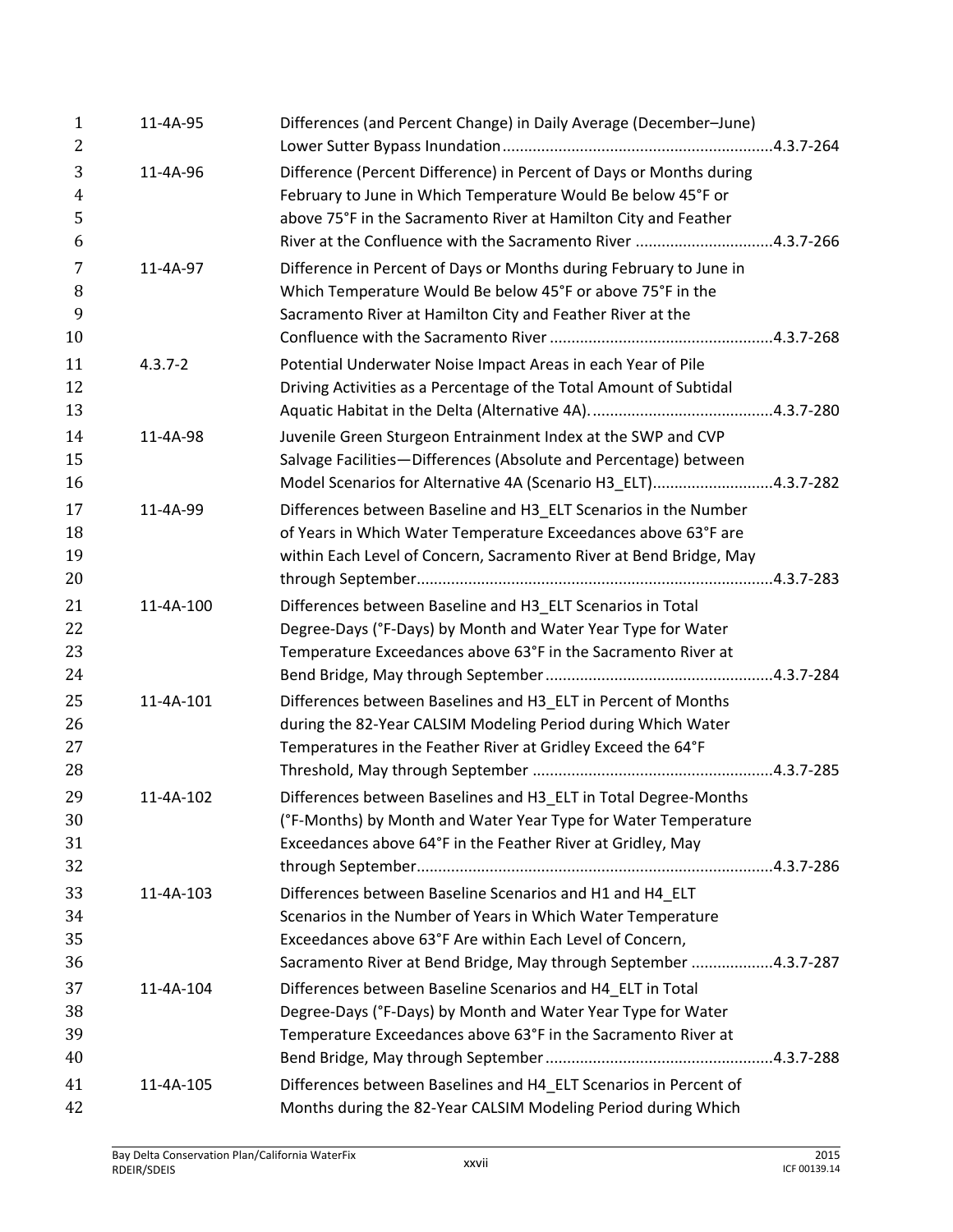| $\mathbf{1}$<br>2             |           | Water Temperatures in the Feather River at Gridley Exceed the 64°F                                                                                                                                    |  |
|-------------------------------|-----------|-------------------------------------------------------------------------------------------------------------------------------------------------------------------------------------------------------|--|
| 3<br>$\overline{4}$<br>5<br>6 | 11-4A-106 | Differences between Baselines and H1 and H4_ELT Scenarios in<br>Total Degree-Months (°F-Months) by Month and Water Year Type<br>for Water Temperature Exceedances above 64°F in the Feather           |  |
| 7<br>8<br>9<br>10             | 11-4A-107 | Differences between Baselines and H3_ELT in the Number of Years<br>in Which Water Temperature Exceedances above the 61°F and 68°F<br>Thresholds Are Within Each Level of Concern, Sacramento River at |  |
| 11<br>12<br>13<br>14          | 11-4A-108 | Differences between Baseline and H3_ELT Scenarios in Total<br>Degree-Days (°F-Days) by Month and Water Year Type for Water<br>Temperature Exceedances above 61°F in the Sacramento River at           |  |
| 15<br>16<br>17<br>18          | 11-4A-109 | Differences between Baseline and H3_ELT Scenarios in Total<br>Degree-Days (°F-Days) by Month and Water Year Type for Water<br>Temperature Exceedances above 68°F in the Sacramento River at           |  |
| 19<br>20<br>21<br>22          | 11-4A-110 | Differences between Baselines and H4_ELT Scenario in the Number<br>of Years in Which Water Temperature Exceedances above the 61°F<br>and 68°F Thresholds are within Each Level of Concern, Sacramento |  |
| 23<br>24<br>25<br>26          | 11-4A-111 | Differences between Baselines and H4_ELT in Total Degree-Days<br>(°F-days) by Month and Water Year Type for Water Temperature<br>Exceedances above 61°F in the Sacramento River at Hamilton City,     |  |
| 27<br>28<br>29<br>30          | 11-4A-112 | Differences between Baselines and H4_ELT in Total Degree-Days<br>(°F-Days) by Month and Water Year Type for Water Temperature<br>Exceedances above 68°F in the Sacramento River at Hamilton City,     |  |
| 31<br>32<br>33                | 11-4A-113 | Difference and Percent Difference in Number of Months in Which<br>Flow Rates Exceed 17,700 and 5,300 cfs in the Sacramento River at                                                                   |  |
| 34<br>35<br>36<br>37          | 11-4A-114 | Difference and Percent Difference in Percentage of Months in<br>Which Average Delta Outflow is Predicted to Exceed 15,000, 20,000,<br>and 25,000 Cubic Feet per Second in April and May of Wet and    |  |
| 38<br>39                      | 11-4A-115 | Lamprey Annual Entrainment Index at the SWP and CVP Salvage                                                                                                                                           |  |
| 40<br>41                      | 11-4A-116 | Differences between Model Scenarios in Dewatering Risk of Pacific                                                                                                                                     |  |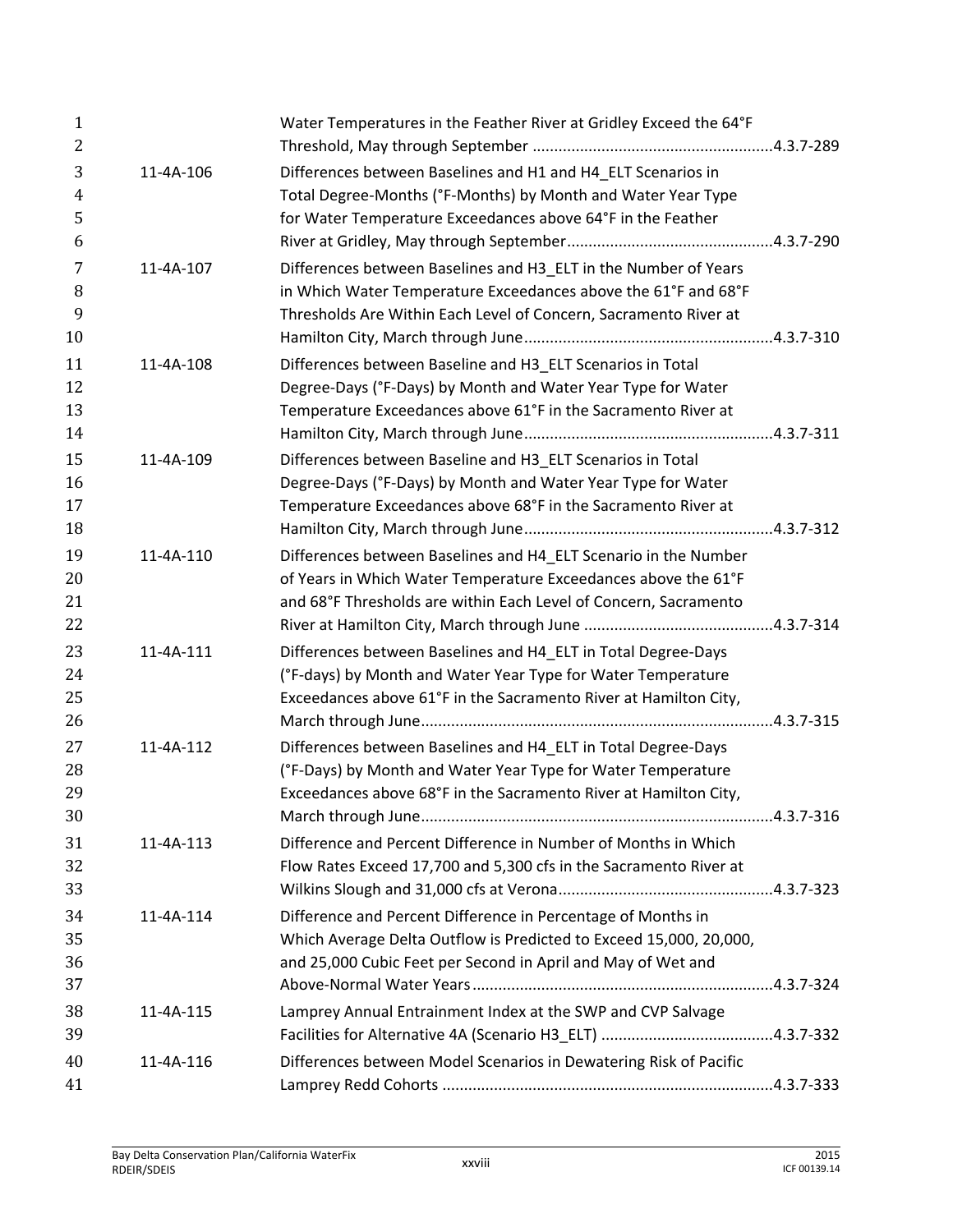| $\mathbf{1}$<br>2    | 11-4A-117 | Differences (Percent Differences) between Model Scenarios in<br>Pacific Lamprey Egg Cohort Temperature Exposure 4.3.7-334                                                                         |  |
|----------------------|-----------|---------------------------------------------------------------------------------------------------------------------------------------------------------------------------------------------------|--|
| 3<br>$\overline{4}$  | 11-4A-118 | Differences between Model Scenarios in Dewatering Risk of Pacific<br>Lamprey Redd Cohorts in the Feather River at Thermalito Afterbay4.3.7-335                                                    |  |
| 5<br>6<br>7          | 11-4A-119 | Percent Difference between Model Scenarios in the Number of<br>Pacific Lamprey Ammocoete Cohorts Exposed to Month-over-<br>Month Flow Reductions, Sacramento River at Keswick 4.3.7-337           |  |
| 8<br>9<br>10         | 11-4A-120 | Percent Difference between Model Scenarios in the Number of<br>Pacific Lamprey Ammocoete Cohorts Exposed to Month-over-<br>Month Flow Reductions, Sacramento River at Red Bluff 4.3.7-337         |  |
| 11<br>12<br>13       | 11-4A-121 | Percent Difference between Model Scenarios in the Number of<br>Pacific Lamprey Ammocoete Cohorts Exposed to Month-over-                                                                           |  |
| 14<br>15<br>16       | 11-4A-122 | Percent Difference between Model Scenarios in the Number of<br>Pacific Lamprey Ammocoete Cohorts Exposed to Month-over-<br>Month Flow Reductions, Feather River at Thermalito Afterbay 4.3.7-338  |  |
| 17<br>18<br>19       | 11-4A-123 | Percent Difference between Model Scenarios in the Number of<br>Pacific Lamprey Ammocoete Cohorts Exposed to Month-over-<br>Month Flow Reductions, American River at Nimbus Dam 4.3.7-339          |  |
| 20<br>21<br>22<br>23 | 11-4A-124 | Percent Difference between Model Scenarios in the Number of<br>Pacific Lamprey Ammocoete Cohorts Exposed to Month-over-<br>Month Flow Reductions, American River at the Confluence with the       |  |
| 24<br>25<br>26       | 11-4A-125 | Differences (Percent Differences) between Model Scenarios in<br>Pacific Lamprey Ammocoete Cohorts Exposed to Temperatures<br>Greater than 71.6°F in at Least One Day or Month4.3.7-340            |  |
| 27<br>28<br>29<br>30 | 11-4A-126 | Percent Difference between Baselines and H4_ELT Model Scenarios<br>in the Number of Pacific Lamprey Ammocoete Cohorts Exposed to<br>Month-over-Month Flow Reductions, Feather River at Thermalito |  |
| 31<br>32             | 11-4A-127 | Differences between Model Scenarios in Dewatering Risk of River                                                                                                                                   |  |
| 33<br>34             | 11-4A-128 | Differences (Percent Differences) between Model Scenarios in River                                                                                                                                |  |
| 35<br>36             | 11-4A-129 | Differences between Model Scenarios in Dewatering Risk of River                                                                                                                                   |  |
| 37<br>38             | 11-4A-130 | Percent Difference between Model Scenarios in the Number of<br>River Lamprey Ammocoete Cohorts Exposed to Month-over-Month                                                                        |  |
| 39                   |           |                                                                                                                                                                                                   |  |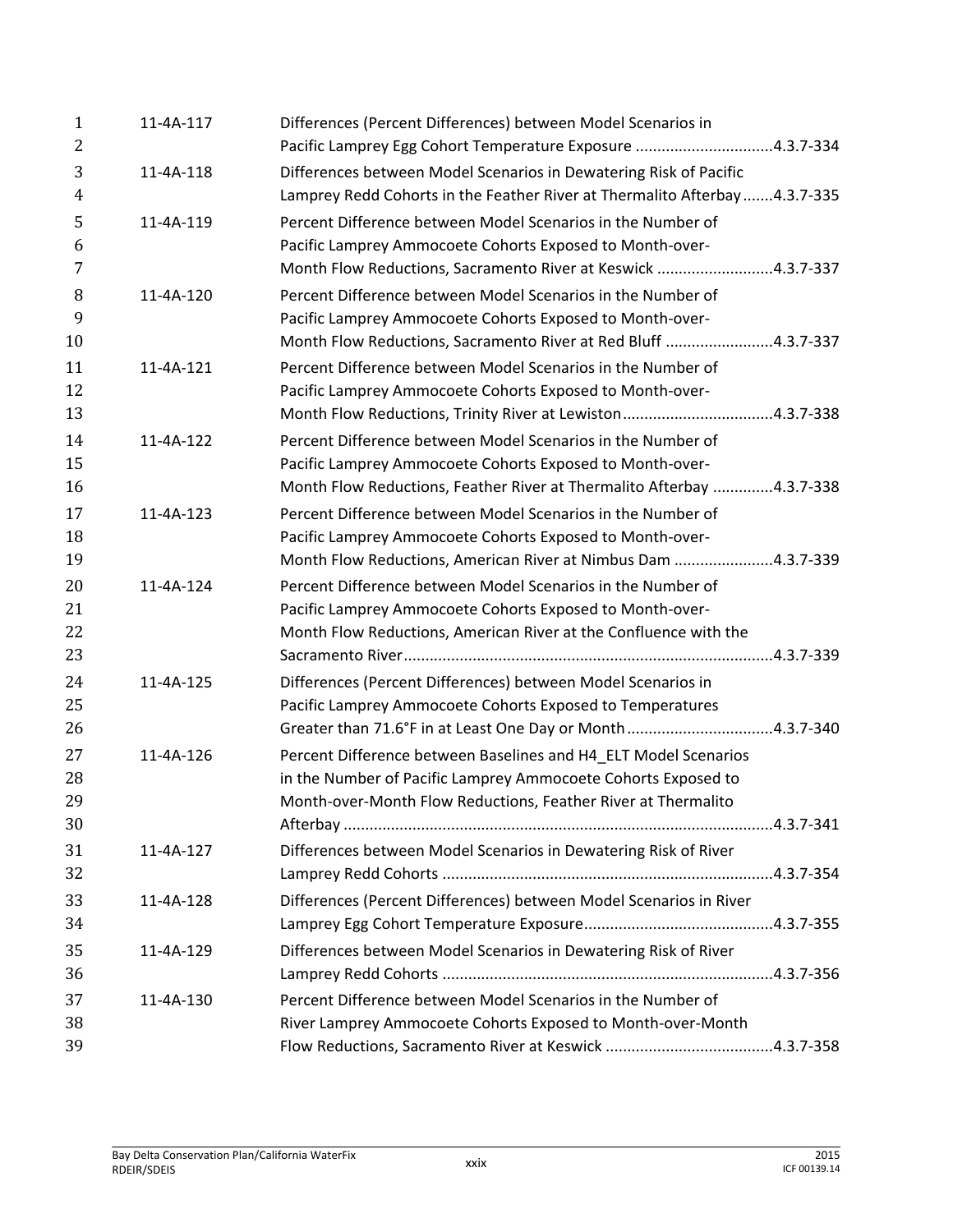| $\mathbf{1}$<br>$\overline{2}$ | 11-4A-131 | Percent Difference between Model Scenarios in the Number of<br>River Lamprey Ammocoete Cohorts Exposed to Month-over-Month |
|--------------------------------|-----------|----------------------------------------------------------------------------------------------------------------------------|
| 3                              |           |                                                                                                                            |
| $\overline{4}$                 | 11-4A-132 | Percent Difference between Model Scenarios in the Number of                                                                |
| 5                              |           | River Lamprey Ammocoete Cohorts Exposed to Month-over-Month                                                                |
| 6                              |           |                                                                                                                            |
| 7                              | 11-4A-133 | Percent Difference between Model Scenarios in the Number of                                                                |
| 8                              |           | River Lamprey Ammocoete Cohorts Exposed to Month-over-Month                                                                |
| 9                              |           | Flow Reductions, Feather River at Thermalito Afterbay 4.3.7-359                                                            |
| 10                             | 11-4A-134 | Percent Difference between Model Scenarios in the Number of                                                                |
| 11                             |           | River Lamprey Ammocoete Cohorts Exposed to Month-over-Month                                                                |
| 12                             |           |                                                                                                                            |
| 13                             | 11-4A-135 | Relative Difference between Model Scenarios in the Number of                                                               |
| 14                             |           | River Lamprey Ammocoete Cohorts Exposed to Month-over-Month                                                                |
| 15                             |           | Flow Reductions, American River at the Confluence with the                                                                 |
| 16                             |           |                                                                                                                            |
| 17                             | 11-4A-136 | Differences (Percent Differences) between Model Scenarios in River                                                         |
| 18                             |           | Lamprey Ammocoete Cohorts Exposed to Temperatures in the                                                                   |
| 19                             |           | Feather River Greater than 71.6°F and 77°F in at Least One Month4.3.7-361                                                  |
| 20                             | 11-4A-137 | Percent Difference between Baselines and H4_ELT Model Scenarios                                                            |
| 21                             |           | in the Number of River Lamprey Ammocoete Cohorts Exposed to                                                                |
| 22                             |           | Month-over-Month Flow Reductions, Feather River at Thermalito                                                              |
| 23                             |           |                                                                                                                            |
| 24                             | 11-4A-138 | Difference and Percent Difference in the Percentage of Months                                                              |
| 25                             |           | during April-June in Which Water Temperatures in the Feather                                                               |
| 26                             |           | River below Thermalito Afterbay are outside the 59°F to 68°F Water                                                         |
| 27                             |           | Temperature Range for Striped Bass Spawning, Embryo Incubation,                                                            |
| 28                             |           |                                                                                                                            |
| 29                             | 11-4A-139 | Difference and Percent Difference between the Baseline Scenarios                                                           |
| 30                             |           | and H4_ELT in the Percentage of Months during April-June in which                                                          |
| 31                             |           | Water Temperatures in the Feather River below Thermalito                                                                   |
| 32                             |           | Afterbay are Outside the 59°F to 68°F Water Temperature Range for                                                          |
| 33                             |           | Striped Bass Spawning, Embryo Incubation, and Initial Rearing 4.3.7-377                                                    |
|                                |           |                                                                                                                            |
| 34                             | 11-4A-140 | Difference and Percent Difference in the Percentage of Months                                                              |
| 35                             |           | during April-June in Which Water Temperatures in the Feather                                                               |
| 36                             |           | River below Thermalito Afterbay Are outside the 60°F to 70°F Water                                                         |
| 37                             |           | Temperature Range for American Shad Adult Migration and                                                                    |
| 38                             |           |                                                                                                                            |
| 39                             | 11-4A-141 | Difference and Percent Difference between the Baseline Scenarios                                                           |
| 40                             |           | and H4_ELT in the Percentage of Months during April-June in Which                                                          |
| 41                             |           | Water Temperatures in the Feather River below Thermalito                                                                   |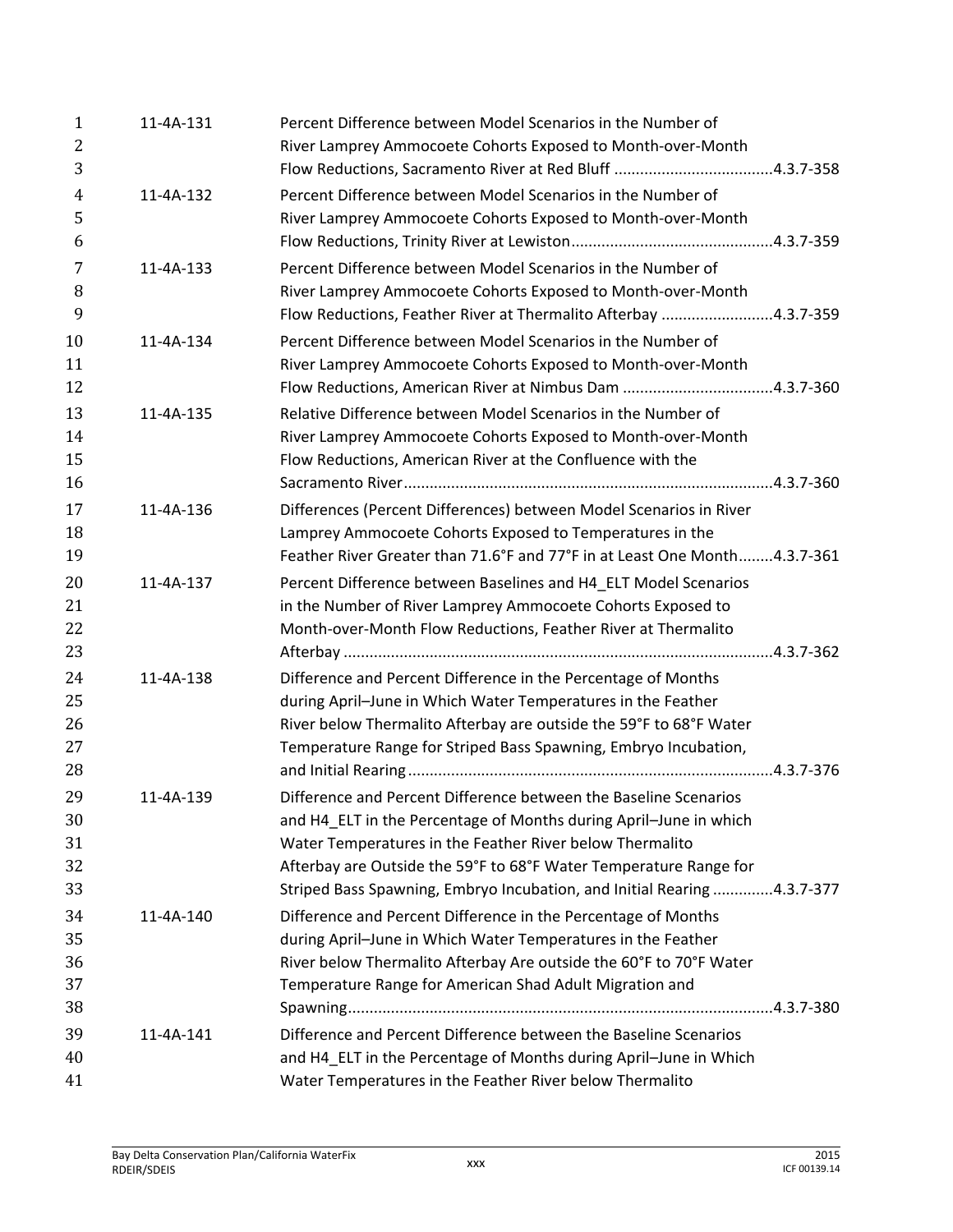| $\mathbf{1}$<br>2   |           | Afterbay Are outside the 60°F to 70°F Water Temperature Range for                                                               |
|---------------------|-----------|---------------------------------------------------------------------------------------------------------------------------------|
| 3<br>$\overline{4}$ | 11-4A-142 | Difference and Percent Difference in the Percentage of Months<br>during April-August in Which Water Temperatures in the Feather |
| 5                   |           | River below Thermalito Afterbay fall below the 68°F Water                                                                       |
| 6                   |           | Temperature Threshold for Threadfin Shad Spawning 4.3.7-385                                                                     |
| 7                   | 11-4A-143 | Difference and Percent Difference between the Baseline Scenarios                                                                |
| 8                   |           | and H4 ELT in the Percentage of Months during April-June in Which                                                               |
| 9                   |           | Water Temperatures in the Feather River below Thermalito                                                                        |
| 10                  |           | Afterbay fall below the 68°F Water Temperature Threshold for                                                                    |
| 11                  |           |                                                                                                                                 |
| 12                  | 11-4A-144 | Difference and Percent Difference in the Percentage of Months                                                                   |
| 13                  |           | during March-June in Which Water Temperatures in the Feather                                                                    |
| 14                  |           | River below Thermalito Afterbay Would Be outside the 59°F to 75°F                                                               |
| 15                  |           | Water Temperature Range for Largemouth Bass Spawning 4.3.7-390                                                                  |
| 16                  | 11-4A-145 | Difference and Percent Difference between the Baseline Scenarios                                                                |
| 17                  |           | and H4 ELT in the Percentage of Months during April-June in Which                                                               |
| 18                  |           | Water Temperatures in the Feather River below Thermalito                                                                        |
| 19                  |           | Afterbay Would Be outside the 59°F to 75°F Water Temperature                                                                    |
| 20                  |           |                                                                                                                                 |
| 21                  | 11-4A-146 | Difference and Percent Difference in the Percentage of Months                                                                   |
| 22                  |           | during March-June in Which Water Temperatures in the Feather                                                                    |
| 23                  |           | River below Thermalito Afterbay Fall below the 60.8°F Water                                                                     |
| 24                  |           | Temperature Threshold for the Initiation of Sacramento-San Joaquin                                                              |
| 25                  |           |                                                                                                                                 |
| 26                  | 11-4A-147 | Difference and Percent Difference between the Baseline Scenarios                                                                |
| 27                  |           | and H4_ELT in the Percentage of Months during March-June in                                                                     |
| 28                  |           | Which Water Temperatures in the Feather River below Thermalito                                                                  |
| 29                  |           | Afterbay Would Fall below the 60.8°F Water Temperature Threshold                                                                |
| 30                  |           |                                                                                                                                 |
| 31                  | 11-4A-148 | Difference and Percent Difference in the Percentage of Months                                                                   |
| 32                  |           | during April-May in Which Water Temperatures in the Feather River                                                               |
| 33                  |           | below Thermalito Afterbay Would Be outside the 59°F to 64°F                                                                     |
| 34                  |           | Water Temperature Range for Hardhead Spawning4.3.7-400                                                                          |
| 35                  | 11-4A-149 | Difference and Percent Difference between the Baseline Scenarios                                                                |
| 36                  |           | and H4_ELT in the Percentage of Months during April-May in Which                                                                |
| 37                  |           | Water Temperatures in the Feather River below Thermalito                                                                        |
| 38                  |           | Afterbay Would Fall outside the 59°F to 64°F Water Temperature                                                                  |
| 39                  |           |                                                                                                                                 |
| 40                  | 11-4A-150 | Difference and Percent Difference in the Percentage of Months                                                                   |
| 41                  |           | during April-November in Which Water Temperatures in the                                                                        |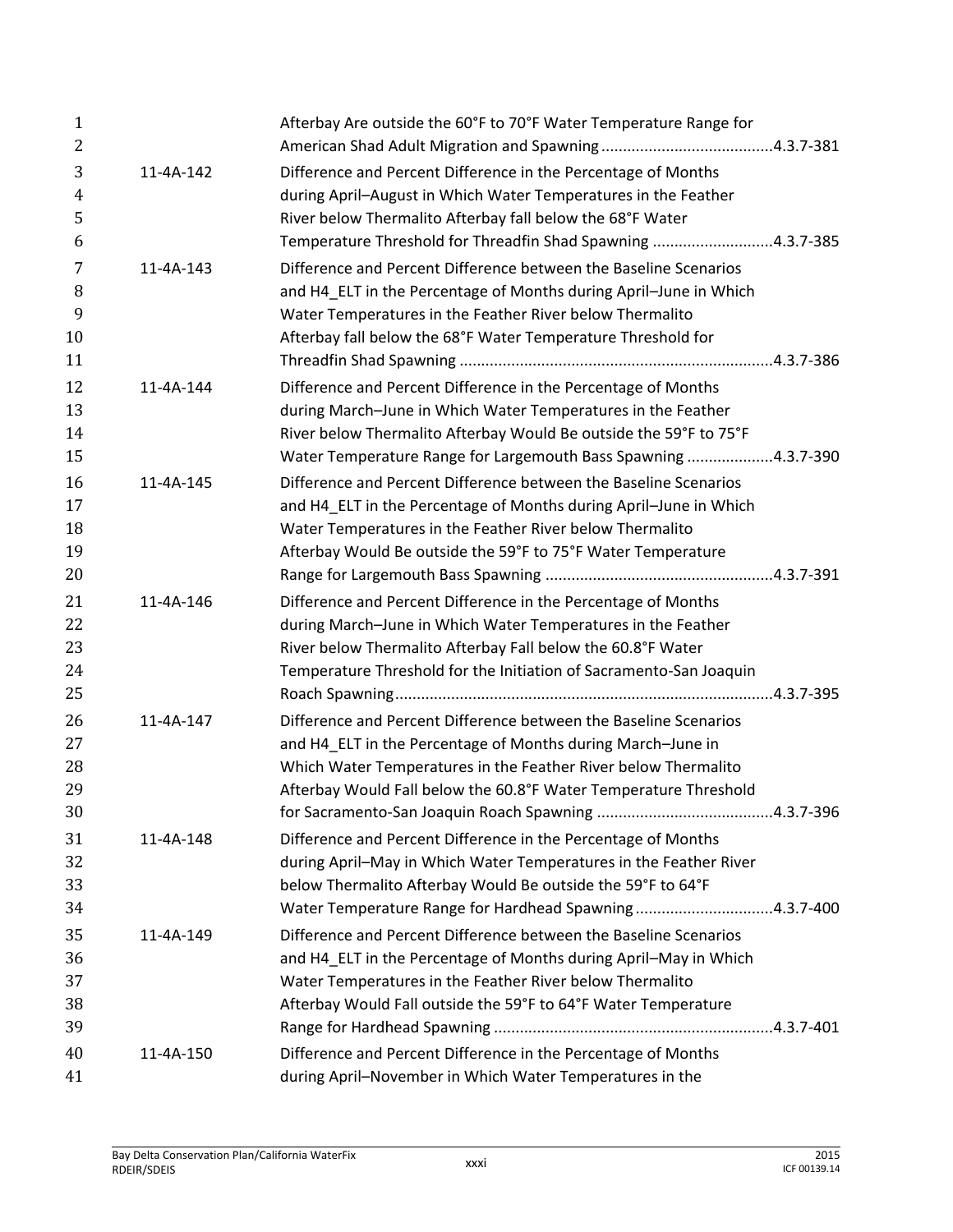| $\mathbf{1}$<br>$\overline{2}$ |           | Feather River below Thermalito Afterbay Exceed the 88°F Water<br>Temperature Threshold for Juvenile Largemouth Bass Rearing4.3.7-407 |
|--------------------------------|-----------|--------------------------------------------------------------------------------------------------------------------------------------|
| 3                              | 11-4A-151 | Difference and Percent Difference in the Percentage of Months                                                                        |
| $\overline{4}$                 |           | Year-Round in Which Water Temperatures in the Feather River                                                                          |
| 5                              |           | below Thermalito Afterbay Exceed the 86°F Water Temperature                                                                          |
| 6                              |           |                                                                                                                                      |
| 7                              | 11-4A-152 | Difference and Percent Difference between the Baseline Scenarios                                                                     |
| 8                              |           | and H4 ELT in the Percentage of Months during April-November in                                                                      |
| 9                              |           | Which Water Temperatures in the Feather River below Thermalito                                                                       |
| 10                             |           | Afterbay Exceed the 88°F Water Temperature Threshold for Juvenile                                                                    |
| 11                             |           |                                                                                                                                      |
| 12                             | 11-4A-153 | Difference and Percent Difference between the Baseline Scenarios                                                                     |
| 13                             |           | and H4_ELT in the Percentage of Months Year-Round in Which                                                                           |
| 14                             |           | Water Temperatures in the Feather River below Thermalito                                                                             |
| 15                             |           | Afterbay Exceed the 86°F Water Temperature Threshold for Adult                                                                       |
| 16                             |           |                                                                                                                                      |
| 17                             | 11-4A-154 | Difference and Percent Difference in the Percentage of Months                                                                        |
| 18                             |           | Year-Round in Which Water Temperatures in the Feather River                                                                          |
| 19                             |           | below Thermalito Afterbay Exceed 72°F and 75°F Water                                                                                 |
| 20                             |           | Temperature Thresholds for Sacramento Tule Perch Occurrence 4.3.7-418                                                                |
| 21                             | 11-4A-155 | Difference and Percent Difference between the Baseline Scenarios                                                                     |
| 22                             |           | and H4_ELT in the Percentage of Months Year-Round in Which                                                                           |
| 23                             |           | Water Temperatures in the Feather River below Thermalito                                                                             |
| 24                             |           | Afterbay Exceed 72°F and 75°F Water Temperature Thresholds for                                                                       |
| 25                             |           |                                                                                                                                      |
| 26                             | 11-4A-156 | Difference and Percent Difference in the Percentage of Months                                                                        |
| 27                             |           | Year-Round in Which Water Temperatures in the Feather River                                                                          |
| 28                             |           | below Thermalito Afterbay Exceed the 86°F Water Temperature                                                                          |
| 29                             |           | Threshold for Sacramento-San Joaquin Roach Survival 4.3.7-425                                                                        |
| 30                             | 11-4A-157 | Difference and Percent Difference between the Baseline Scenarios                                                                     |
| 31                             |           | and H4 ELT in the Percentage of Months Year-Round in Which                                                                           |
| 32                             |           | Water Temperatures in the Feather River below Thermalito                                                                             |
| 33                             |           | Afterbay Exceed the 86°F Water Temperature Threshold for                                                                             |
| 34                             |           |                                                                                                                                      |
| 35                             | 11-4A-158 | Difference and Percent Difference in the Percentage of Months                                                                        |
| 36                             |           | Year-Round in Which Water Temperatures in the Feather River                                                                          |
| 37                             |           | below Thermalito Afterbay Are outside the 65°F to 82.4°F Water                                                                       |
| 38                             |           | Temperature Range for Juvenile and Adult Hardhead Occurrence  4.3.7-432                                                              |
| 39                             | 11-4A-159 | Difference and Percent Difference between the Baseline Scenarios                                                                     |
| 40                             |           | and H4_ELT in the Percentage of Months Year-Round in Which                                                                           |
| 41                             |           | Water Temperatures in the Feather River below Thermalito                                                                             |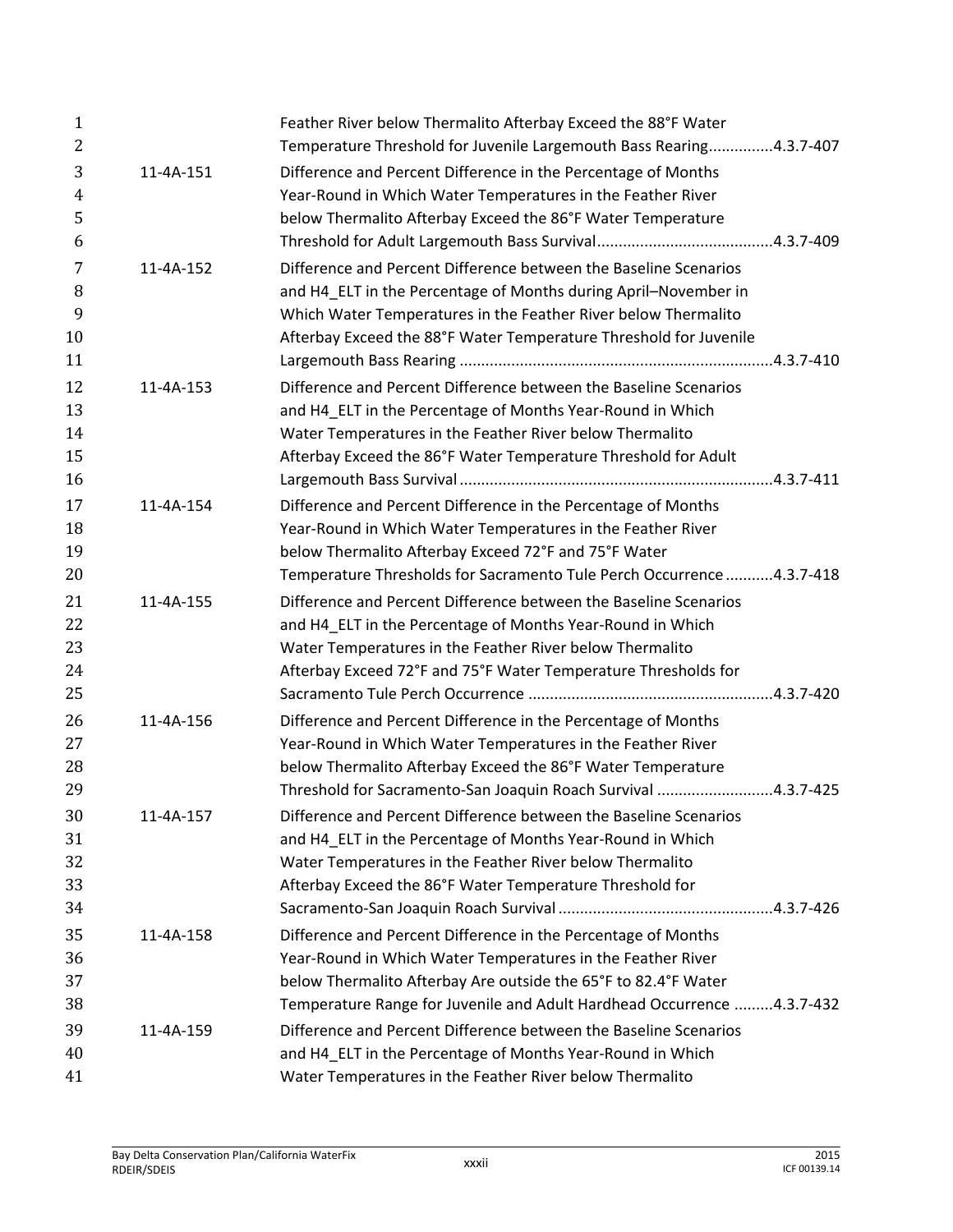| $\mathbf{1}$<br>$\overline{2}$ |                | Afterbay Are outside the 65°F to 82.4°F Water Temperature Range                                                        |  |
|--------------------------------|----------------|------------------------------------------------------------------------------------------------------------------------|--|
| 3<br>$\overline{4}$            | $12 - 4A - 1$  | Changes in Tidal Perennial Aquatic Natural Community Associated                                                        |  |
| 5<br>6                         | $12 - 4A - 2$  | Changes in Tidal Freshwater Emergent Wetland Natural Community                                                         |  |
| 7<br>8                         | $12 - 4A - 3$  | Changes in Valley/Foothill Riparian Natural Community Associated                                                       |  |
| 9<br>10                        | $12 - 4A - 4$  | Changes in Nontidal Perennial Aquatic Natural Community                                                                |  |
| 11<br>12                       | $12 - 4A - 5$  | Changes in Nontidal Freshwater Perennial Emergent Wetland<br>Natural Community Associated with Alternative 4A 4.3.8-28 |  |
| 13<br>14                       | $12 - 4A - 6$  | Changes in Alkali Seasonal Wetland Complex Natural Community                                                           |  |
| 15<br>16                       | $12 - 4A - 7$  | Changes in Vernal Pool Complex Natural Community Associated                                                            |  |
| 17                             | $12 - 4A - 8$  | Changes in Managed Wetland Associated with Alternative 4A 4.3.8-45                                                     |  |
| 18                             | $12 - 4A - 9$  | Changes in Other Natural Seasonal Wetland Associated with                                                              |  |
| 19                             |                |                                                                                                                        |  |
| 20<br>21                       | 12-4A-10       | Changes in Grassland Natural Community Associated with                                                                 |  |
| 22<br>23                       | 12-4A-11       | Changes in Vernal Pool Crustacean Modeled Habitat Associated with                                                      |  |
| 24<br>25                       | $12 - 4A - 12$ | Estimated Effects on Wetted Vernal Pool Crustacean Habitat under                                                       |  |
| 26<br>27                       | $12 - 4A - 13$ | Changes in Valley Elderberry Longhorn Beetle Modeled Habitat                                                           |  |
| 28<br>29                       | $12 - 4A - 14$ | Changes in Nonlisted Vernal Pool Invertebrate Habitat Associated                                                       |  |
| 30<br>31                       | 12-4A-15       | Estimated Effects on Wetted Vernal Pool Crustacean Habitat under                                                       |  |
| 32<br>33                       | 12-4A-16       | Changes in Sacramento and Antioch Dunes Anthicid Beetles' Habitat                                                      |  |
| 34<br>35                       | 12-4A-17       | Changes in Delta Green Ground Beetle Habitat Associated with                                                           |  |
| 36<br>37                       | 12-4A-18       | Changes in Callippe Silverspot Butterfly Habitat Associated with                                                       |  |
| 38<br>39                       | 12-4A-19       | Changes in California Red-Legged Frog Modeled Habitat Associated                                                       |  |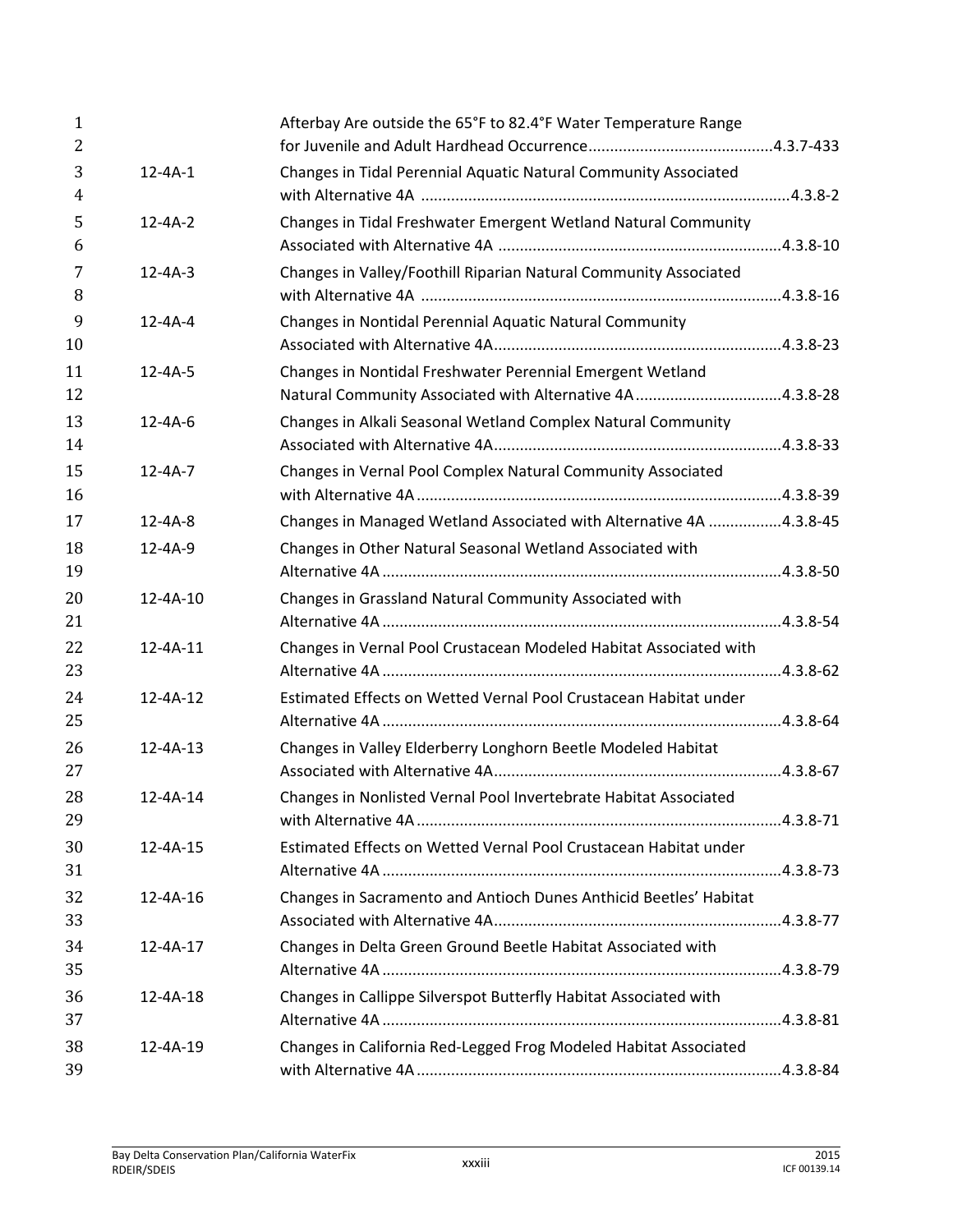| 1<br>2              | 12-4A-20       | Changes in California Tiger Salamander Modeled Habitat Associated  |  |
|---------------------|----------------|--------------------------------------------------------------------|--|
| 3<br>$\overline{4}$ | $12 - 4A - 21$ | Changes in Giant Garter Snake Modeled Habitat Associated with      |  |
| 5<br>6              | $12 - 4A - 22$ | Changes in Western Pond Turtle Modeled Habitat Associated with     |  |
| 7<br>8              | $12 - 4A - 23$ | Changes in Special-Status Reptile Habitat Associated with          |  |
| 9<br>10             | 12-4A-24       | Changes in California Black Rail Modeled Habitat Associated with   |  |
| 11<br>12            | 12-4A-25       | Changes in California Clapper Rail Modeled Habitat Associated with |  |
| 13<br>14            | 12-4A-26       | Changes in California Least Tern Modeled Habitat Associated with   |  |
| 15<br>16            | 12-4A-27       | Changes in Greater Sandhill Crane Modeled Habitat Associated with  |  |
| 17<br>18            | 12-4A-28       | Value of Greater Sandhill Crane Foraging Habitat affected by       |  |
| 19<br>20            | $12 - 4A - 29$ | Greater Sandhill Crane Habitat Affected by General Construction    |  |
| 21<br>22            | 12-4A-30       | Changes in Lesser Sandhill Crane Modeled Habitat Associated with   |  |
| 23<br>24            | 12-4A-31       | Value of Lesser Sandhill Crane Foraging Habitat Affected By        |  |
| 25<br>26            | 12-4A-32       | Changes in Least Bell's Vireo and Yellow Warbler Modeled Habitat   |  |
| 27<br>28            | $12 - 4A - 33$ | Changes in Suisun Song Sparrow Saltmarsh Common Yellowthroat       |  |
| 29<br>30            | 12-4A-34       | Changes in Swainson's Hawk Modeled Habitat Associated with         |  |
| 31<br>32            | 12-4A-35       | Acres of Impacted Foraging Habitat by Value Classes for Swainson's |  |
| 33<br>34            | 12-4A-36       | Changes to Tricolored Modeled Habitat Associated with Alternative  |  |
| 35                  | 12-4A-37       | Tricolored Blackbird Foraging Habitat Value Classes4.3.8-182       |  |
| 36<br>37            | 12-4A-38       | Changes in Western Burrowing Owl Modeled Habitat Associated        |  |
| 38<br>39            | 12-4A-39       | Changes in Western Yellow-Billed Cuckoo Modeled Habitat            |  |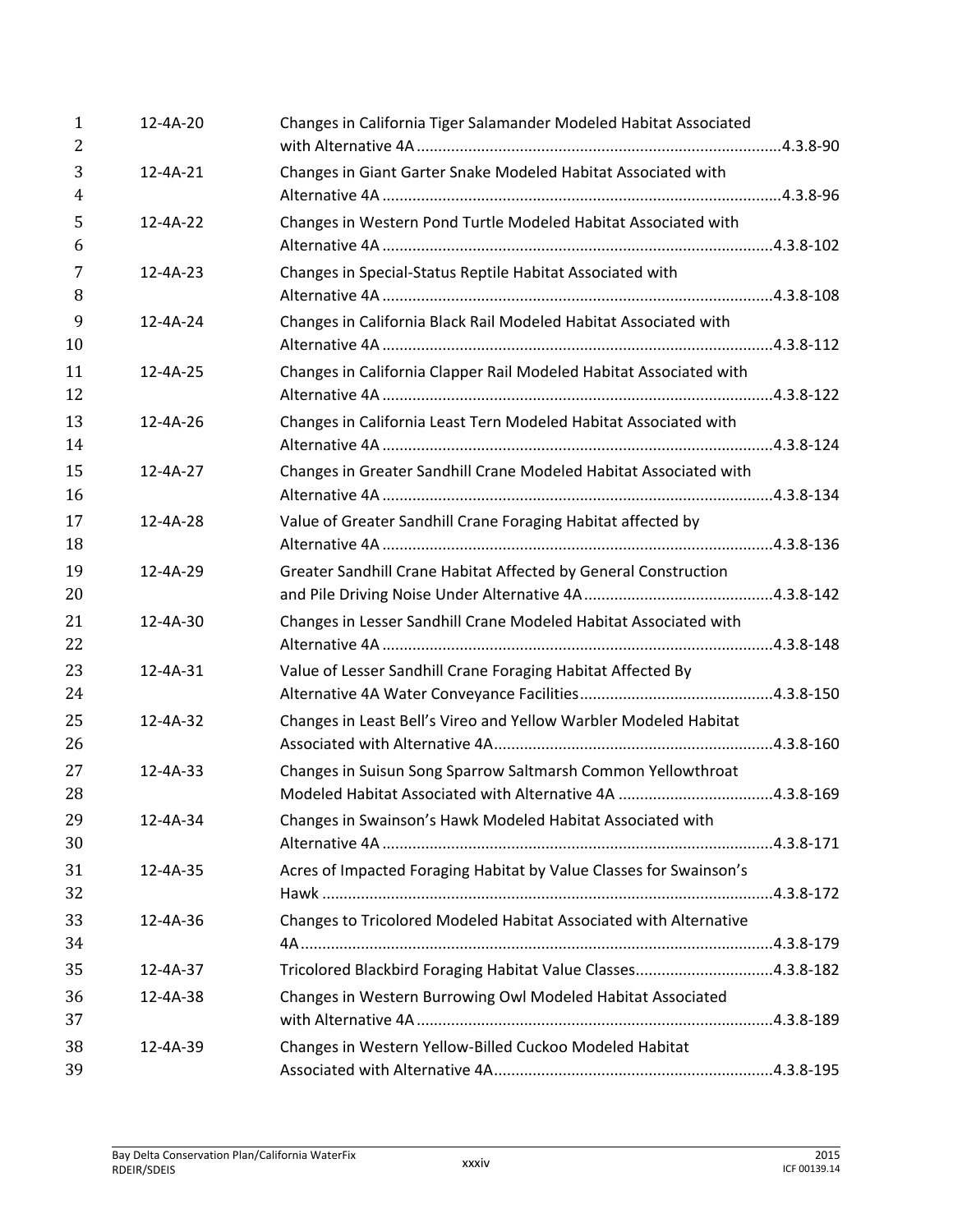| $\mathbf{1}$<br>2 | 12-4A-40       | Changes in White-Tailed Kite Modeled Habitat Associated with      |  |
|-------------------|----------------|-------------------------------------------------------------------|--|
| 3                 | 12-4A-41       | Changes in Yellow-Breasted Chat Modeled Habitat Associated with   |  |
| $\overline{4}$    |                |                                                                   |  |
| 5<br>6            | $12 - 4A - 42$ | Changes in Cooper's Hawk and Osprey Modeled Habitat Associated    |  |
| 7<br>8            | $12 - 4A - 43$ | Changes in Golden Eagle and Ferruginous Hawk Habitat Associated   |  |
| 9<br>10           | $12 - 4A - 44$ | Changes in Cormorant, Heron and Egret Modeled Habitat             |  |
| 11<br>12          | $12 - 4A - 45$ | Changes in Short-Eared Owl and Northern Harrier Modeled Habitat   |  |
| 13<br>14          | 12-4A-46       | Changes in Mountain Plover Modeled Habitat Associated with        |  |
| 15<br>16          | $12 - 4A - 47$ | Changes in Black Tern Modeled Habitat Associated with Alternative |  |
| 17<br>18          | 12-4A-48       | Changes in California Horned Lark and Grasshopper Sparrow         |  |
| 19<br>20          | $12 - 4A - 49$ | Changes in Least Bittern and White-Faced Ibis Modeled Habitat     |  |
| 21<br>22          | 12-4A-50       | Changes in Loggerhead Shrike Modeled Habitat Associated with      |  |
| 23<br>24          | 12-4A-51       | Changes in Modesto Song Sparrow Modeled Habitat Associated        |  |
| 25<br>26          | 12-4A-52       | Changes in Bank Swallow Modeled Habitat Associated with           |  |
| 27<br>28          | $12 - 4A - 53$ | Changes in Yellow-Headed Blackbird Modeled Habitat Associated     |  |
| 29<br>30          | 12-4A-54       | Changes in Riparian Brush Rabbit Modeled Habitat Associated with  |  |
| 31<br>32          | 12-4A-55       | Changes in Riparian Woodrat Modeled Habitat Associated with       |  |
| 33<br>34          | 12-4A-56       | Changes in Salt Marsh Harvest Mouse Modeled Habitat Associated    |  |
| 35<br>36          | 12-4A-57       | Changes in Suisun Shrew Modeled Habitat Associated with           |  |
| 37<br>38          | 12-4A-58       | Changes in San Joaquin Kit Fox Modeled Habitat Associated with    |  |
| 39<br>40          | 12-4A-59       | Changes in San Joaquin Pocket Mouse Habitat Associated with       |  |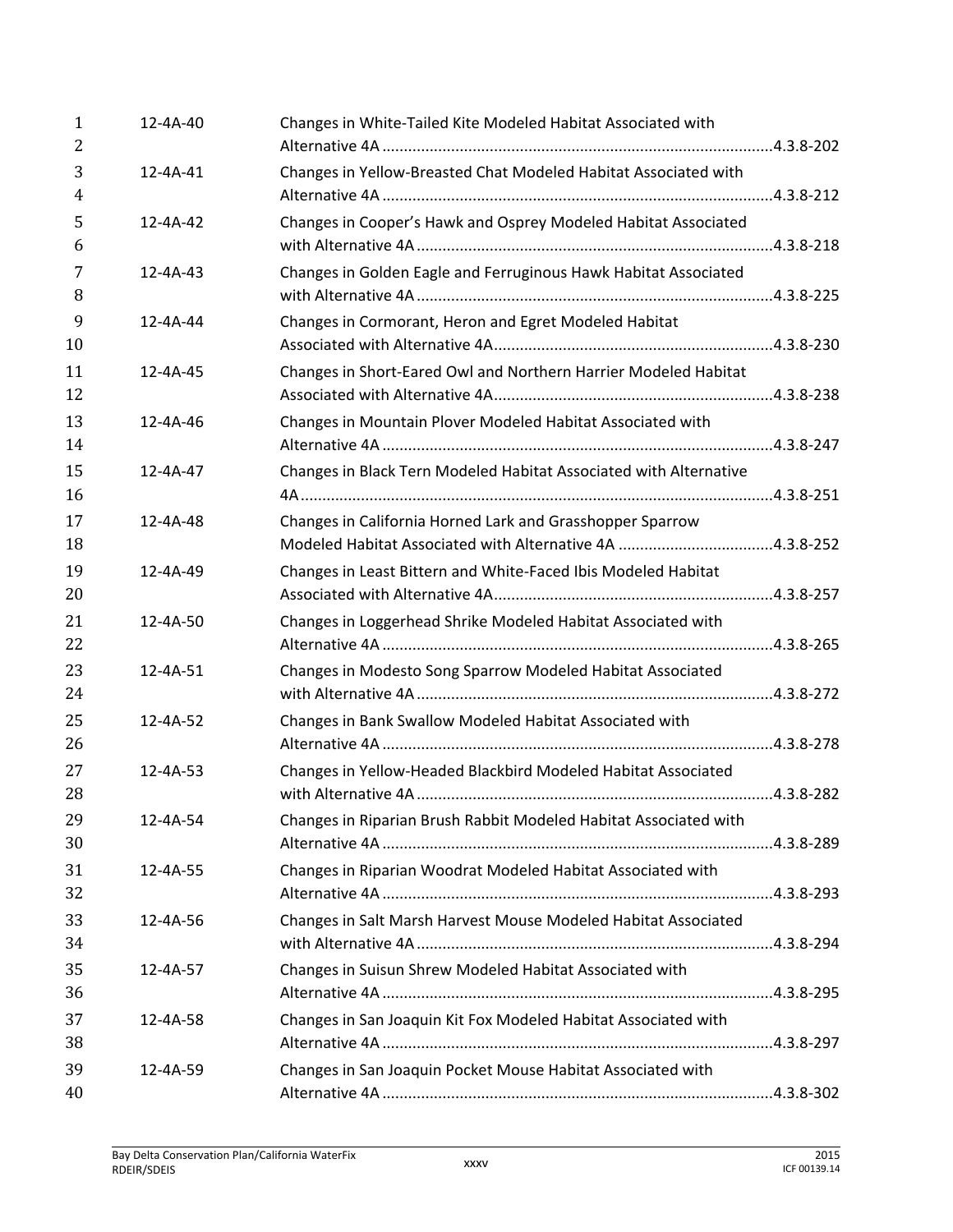| $\mathbf{1}$<br>2    | 12-4A-60       | Changes in Special-Status Bat Roosting and Foraging Habitat                                                                                                                             |
|----------------------|----------------|-----------------------------------------------------------------------------------------------------------------------------------------------------------------------------------------|
| 3<br>$\overline{4}$  | 12-4A-61       | Summary of Impacts on Vernal Pool Plant Species under Alternative                                                                                                                       |
| 5<br>6               | 12-4A-62       | Summary of Impacts on Seasonal Alkali Wetland Plant Species under                                                                                                                       |
| 7<br>8               | $12 - 4A - 63$ | Summary of Impacts on Grassland Plant Species under Alternative                                                                                                                         |
| 9<br>10              | 12-4A-64       | Summary of Impacts on Valley/Foothill Riparian Plant Species under                                                                                                                      |
| 11<br>12             | $12 - 4A - 65$ | Summary of Impacts on Tidal Wetland Plant Species under                                                                                                                                 |
| 13                   | 12-4A-66       | Summary of Impacts on Inland Dune Plants under Alternative 4A  4.3.8-331                                                                                                                |
| 14<br>15             | 12-4A-67       | Summary of Impacts on Nontidal Wetland Plant Species under                                                                                                                              |
| 16<br>17             | 12-4A-68       | Estimated Fill of Waters of the U.S. Associated with the<br>Construction of Water Conveyance Facilities under Alternative 4A 4.3.8-335                                                  |
| 18<br>19             | $12 - 4A - 69$ | Summary of Temporary Disturbance in Natural Communities under                                                                                                                           |
| 20<br>21<br>22       | $4.3.11 - 1$   | Summary of Years with Reduced SWP and CVP Reservoir Recreation<br>Opportunities (End-of September Elevations below Recreation                                                           |
| 23<br>24<br>25       | $4.3.11 - 2$   | Summary of Years with Reduced SWP and CVP Reservoir Recreation<br>Opportunities (End-of September Elevations below Recreation                                                           |
| 26<br>27             | $4.3.18 - 1$   | GHG Emissions from Operation, Maintenance, and Increased SWP<br>Pumping, Alternative 4A (Operational Scenarios H3 through H4) 4.3.18-14                                                 |
| 28<br>29             | $4.3.3 - 1$    | Long-Term State Water Project and Central Valley Project Deliveries<br>to Hydrologic Regions Located South of the Delta at Early Long-Term4.4.2-6                                       |
| 30<br>31<br>32<br>33 | $4.4.4 - 1$    | Estimated Ammonia Concentrations in the Sacramento River<br>Downstream of the Sacramento Regional Wastewater Treatment<br>Plant for the No Action Alternative Early Long-term (ELT) and |
| 34<br>35             | $11-2D-1$      | Differences in Proportional Entrainment of Delta Smelt at SWP/CVP                                                                                                                       |
| 36<br>37<br>38       | $11-2D-3$      | Differences in Delta Smelt Fall Abiotic Index between Alternative 2D<br>(A2D_ELT) and Existing Conditions/NAA_ELT Scenarios, Averaged by                                                |
| 39<br>40             | $11-2D-4$      | Percentage of Particles (and Difference) Representing Longfin Smelt<br>Larvae Entrained by the South Delta Facilities under Alternative 2D                                              |
| 41                   |                |                                                                                                                                                                                         |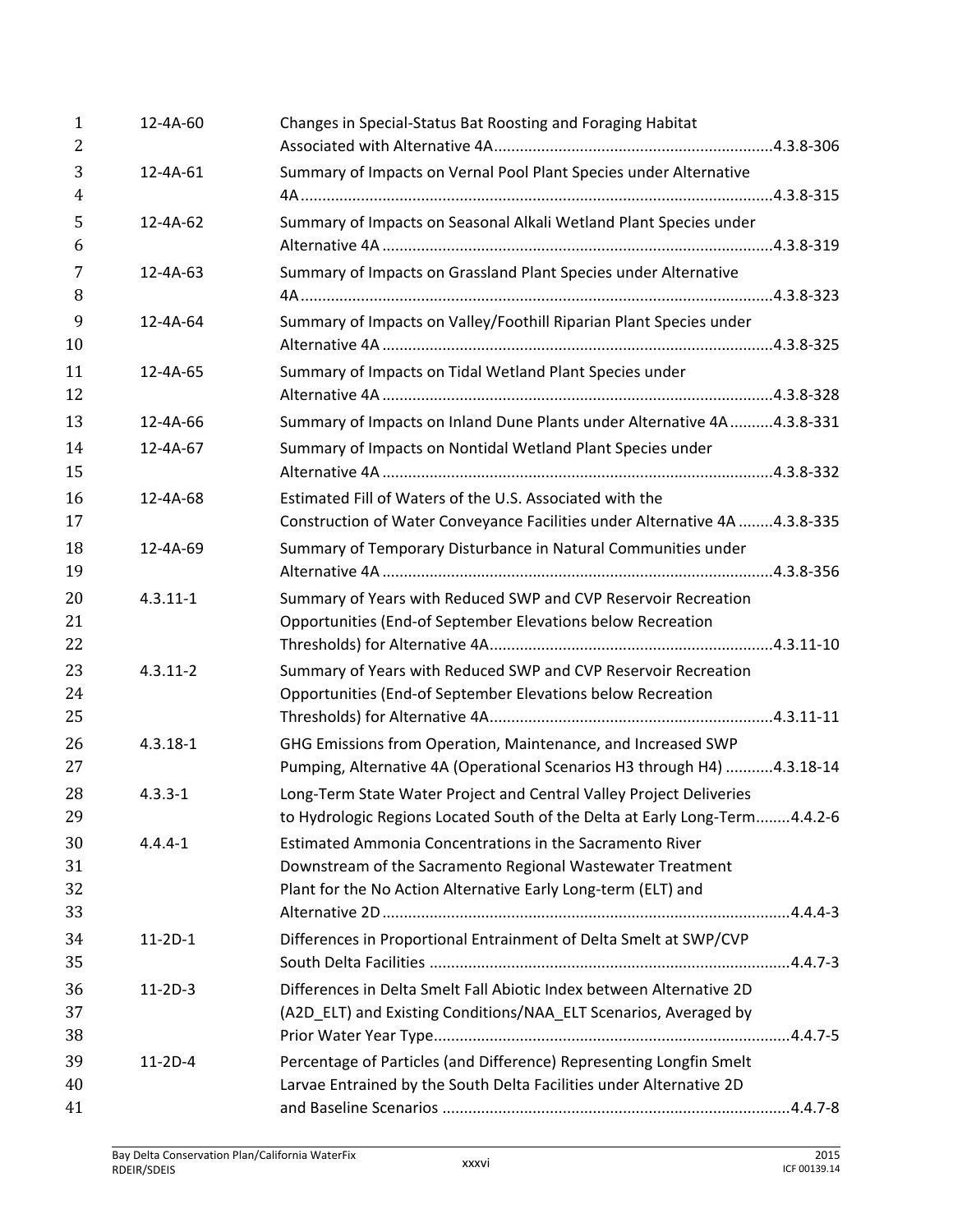| $\mathbf{1}$<br>2    | $11-2D-5$  | Longfin Smelt Entrainment Index (March-June) at the<br>SWP and CVP Salvage Facilities and Differences (Absolute and                                                                                 |  |
|----------------------|------------|-----------------------------------------------------------------------------------------------------------------------------------------------------------------------------------------------------|--|
| 3                    |            |                                                                                                                                                                                                     |  |
| $\overline{4}$<br>5  | $11-2D-7$  | Estimated Differences between Scenarios for Longfin Smelt Relative<br>Abundance in the Fall Midwater Trawl or Bay Otter Trawl4.4.7-10                                                               |  |
| 6<br>7<br>8          | $11-2D-8$  | Juvenile Winter-Run Chinook Salmon Annual Entrainment Index at<br>the SWP and CVP Salvage Facilities-Differences between Model                                                                      |  |
| 9<br>10              | $11-2D-1$  | Winter-Run Chinook Salmon Predation Loss at the Proposed North<br>Delta Diversion (NDD) Intakes (Five Intakes for Alternative 2D) 4.4.7-15                                                          |  |
| 11<br>12             | 11-2D-9    | Difference and Percent Difference in May Water Storage Volume in                                                                                                                                    |  |
| 13<br>14<br>15       | $11-2D-10$ | Maximum Water Temperature Thresholds for Covered Salmonids<br>and Sturgeon Provided by NMFS and Used in the BDCP Effects                                                                            |  |
| 16<br>17<br>18<br>19 | 11-2D-11   | Number of Days per Month Required to Trigger Each Level of<br>Concern for Water Temperature Exceedances in the Sacramento<br>River for Covered Salmonids and Sturgeon Provided by NMFS and          |  |
| 20<br>21<br>22<br>23 | $11-2D-12$ | Differences between Baseline and Alternative 2D Scenarios in the<br>Number of Years in Which Water Temperature Exceedances above<br>56°F Are within Each Level of Concern, Sacramento River at Bend |  |
| 24<br>25<br>26<br>27 | $11-2D-13$ | Differences between Baseline and Alternative 2D Scenarios in Total<br>Degree-Days (°F-Days) by Month and Water Year Type for Water<br>Temperature Exceedances above 56°F in the Sacramento River at |  |
| 28<br>29<br>30       | $11-2D-14$ | Difference and Percent Difference in Percent Mortality of Winter-<br>Run Chinook Salmon Eggs in the Sacramento River (Egg Mortality                                                                 |  |
| 31<br>32<br>33       | 11-2D-15   | Difference and Percent Difference in Percentage of Years with<br>"Good" Conditions for Winter-Run Chinook Salmon Habitat Metrics                                                                    |  |
| 34<br>35             | 11-2D-16   | Through-Delta Survival (%) of Emigrating Juvenile Winter-Run                                                                                                                                        |  |
| 36<br>37<br>38       | $11-2D-17$ | Percentage (%) of Water at Collinsville that Originated in the<br>Sacramento River and San Joaquin River during the Adult Salmonid                                                                  |  |
| 39<br>40<br>41       | 11-2D-18   | Juvenile Spring-Run Chinook Salmon Annual Entrainment Index at<br>the SWP and CVP Salvage Facilities-Differences between Model                                                                      |  |
|                      |            |                                                                                                                                                                                                     |  |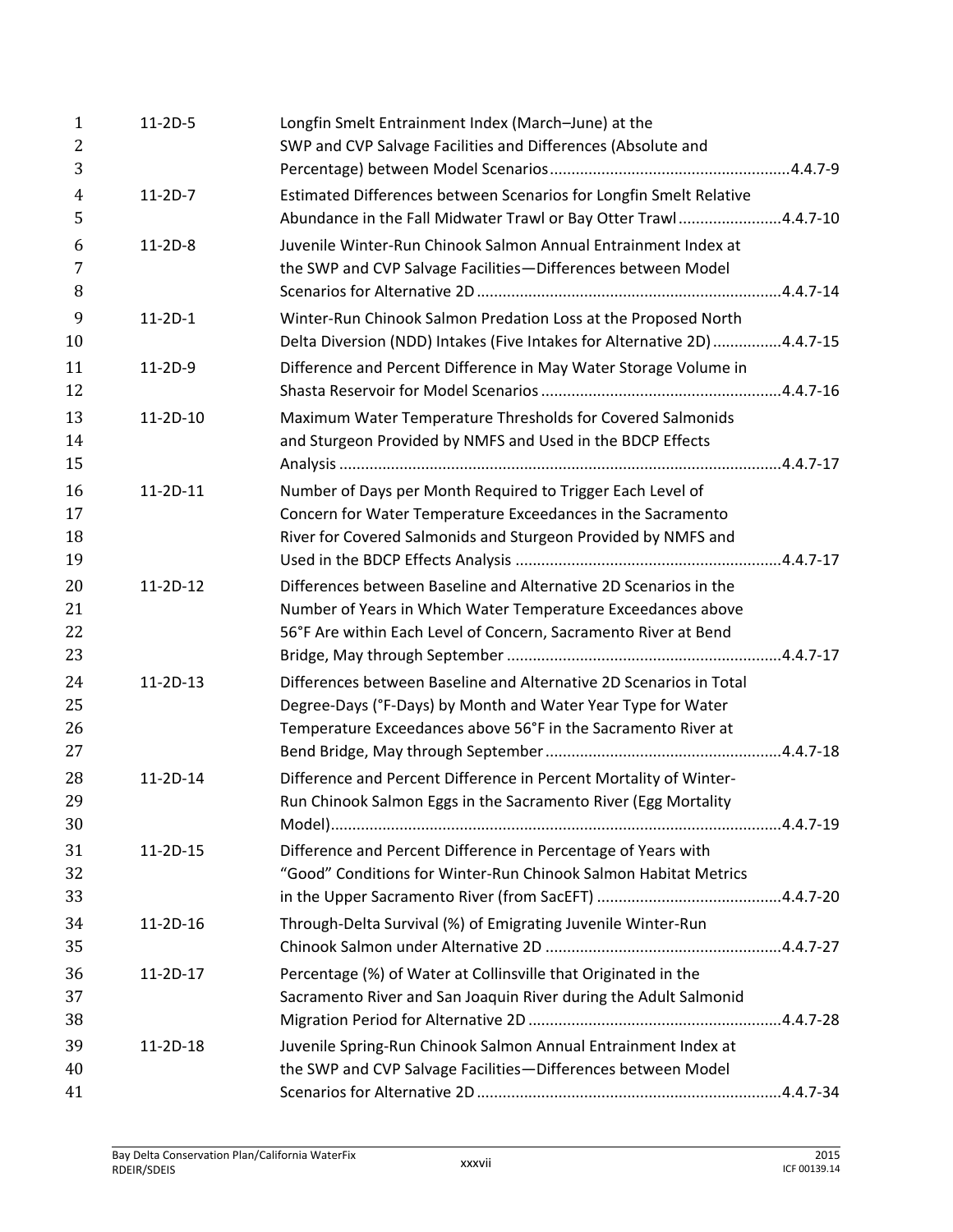| $\mathbf{1}$<br>2 | 11-2D-19   | Difference and Percent Difference in September Water Storage       |  |
|-------------------|------------|--------------------------------------------------------------------|--|
| 3                 | 11-2D-20   | Differences between Baseline and Alternative 2D Scenarios in the   |  |
| $\overline{4}$    |            | Number of Years in Which Water Temperature Exceedances above       |  |
| 5                 |            | 56°F Are within Each Level of Concern, Sacramento River at Red     |  |
| 6                 |            |                                                                    |  |
| 7                 | $11-2D-21$ | Differences between Baseline and Alternative 2D Scenarios in Total |  |
| 8                 |            | Degree-Days (°F-Days) by Month and Water Year Type for Water       |  |
| 9                 |            | Temperature Exceedances above 56°F in the Sacramento River at      |  |
| 10                |            |                                                                    |  |
| 11                | 11-2D-22   | Difference and Percent Difference in Percent Mortality of Spring-  |  |
| 12                |            | Run Chinook Salmon Eggs in the Sacramento River (Egg Mortality     |  |
| 13                |            |                                                                    |  |
| 14                | 11-2D-23   | Difference and Percent Difference in Percentage of Years with      |  |
| 15                |            | "Good" Conditions for Spring-Run Chinook Salmon Habitat Metrics    |  |
| 16                |            |                                                                    |  |
| 17                | 11-2D-24   | Difference and Percent Difference in Greatest Monthly Reduction    |  |
| 18                |            | (Percent Change) in Instream Flow in Clear Creek below             |  |
| 19                |            | Whiskeytown Reservoir during the September through January         |  |
| 20                |            |                                                                    |  |
| 21                | 11-2D-25   | Difference and Percent Difference in September Water Storage       |  |
| 22                |            |                                                                    |  |
| 23                | 11-2D-26   | Differences between Baseline and Alternative 2D Scenarios in       |  |
| 24                |            | Percent of Months during the 82-Year CALSIM Modeling Period        |  |
| 25                |            | during Which Water Temperatures in the Feather River above         |  |
| 26                |            | Thermalito Afterbay Exceed the 56°F Threshold, September through   |  |
| 27                |            |                                                                    |  |
| 28                | 11-2D-27   | Differences between Baseline and Alternative 2D Scenarios in Total |  |
| 29                |            | Degree-Months (°F-Months) by Month and Water Year Type for         |  |
| 30                |            | Water Temperature Exceedances above 56°F in the Feather River      |  |
| 31                |            | above Thermalito Afterbay, September through January4.4.7-42       |  |
| 32                | 11-2D-28   | Difference and Percent Difference in May Water Storage Volume in   |  |
| 33                |            |                                                                    |  |
| 34                | 11-2D-29   | Differences between Baseline and Alternative 2D Scenarios in       |  |
| 35                |            | Percent of Months during the 82-Year CALSIM Modeling Period        |  |
| 36                |            | during Which Water Temperatures in the Feather River above         |  |
| 37                |            | Thermalito Afterbay Exceed the 63°F Threshold, May through         |  |
| 38                |            |                                                                    |  |
| 39                | 11-2D-30   | Differences between Baseline and Alternative 2D Scenarios in Total |  |
| 40                |            | Degree-Months (°F-Months) by Month and Water Year Type for         |  |
| 41                |            | Water Temperature Exceedances above 63°F in the Feather River      |  |
| 42                |            |                                                                    |  |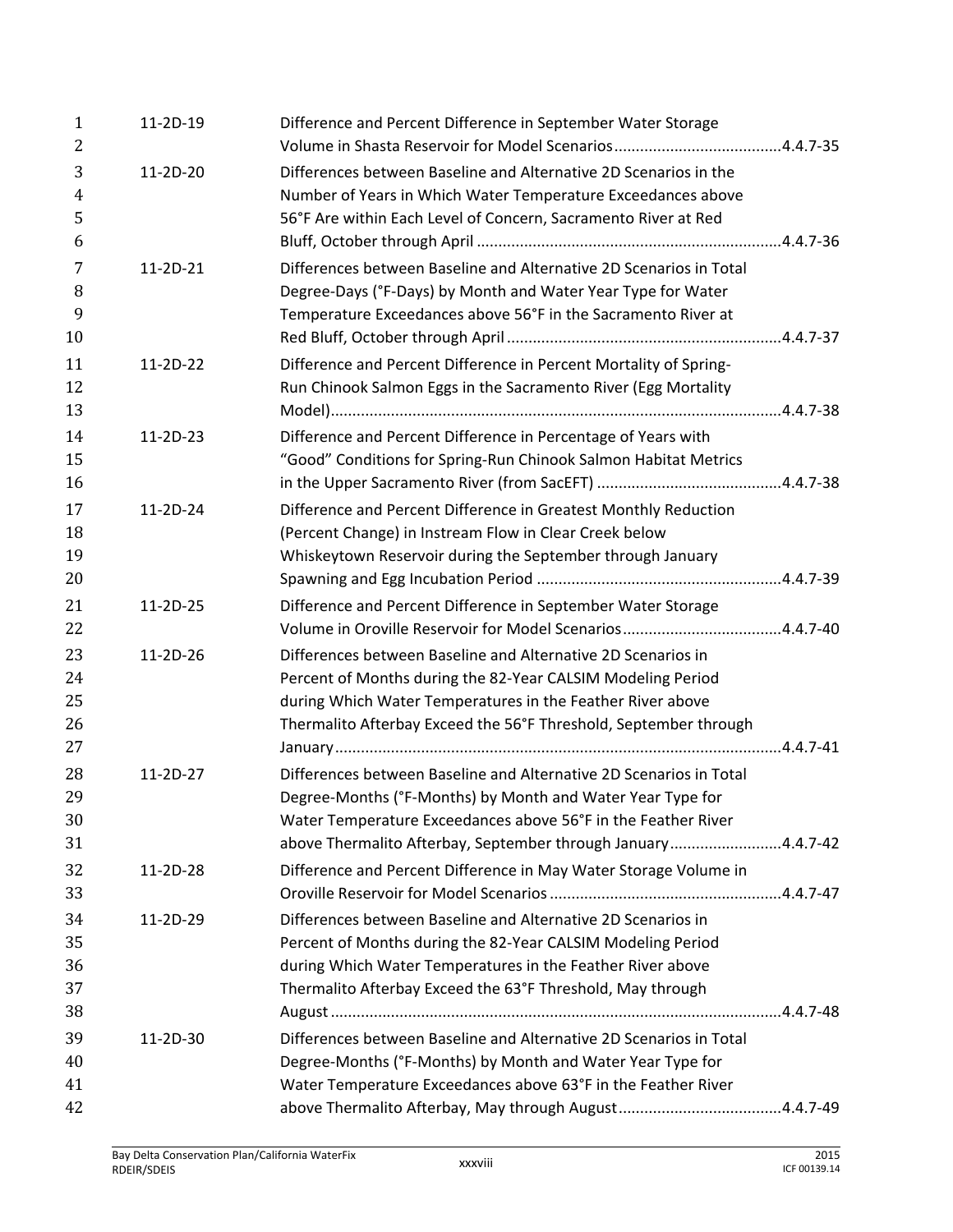| $\mathbf{1}$<br>$\overline{2}$ | SR_bioenergetics | Spring-Run Chinook Salmon Predation Loss at the Proposed North<br>Delta Diversion (NDD) Intakes (Five Intakes for Alternative 2D) 4.4.7-54 |  |
|--------------------------------|------------------|--------------------------------------------------------------------------------------------------------------------------------------------|--|
| 3                              | 11-2D-31         | Through-Delta Survival (%) of Emigrating Juvenile Spring-Run                                                                               |  |
| 4                              |                  |                                                                                                                                            |  |
| 5                              | 11-2D-32         | Juvenile Chinook Salmon Annual Entrainment Index at the SWP and                                                                            |  |
| 6                              |                  | CVP Salvage Facilities-Differences between Model Scenarios for                                                                             |  |
| 7                              |                  |                                                                                                                                            |  |
| 8                              | 11-2D-33         | Difference and Percent Difference in Percent Mortality of Fall-Run                                                                         |  |
| 9                              |                  | Chinook Salmon Eggs in the Sacramento River (Egg Mortality Model)4.4.7-63                                                                  |  |
| 10                             | 11-2D-34         | Difference and Percent Difference in Percentage of Years with                                                                              |  |
| 11                             |                  | "Good" Conditions for Fall-Run Chinook Salmon Habitat Metrics in                                                                           |  |
| 12                             |                  |                                                                                                                                            |  |
| 13                             | 11-2D-35         | Difference and Percent Difference in Percent Mortality of Late Fall-                                                                       |  |
| 14                             |                  | Run Chinook Salmon Eggs in the Sacramento River (Egg Mortality                                                                             |  |
| 15                             |                  |                                                                                                                                            |  |
| 16                             | 11-2D-36         | Difference and Percent Difference in Percentage of Years with                                                                              |  |
| 17                             |                  | "Good" Conditions for Late Fall-Run Chinook Salmon Habitat                                                                                 |  |
| 18                             |                  | Metrics in the Upper Sacramento River (from SacEFT) 4.4.7-65                                                                               |  |
| 19                             | 11-2D-37         | Difference and Percent Difference in Greatest Monthly Reduction in                                                                         |  |
| 20                             |                  | Instream Flow in Clear Creek below Whiskeytown Reservoir during                                                                            |  |
| 21                             |                  | the September through February Spawning and Egg Incubation                                                                                 |  |
| 22                             |                  |                                                                                                                                            |  |
| 23                             | 11-2D-38         | Differences between Baseline and Alternative 2D Scenarios in                                                                               |  |
| 24                             |                  | Percent of Months during the 82-Year CALSIM Modeling Period                                                                                |  |
| 25                             |                  | during Which Water Temperatures in the Feather River at Gridley                                                                            |  |
| 26                             |                  |                                                                                                                                            |  |
| 27                             | 11-2D-39         | Differences between Baseline and Alternative 2D Scenarios in Total                                                                         |  |
| 28                             |                  | Degree-Months (°F-Months) by Month and Water Year Type for                                                                                 |  |
| 29                             |                  | Water Temperature Exceedances above 56°F in the Feather River at                                                                           |  |
| 30                             |                  |                                                                                                                                            |  |
| 31                             | 11-2D-40         | Difference and Percent Difference in Percent Mortality of Fall-Run                                                                         |  |
| 32                             |                  | Chinook Salmon Eggs in the Feather River (Egg Mortality Model)4.4.7-69                                                                     |  |
| 33                             | 11-2D-41         | Differences between Baseline and Alternative 2D Scenarios in                                                                               |  |
| 34                             |                  | Percent of Months during the 82-Year CALSIM Modeling Period                                                                                |  |
| 35                             |                  | during Which Water Temperatures in the American River at the                                                                               |  |
| 36                             |                  | Watt Avenue Bridge Exceed the 56°F Threshold, November through                                                                             |  |
| 37                             |                  |                                                                                                                                            |  |
| 38                             | 11-2D-42         | Differences between Baseline and Alternative 2D Scenarios in Total                                                                         |  |
| 39                             |                  | Degree-Months (°F-Months) by Month and Water Year Type for                                                                                 |  |
| 40                             |                  | Water Temperature Exceedances above 56°F in the American River                                                                             |  |
| 41                             |                  | at the Watt Avenue Bridge, November through April4.4.7-71                                                                                  |  |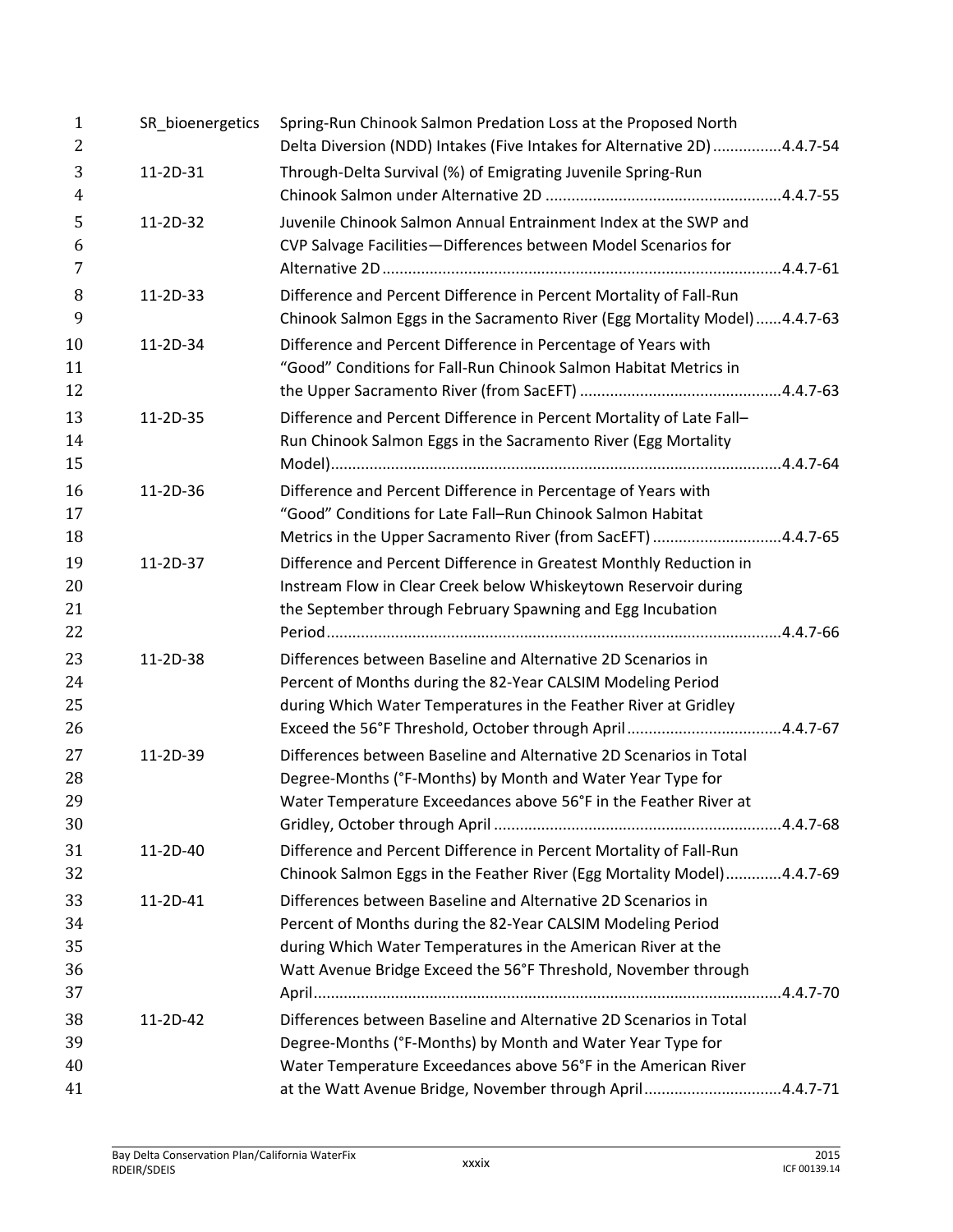| $\mathbf{1}$        | $11-2D-43$        | Difference and Percent Difference in Greatest Monthly Reduction                                                             |  |
|---------------------|-------------------|-----------------------------------------------------------------------------------------------------------------------------|--|
| $\overline{2}$      |                   | (Percent Change) in Instream Flow in the American River at Nimbus                                                           |  |
| 3<br>$\overline{4}$ |                   | Dam during the October through January Spawning and Egg                                                                     |  |
| 5                   | 11-2D-44          | Difference and Percent Difference in Percent Mortality of Fall-Run                                                          |  |
| 6                   |                   | Chinook Salmon Eggs in the American River (Egg Mortality Model)4.4.7-72                                                     |  |
| 7                   | FR_bioenergetics  | Fall-Run Chinook Salmon Predation Loss at the Proposed North                                                                |  |
| 8                   |                   | Delta Diversion (NDD) Intakes (Five Intakes for Alternative 2D) 4.4.7-89                                                    |  |
| 9<br>10             | 11-2D-45          | Through-Delta Survival (%) of Emigrating Juvenile Fall-Run Chinook                                                          |  |
| 11                  | LFR_bioenergetics | Late Fall-Run Chinook Salmon Predation Loss at the Proposed North                                                           |  |
| 12                  |                   | Delta Diversion (NDD) Intakes (Five Intakes for Alternative 2D) 4.4.7-91                                                    |  |
| 13<br>14            | $11-2D-46$        | Through-Delta Survival (%) of Emigrating Juvenile Late Fall-Run                                                             |  |
| 15                  | 11-2D-48          | Juvenile Steelhead Annual Entrainment at the SWP and CVP Salvage                                                            |  |
| 16                  |                   | Facilities-Differences between Model Scenarios for Alternative 2D 4.4.7-100                                                 |  |
| 17                  | 11-2D-49          | Difference and Percent Difference in Percentage of Years with                                                               |  |
| 18                  |                   | "Good" Conditions for Steelhead Habitat Metrics in the Upper                                                                |  |
| 19                  |                   |                                                                                                                             |  |
| 20                  | 11-2D-50          | Comparisons of Greatest Monthly Reduction (Percent Change) in                                                               |  |
| 21                  |                   | Instream Flow under Alternative 2D Model Scenarios in Clear Creek                                                           |  |
| 22                  |                   | during the January-April Steelhead Spawning and Egg Incubation                                                              |  |
| 23                  |                   |                                                                                                                             |  |
| 24                  | 11-2D-51          | Differences between Baseline and Alternative 2D Scenarios in                                                                |  |
| 25                  |                   | Percent of Months during the 82-Year CALSIM Modeling Period                                                                 |  |
| 26                  |                   | during Which Water Temperatures in the Feather River above                                                                  |  |
| 27                  |                   | Thermalito Afterbay Exceed the 56°F Threshold, January through                                                              |  |
| 28                  |                   |                                                                                                                             |  |
| 29                  | $11 - 2D - 52$    | Differences between Baseline and Alternative 2D Scenarios in Total                                                          |  |
| 30<br>31            |                   | Degree-Months (°F-Months) by Month and Water Year Type for<br>Water Temperature Exceedances above 56°F in the Feather River |  |
| 32                  |                   | above Thermalito Afterbay, January through April 4.4.7-104                                                                  |  |
| 33                  | 11-2D-53          | Difference and Percent Difference in Minimum Monthly Mean Flow                                                              |  |
| 34                  |                   | in Clear Creek during the Year-Round Juvenile Steelhead Rearing                                                             |  |
| 35                  |                   |                                                                                                                             |  |
| 36                  | 11-2D-54          | Differences between Baseline and Alternative 2D Scenarios in                                                                |  |
| 37                  |                   | Percent of Months during the 82-Year CALSIM Modeling Period                                                                 |  |
| 38                  |                   | during Which Water Temperatures in the American River at the                                                                |  |
| 39                  |                   | Watt Avenue Bridge Exceed the 65°F Threshold, May through                                                                   |  |
| 40                  |                   |                                                                                                                             |  |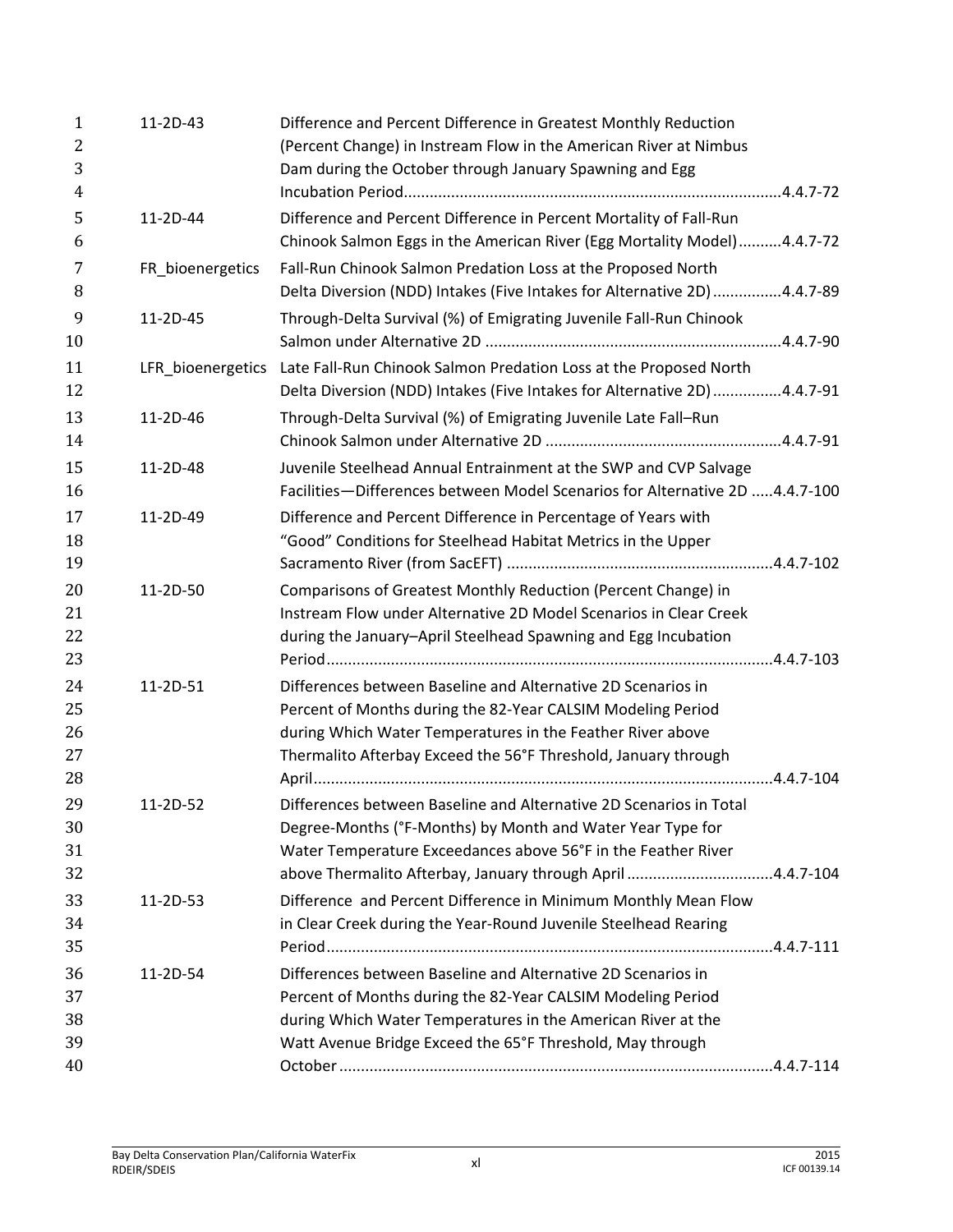| $\mathbf{1}$<br>2<br>3     | 11-2D-55   | Differences between Baseline and Alternative 2D Scenarios in Total<br>Degree-Months (°F-Months) by Month and Water Year Type for<br>Water Temperature Exceedances above 65°F in the American River                                                                    |
|----------------------------|------------|-----------------------------------------------------------------------------------------------------------------------------------------------------------------------------------------------------------------------------------------------------------------------|
| 4                          |            | at the Watt Avenue Bridge, May through October 4.4.7-115                                                                                                                                                                                                              |
| 5<br>6<br>7                | 11-2D-58   | Juvenile Sacramento Splittail Entrainment Indexa (per Capita<br>Method) at the SWP and CVP Salvage Facilities and Differences                                                                                                                                         |
| 8<br>9<br>10               | 11-2D-59   | Adult Sacramento Splittail Entrainment Index (Salvage Density<br>Method) at the SWP and CVP Salvage Facilities and Differences                                                                                                                                        |
| 11<br>12<br>13<br>14       | 11-2D-60   | Differences in Frequencies of Inundation Events (for 82-Year<br>Simulations) of Different Durations on the Yolo Bypass under<br>Different Scenarios and Water Year Types, February through June,                                                                      |
| 15<br>16<br>17             | 11-2D-61   | Increase in Splittail Weighted Habitat Area (HUs and Percent) in<br>Yolo Bypass from Existing Biological Conditions to Alternative 2D by<br>Water Year Type from 15 2-D and Daily CALSIM II Modeling Runs4.4.7-140                                                    |
| 18<br>19<br>20<br>21       | $11-2D-62$ | Difference (Percent Difference) in Percent of Days or Months during<br>February to June in Which Temperature Would Be below 45°F or<br>above 75°F in the Sacramento River at Hamilton City and Feather<br>River at the Confluence with the Sacramento River 4.4.7-143 |
| 22<br>23                   | 11-2D-63   | Juvenile Green Sturgeon Annual Entrainment Index at the SWP and                                                                                                                                                                                                       |
| 24<br>25<br>26             | 11-2D-64   | Differences between Baseline and Alternative 2D Scenarios in the<br>Number of Years in Which Water Temperature Exceedances above<br>63°F Are within Each Level of Concern, Sacramento River at Bend                                                                   |
| 27<br>28<br>29<br>30<br>31 | 11-2D-65   | Differences between Baseline and Alternative 2D Scenarios in Total<br>Degree-Days (°F-Days) by Month and Water Year Type for Water<br>Temperature Exceedances above 63°F in the Sacramento River at                                                                   |
| 32<br>33<br>34<br>35       | 11-2D-66   | Differences between Baseline and Alternative 2D Scenarios in<br>Percent of Months during the 82-Year CALSIM Modeling Period<br>during Which Water Temperatures in the Feather River at Gridley<br>Exceed the 64°F Threshold, May through September4.4.7-153           |
| 36<br>37<br>38<br>39       | 11-2D-67   | Differences between Baseline and Alternative 2D Scenarios in Total<br>Degree-Months (°F-Months) by Month and Water Year Type for<br>Water Temperature Exceedances above 64°F in the Feather River at                                                                  |
| 40<br>41                   | 11-2D-68   | Juvenile White Sturgeon Entrainment Index at the<br>SWP and CVP Salvage Facilities for Sacramento Valley Water Year-                                                                                                                                                  |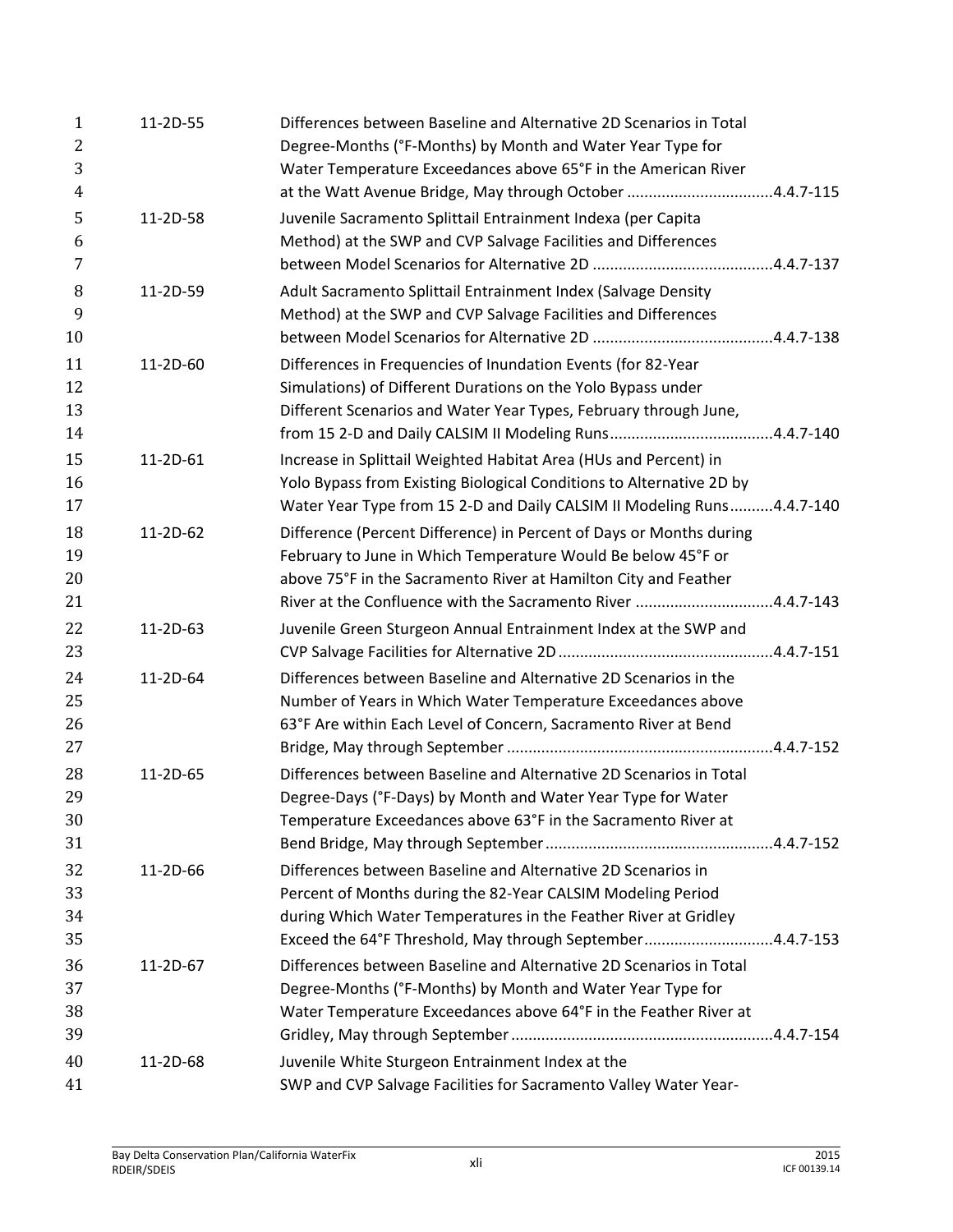| $\mathbf{1}$<br>2    |            | Types and Differences (Absolute and Percentage) between Model                                                                                                                                                                                                                     |  |
|----------------------|------------|-----------------------------------------------------------------------------------------------------------------------------------------------------------------------------------------------------------------------------------------------------------------------------------|--|
| 3<br>4<br>5<br>6     | 11-2D-69   | Differences between Baselines and Alternative 2D in the Number of<br>Years in Which Water Temperature Exceedances above the 61°F<br>and 68°F Thresholds are within Each Level of Concern, Sacramento                                                                              |  |
| 7<br>8<br>9          | 11-2D-70   | Differences between Baseline and Alternative 2D Scenarios in Total<br>Degree-Days (°F-Days) by Month and Water Year Type for Water<br>Temperature Exceedances above 61°F in the Sacramento River at                                                                               |  |
| 10<br>11<br>12<br>13 | 11-2D-71   | Differences between Baseline and Alternative 2D Scenarios in Total<br>Degree-Days (°F-Days) by Month and Water Year Type for Water<br>Temperature Exceedances above 68°F in the Sacramento River at                                                                               |  |
| 14<br>15<br>16<br>17 | 11-2D-72   | Difference and Percent Difference in Number of Months between<br>February and May in Which Flow Rates Exceed 17,700 and 5,300 cfs                                                                                                                                                 |  |
| 18<br>19<br>20<br>21 | $11-2D-73$ | in the Sacramento River at Wilkins Slough and 31,000 cfs at Verona4.4.7-175<br>Difference and Percent Difference in Percentage of Months in<br>Which Average Delta Outflow is Predicted to Exceed 15,000, 20,000,<br>and 25,000 Cubic Feet per Second in April and May of Wet and |  |
| 22<br>23             | 11-2D-74   | Lamprey Annual Entrainment Index at the SWP and CVP Salvage                                                                                                                                                                                                                       |  |
| 24<br>25             | 11-2D-75   | Differences between Model Scenarios in Dewatering Risk of Pacific                                                                                                                                                                                                                 |  |
| 26<br>27             | 11-2D-76   | Differences (Percent Differences) between Model Scenarios in<br>Pacific Lamprey Egg Cohort Temperature Exposure 4.4.7-183                                                                                                                                                         |  |
| 28<br>29<br>30       | 11-2D-77   | Percent Difference between Model Scenarios in the Number of<br>Pacific Lamprey Ammocoete Cohorts Exposed to Month-over-<br>Month Flow Reductions, Sacramento River at Keswick 4.4.7-186                                                                                           |  |
| 31<br>32<br>33       | 11-2D-78   | Percent Difference between Model Scenarios in the Number of<br>Pacific Lamprey Ammocoete Cohorts Exposed to Month-over-<br>Month Flow Reductions, Sacramento River at Red Bluff 4.4.7-186                                                                                         |  |
| 34<br>35<br>36       | 11-2D-79   | Percent Difference between Model Scenarios in the Number of<br>Pacific Lamprey Ammocoete Cohorts Exposed to Month-over-<br>Month Flow Reductions, Trinity River at Lewiston4.4.7-187                                                                                              |  |
| 37<br>38<br>39       | 11-2D-80   | Percent Difference between Model Scenarios in the Number of<br>Pacific Lamprey Ammocoete Cohorts Exposed to Month-over-<br>Month Flow Reductions, Feather River at Thermalito Afterbay 4.4.7-187                                                                                  |  |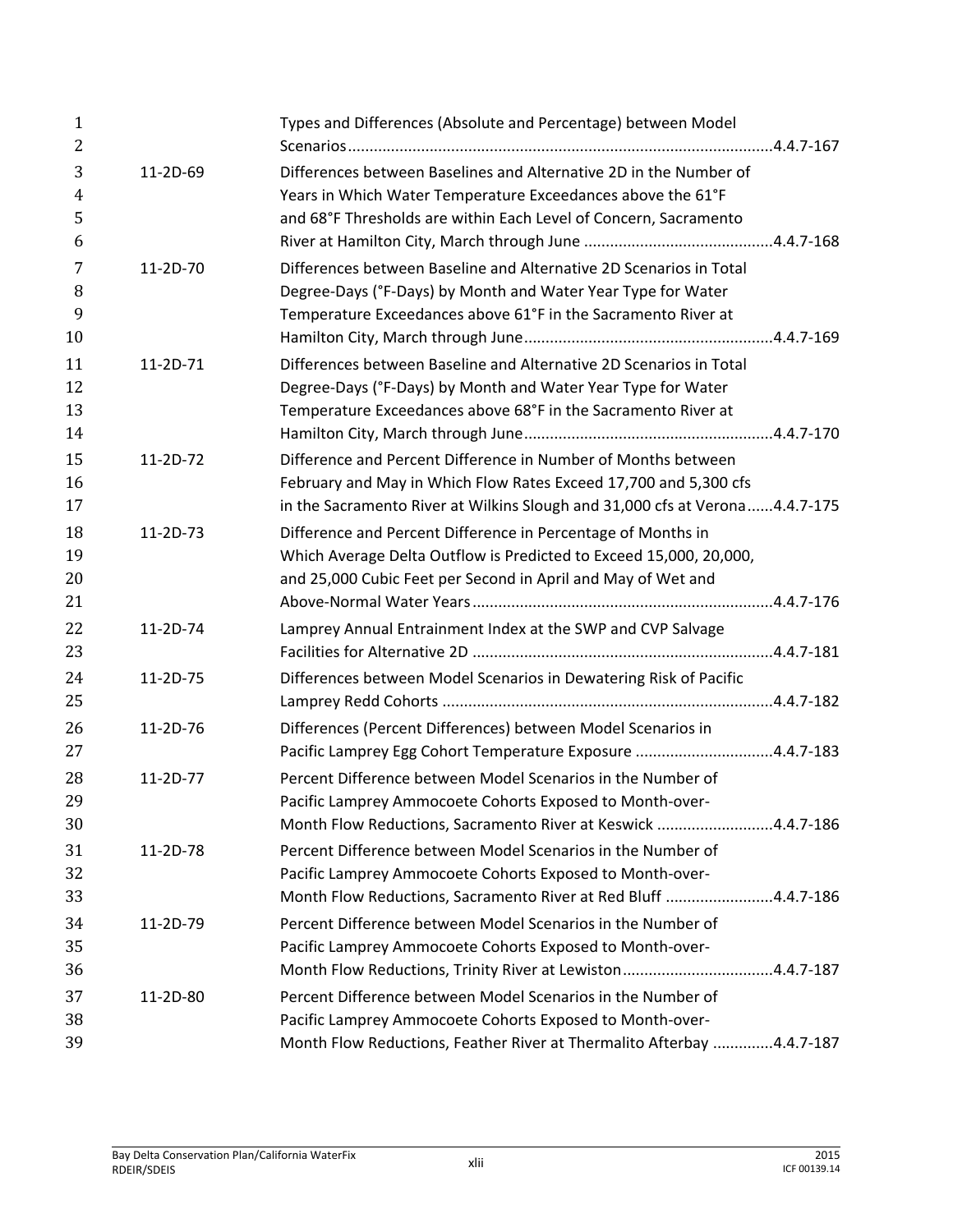| $\mathbf{1}$<br>2   | 11-2D-81  | Percent Difference between Model Scenarios in the Number of<br>Pacific Lamprey Ammocoete Cohorts Exposed to Month-over- |  |
|---------------------|-----------|-------------------------------------------------------------------------------------------------------------------------|--|
| 3                   |           | Month Flow Reductions, American River at Nimbus Dam 4.4.7-188                                                           |  |
| $\overline{4}$<br>5 | 11-2D-82  | Percent Difference between Model Scenarios in the Number of<br>Pacific Lamprey Ammocoete Cohorts Exposed to Month-over- |  |
| 6                   |           | Month Flow Reductions, American River at the Confluence with the                                                        |  |
| 7                   |           |                                                                                                                         |  |
| 8                   | 11-2D-83  | Differences between Model Scenarios in Pacific Lamprey                                                                  |  |
| 9                   |           | Ammocoete Cohorts Exposed to Temperatures in the Feather River                                                          |  |
| 10                  |           | Greater than 71.6°F in at Least One Day or Month4.4.7-189                                                               |  |
| 11                  | 11-2D-85  | Differences between Model Scenarios in Dewatering Risk of River                                                         |  |
| 12                  |           |                                                                                                                         |  |
| 13                  | 11-2D-86  | Differences between Model Scenarios in River Lamprey Egg Cohort                                                         |  |
| 14                  |           |                                                                                                                         |  |
| 15                  | 11-2D-87  | Percent Difference between Model Scenarios in the Number of                                                             |  |
| 16                  |           | River Lamprey Ammocoete Cohorts Exposed to Month-over-Month                                                             |  |
| 17                  |           |                                                                                                                         |  |
| 18                  | 11-2D-88  | Percent Difference between Model Scenarios in the Number of                                                             |  |
| 19                  |           | River Lamprey Ammocoete Cohorts Exposed to Month-over-Month                                                             |  |
| 20                  |           |                                                                                                                         |  |
| 21                  | 11-2D-89  | Percent Difference between Model Scenarios in the Number of                                                             |  |
| 22                  |           | River Lamprey Ammocoete Cohorts Exposed to Month-over-Month                                                             |  |
| 23                  |           |                                                                                                                         |  |
| 24                  | 11-2D-90  | Percent Difference between Model Scenarios in the Number of                                                             |  |
| 25                  |           | River Lamprey Ammocoete Cohorts Exposed to Month-over-Month                                                             |  |
| 26                  |           | Flow Reductions, Feather River at Thermalito Afterbay 4.4.7-202                                                         |  |
| 27                  | 11-2D-91  | Percent Difference between Model Scenarios in the Number of                                                             |  |
| 28                  |           | River Lamprey Ammocoete Cohorts Exposed to Month-over-Month                                                             |  |
| 29                  |           | Flow Reductions, American River at Nimbus Dam 4.4.7-203                                                                 |  |
| 30                  | 11-2D-92  | Relative Difference between Model Scenarios in the Number of                                                            |  |
| 31                  |           | River Lamprey Ammocoete Cohorts Exposed to Month-over-Month                                                             |  |
| 32                  |           | Flow Reductions, American River at the Confluence with the                                                              |  |
| 33                  |           |                                                                                                                         |  |
| 34                  | 11-2D-93  | Differences between Model Scenarios in River Lamprey Ammocoete                                                          |  |
| 35                  |           | Cohorts Exposed to Temperatures in the Feather River Greater than                                                       |  |
| 36                  |           |                                                                                                                         |  |
| 37                  | 11-2D-138 | Difference and Percent Difference in the Percentage of Months                                                           |  |
| 38                  |           | during April-June in Which Water Temperatures in the Feather                                                            |  |
| 39                  |           | River below Thermalito Afterbay are outside the 59°F to 68°F Water                                                      |  |
| 40                  |           | Temperature Range for Striped Bass Spawning, Embryo Incubation,                                                         |  |
| 41                  |           |                                                                                                                         |  |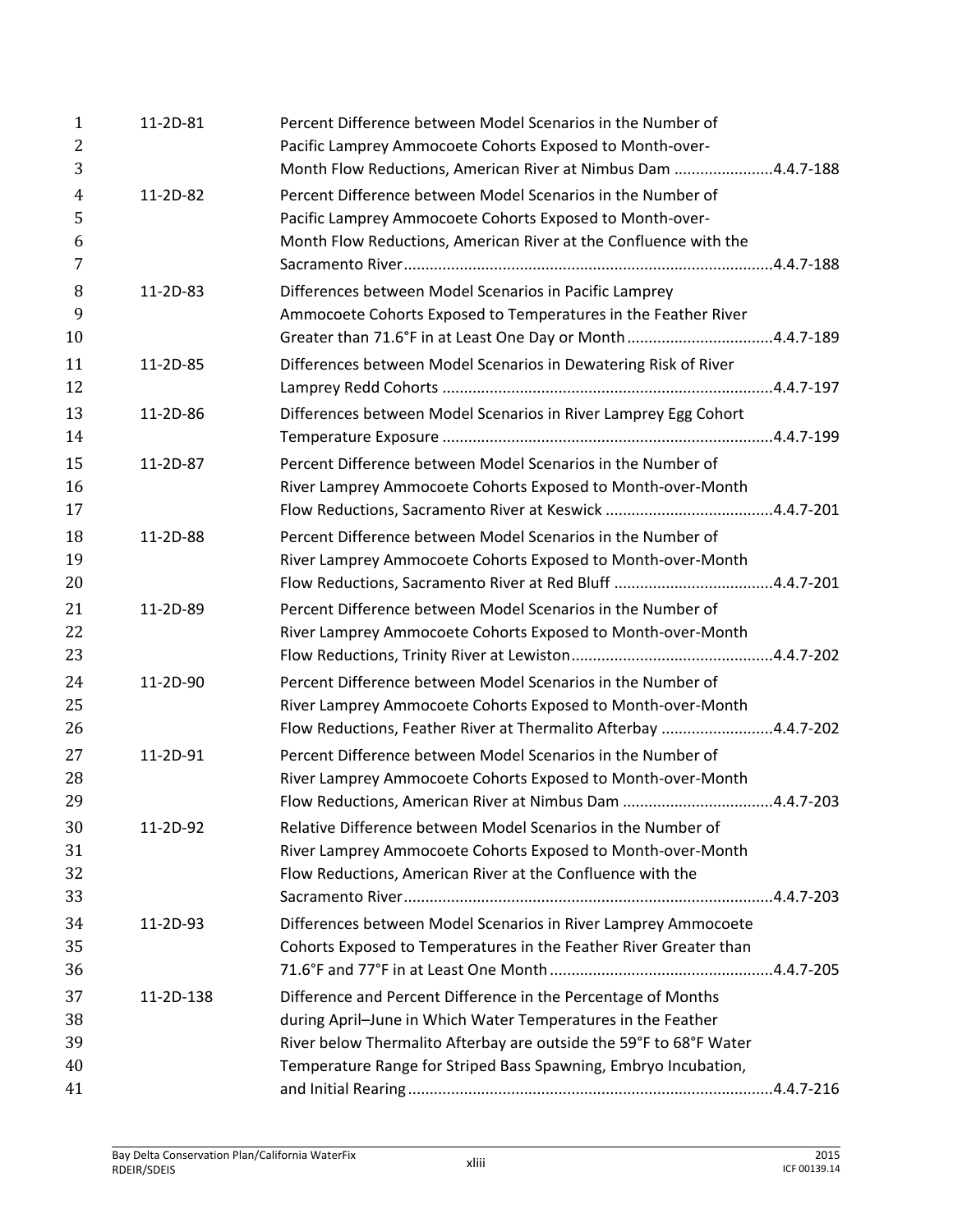| $\mathbf{1}$ | 11-2D-140 | Difference and Percent Difference in the Percentage of Months           |
|--------------|-----------|-------------------------------------------------------------------------|
| 2            |           | during April-June in Which Water Temperatures in the Feather            |
| 3            |           | River below Thermalito Afterbay Are outside the 60°F to 70°F Water      |
| 4            |           | Temperature Range for American Shad Adult Migration and                 |
| 5            |           |                                                                         |
| 6            | 11-2D-142 | Difference and Percent Difference in the Percentage of Months           |
| 7            |           | during April-August in Which Water Temperatures in the Feather          |
| 8            |           | River below Thermalito Afterbay fall below the 68°F Water               |
| 9            |           | Temperature Threshold for Threadfin Shad Spawning 4.4.7-222             |
| 10           | 11-2D-144 | Difference and Percent Difference in the Percentage of Months           |
| 11           |           | during March-June in Which Water Temperatures in the Feather            |
| 12           |           | River below Thermalito Afterbay Would Be outside the 59°F to 75°F       |
| 13           |           | Water Temperature Range for Largemouth Bass Spawning 4.4.7-225          |
| 14           | 11-2D-146 | Difference and Percent Difference in the Percentage of Months           |
| 15           |           | during March-June in Which Water Temperatures in the Feather            |
| 16           |           | River below Thermalito Afterbay Fall below the 60.8°F Water             |
| 17           |           | Temperature Threshold for the Initiation of Sacramento-San Joaquin      |
| 18           |           |                                                                         |
| 19           | 11-2D-148 | Difference and Percent Difference in the Percentage of Months           |
| 20           |           | during April-May in Which Water Temperatures in the Feather River       |
| 21           |           | below Thermalito Afterbay Would Be outside the 59°F to 64°F             |
| 22           |           | Water Temperature Range for Hardhead Spawning4.4.7-231                  |
| 23           | 11-2D-150 | Difference and Percent Difference in the Percentage of Months           |
| 24           |           | during April-November in Which Water Temperatures in the                |
| 25           |           | Feather River below Thermalito Afterbay Exceed the 88°F Water           |
| 26           |           | Temperature Threshold for Juvenile Largemouth Bass Rearing4.4.7-236     |
| 27           | 11-2D-151 | Difference and Percent Difference in the Percentage of Months           |
| 28           |           | Year-Round in Which Water Temperatures in the Feather River             |
| 29           |           | below Thermalito Afterbay Exceed the 86°F Water Temperature             |
| 30           |           |                                                                         |
| 31           | 11-2D-154 | Difference and Percent Difference in the Percentage of Months           |
| 32           |           | Year-Round in Which Water Temperatures in the Feather River             |
| 33           |           | below Thermalito Afterbay Exceed 72°F and 75°F Water                    |
| 34           |           | Temperature Thresholds for Sacramento Tule Perch Occurrence  4.4.7-244  |
|              |           |                                                                         |
| 35<br>36     | 11-2D-156 | Difference and Percent Difference in the Percentage of Months           |
| 37           |           | Year-Round in Which Water Temperatures in the Feather River             |
|              |           | below Thermalito Afterbay Exceed the 86°F Water Temperature             |
| 38           |           | Threshold for Sacramento-San Joaquin Roach Survival 4.4.7-248           |
| 39           | 11-2D-158 | Difference and Percent Difference in the Percentage of Months           |
| 40           |           | Year-Round in Which Water Temperatures in the Feather River             |
| 41           |           | below Thermalito Afterbay Are outside the 65°F to 82.4°F Water          |
| 42           |           | Temperature Range for Juvenile and Adult Hardhead Occurrence  4.4.7-253 |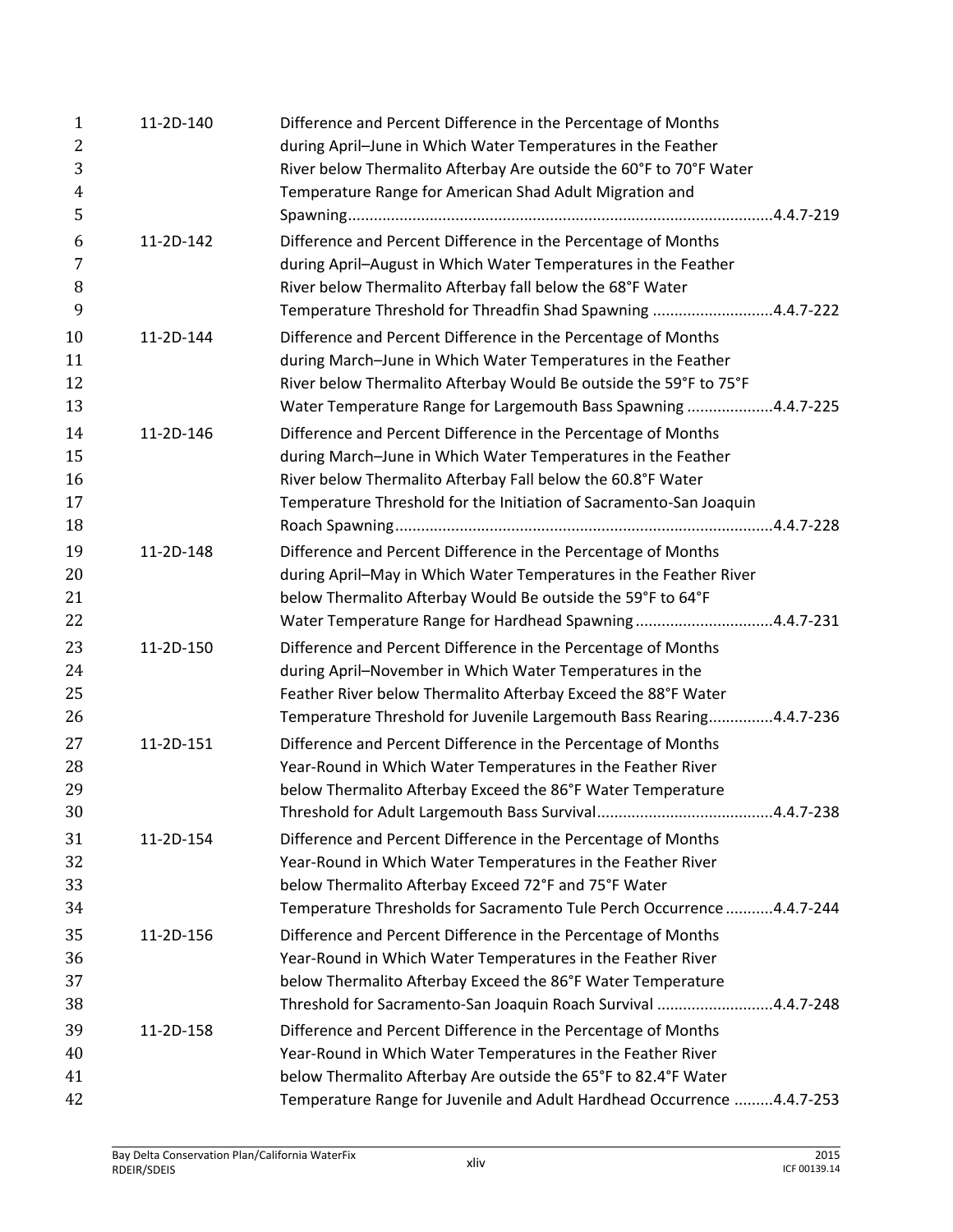| $\mathbf{1}$<br>$\overline{2}$   | $4.4.8 - 1$        | Alternative 2D Effects on Natural Communities Relative to                                                                                                                                                                                                                                                                              |  |
|----------------------------------|--------------------|----------------------------------------------------------------------------------------------------------------------------------------------------------------------------------------------------------------------------------------------------------------------------------------------------------------------------------------|--|
| 3<br>4                           | $4.4.8 - 2$        | Alternative 2D Effects on Jurisdictional Wetlands and Waters                                                                                                                                                                                                                                                                           |  |
| 5<br>6<br>7                      | $4.3.11 - 1$       | Summary of Years with Reduced SWP and CVP Reservoir Recreation<br>Opportunities (End-of September Elevations below Recreation                                                                                                                                                                                                          |  |
| 8<br>9<br>10                     | $4.3.11 - 2$       | Summary of Years with Reduced SWP and CVP Reservoir Recreation<br>Opportunities (End-of September Elevations below Recreation                                                                                                                                                                                                          |  |
| 11<br>12                         | $4.4.18 - 1$       | GHG Emissions from Operation, Maintenance, and Increased SWP                                                                                                                                                                                                                                                                           |  |
| 13<br>14                         | $4.3.3 - 3$        | Long-Term State Water Project and Central Valley Project Deliveries<br>to Hydrologic Regions Located South of the Delta at Early Long-Term4.5.3-6                                                                                                                                                                                      |  |
| 15<br>16<br>17<br>18             | $4.5.4 - 1$        | Estimated Ammonia Concentrations in the Sacramento River<br>Downstream of the Sacramento Regional Wastewater Treatment<br>Plant for the No Action Alternative Early Long-term Timeframe (ELT)                                                                                                                                          |  |
| 19<br>20<br>21<br>22<br>23<br>24 | pile_driving_alt5A | Estimated Distances and Areas of Waterbodies Subject to Pile<br>Driving Noise Levels Exceeding Interim Injury and Behavioral<br>Thresholds, and Proposed Timing and Duration of Proposed Pile<br>Driving Activities for Facilities or Structures in or Adjacent to<br>Sensitive Rearing and Migration Corridors of the Covered Species |  |
| 25<br>26                         | $11 - 5A - 1$      | Differences in Proportional Entrainment of Delta Smelt at SWP/CVP                                                                                                                                                                                                                                                                      |  |
| 27<br>28<br>29                   | $11-5A-3$          | Differences in Delta Smelt Fall Abiotic Index between Alternative 5A<br>and Existing Conditions/NAA ELT Scenarios, Averaged by Prior                                                                                                                                                                                                   |  |
| 30<br>31<br>32                   | $11-5A-4$          | Percentage of Particles (and Difference) Representing Longfin Smelt<br>Larvae Entrained by the South Delta Facilities under Alternative 5A                                                                                                                                                                                             |  |
| 33<br>34<br>35                   | $11-5A-5$          | Longfin Smelt Entrainment Index at the SWP and CVP Salvage<br>Facilities-Differences (Absolute and Percentage) between Model                                                                                                                                                                                                           |  |
| 36<br>37                         | $11-5A-7$          | Estimated Differences between Scenarios for Longfin Smelt Relative<br>Abundance in the Fall Midwater Trawl or Bay Otter Trawl4.5.7-11                                                                                                                                                                                                  |  |
| 38<br>39                         | $11-5A-8$          | Juvenile Winter-Run Chinook Salmon Annual Entrainment Index at<br>the SWP and CVP Salvage Facilities-Differences between Model                                                                                                                                                                                                         |  |
| 40                               |                    |                                                                                                                                                                                                                                                                                                                                        |  |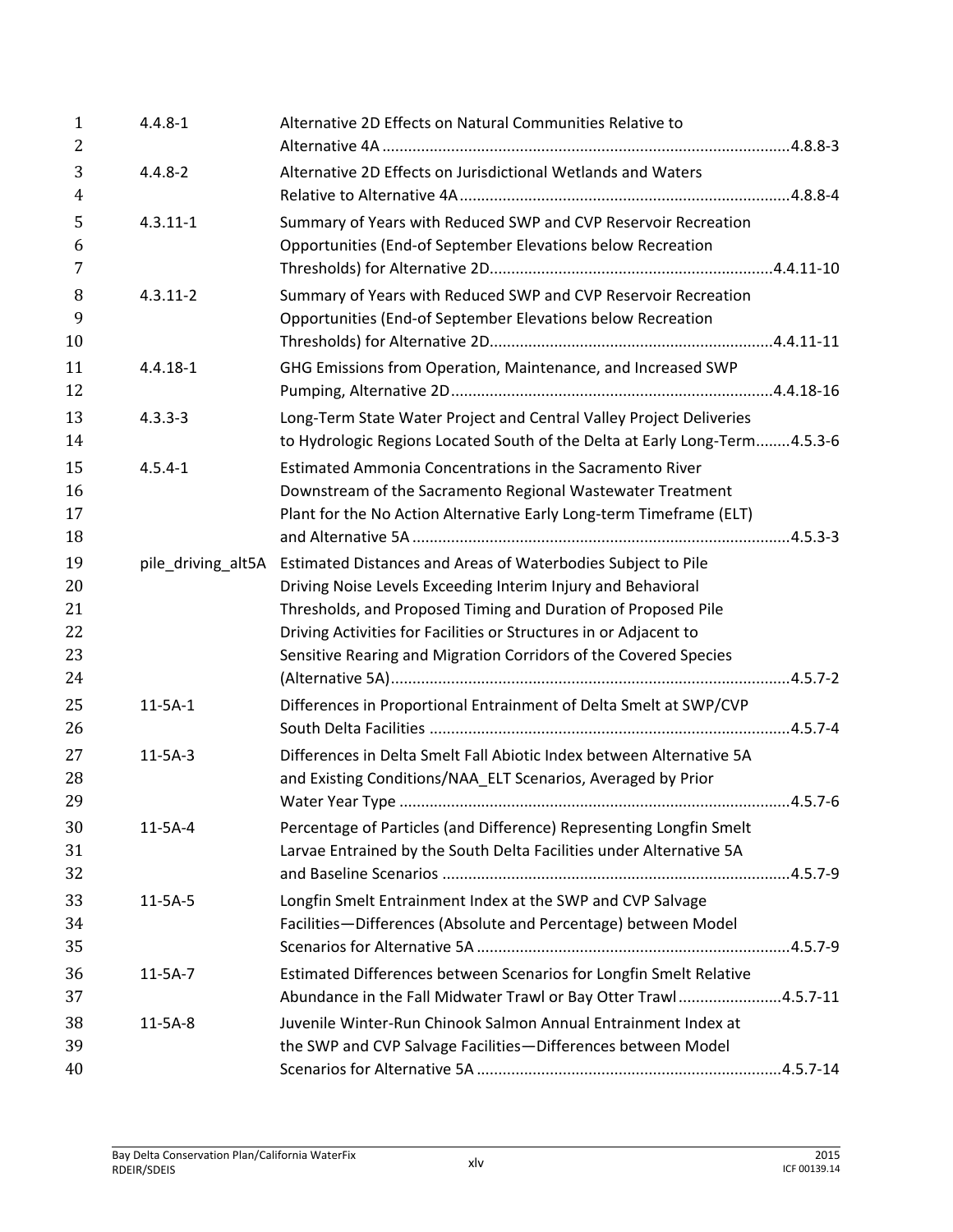| 1<br>2              | $11-5A-9$      | Difference and Percent Difference in May Water Storage Volume in                                                                    |  |
|---------------------|----------------|-------------------------------------------------------------------------------------------------------------------------------------|--|
| 3<br>$\overline{4}$ | 11-5A-10       | Maximum Water Temperature Thresholds for Covered Salmonids<br>and Sturgeon Provided by NMFS and Used in the BDCP Effects            |  |
| 5                   |                |                                                                                                                                     |  |
| 6                   | 11-5A-11       | Number of Days per Month when Three Different Water                                                                                 |  |
| 7                   |                | Temperature Exceedances Trigger Different Levels of Concern for                                                                     |  |
| 8<br>9              |                | Covered Salmonids and Sturgeon Provided by NMFS and Used in the                                                                     |  |
| 10                  | 11-5A-12       | Differences between Baseline and Alternative 5A Scenarios in the                                                                    |  |
| 11                  |                | Number of Years in Which Water Temperature Exceedances above                                                                        |  |
| 12                  |                | 56°F Are within Each Level of Concern, Sacramento River at Bend                                                                     |  |
| 13                  |                |                                                                                                                                     |  |
| 14                  | $11-5A-13$     | Differences and Percent Differences between Alternative 5A and                                                                      |  |
| 15                  |                | Baseline Scenarios in Total Degree-Days (°F-Days) by Month and                                                                      |  |
| 16                  |                | Water Year Type for Water Temperature Exceedances above 56°F in                                                                     |  |
| 17                  |                | the Sacramento River at Bend Bridge, May through September 4.5.7-18                                                                 |  |
| 18                  | 11-5A-14       | Difference and Percent Difference in Percent Mortality of Winter-                                                                   |  |
| 19                  |                | Run Chinook Salmon Eggs in the Sacramento River (Egg Mortality                                                                      |  |
| 20                  |                |                                                                                                                                     |  |
| 21                  | 11-5A-15       | Difference and Percent Difference in Percentage of Years with                                                                       |  |
| 22                  |                | "Good" Conditions for Winter-Run Chinook Salmon Habitat Metrics                                                                     |  |
| 23                  |                |                                                                                                                                     |  |
| 24                  | $11-5A-13$     | Chinook Salmon Predation Loss at the Proposed North Delta                                                                           |  |
| 25                  |                |                                                                                                                                     |  |
| 26                  | 11-5A-14       | Through-Delta Survival (%) of Emigrating Juvenile Winter-Run                                                                        |  |
| 27                  |                | Chinook Salmon under Alternative 5A and Baseline Scenarios; and                                                                     |  |
| 28                  |                | Differences between Alternative 5A and Baseline Scenarios4.5.7-26                                                                   |  |
| 29                  |                |                                                                                                                                     |  |
| 30                  | $11 - 5A - 15$ | Percentage (%) of Flows and Differences at Collinsville that<br>Originated in the Sacramento River and San Joaquin River during the |  |
| 31                  |                | Adult Salmonid Period for Alternative 5A and Baseline Scenarios,                                                                    |  |
| 32                  |                | and Percent Differences between Alternative 5A and Baseline                                                                         |  |
| 33                  |                |                                                                                                                                     |  |
|                     |                |                                                                                                                                     |  |
| 34                  | 11-5A-16       | Juvenile Spring-Run Chinook Salmon Annual Entrainment Index at                                                                      |  |
| 35                  |                | the SWP and CVP Salvage Facilities-Differences between Model                                                                        |  |
| 36                  |                |                                                                                                                                     |  |
| 37                  | 11-5A-19       | Difference and Percent Difference in September Water Storage                                                                        |  |
| 38                  |                |                                                                                                                                     |  |
| 39<br>40            | 11-5A-20       | Differences between Baseline and Alternative 5A Scenarios in the<br>Number of Years in Which Water Temperature Exceedances above    |  |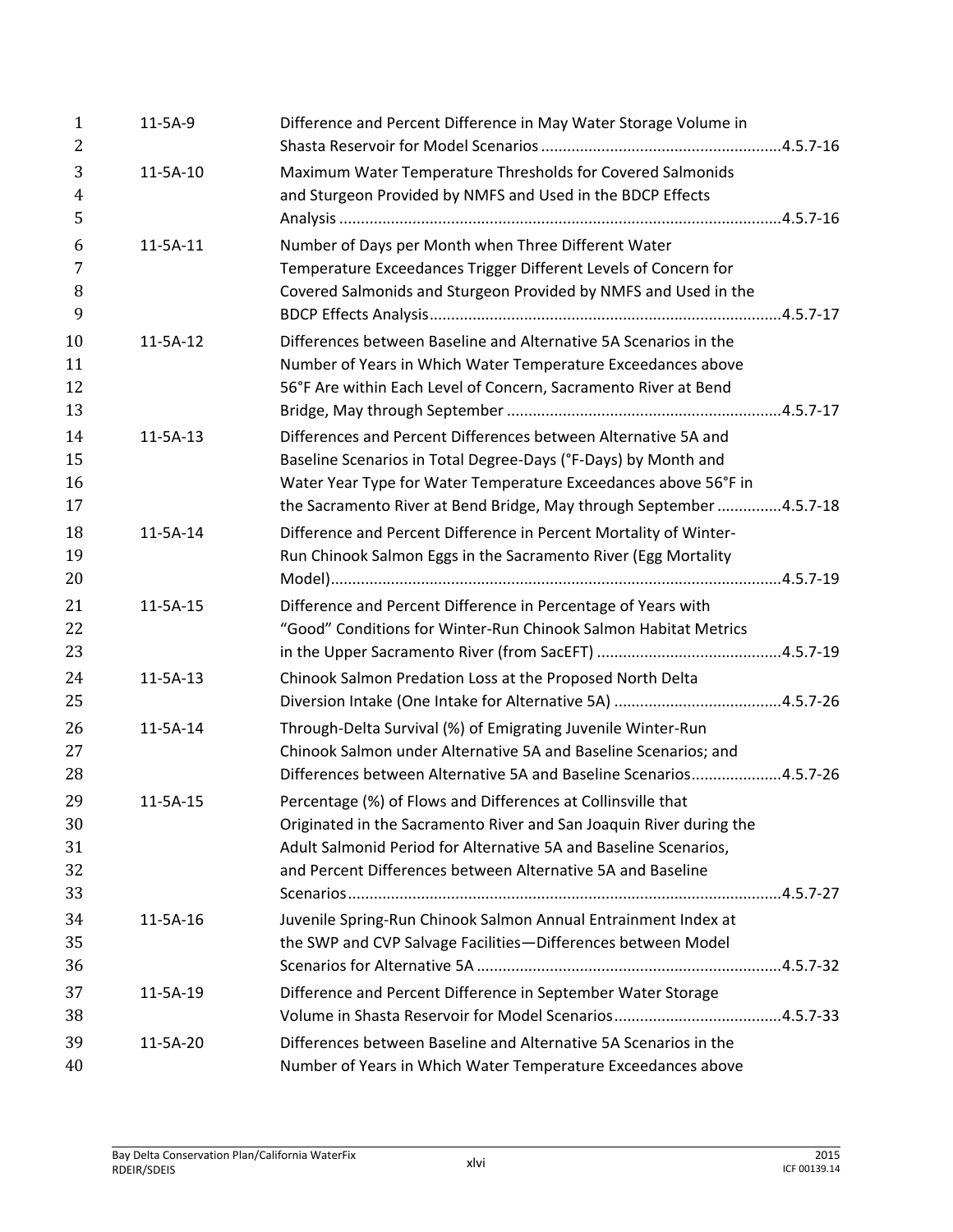| $\mathbf{1}$<br>$\overline{2}$ |            | 56°F Are within Each Level of Concern, Sacramento River at Red                                                                     |  |
|--------------------------------|------------|------------------------------------------------------------------------------------------------------------------------------------|--|
| 3<br>$\overline{4}$            | $11-5A-21$ | Differences between Alternative 5A and Baseline Scenarios in Total<br>Degree-Days (°F-Days) by Month and Water Year Type for Water |  |
| 5<br>6                         |            | Temperature Exceedances above 56°F in the Sacramento River at                                                                      |  |
| 7                              | 11-5A-22   | Difference and Percent Difference in Percent Mortality of Spring-                                                                  |  |
| 8                              |            | Run Chinook Salmon Eggs in the Sacramento River (Egg Mortality                                                                     |  |
| 9                              |            |                                                                                                                                    |  |
| 10                             | $11-5A-23$ | Difference and Percent Difference in Percentage of Years with                                                                      |  |
| 11                             |            | "Good" Conditions for Spring-Run Chinook Salmon Habitat Metrics                                                                    |  |
| 12                             |            |                                                                                                                                    |  |
| 13                             | 11-5A-24   | Difference and Percent Difference in Greatest Monthly Reduction                                                                    |  |
| 14                             |            | (Percent Change) in Instream Flow in Clear Creek below                                                                             |  |
| 15                             |            | Whiskeytown Reservoir during the September through January                                                                         |  |
| 16                             |            |                                                                                                                                    |  |
| 17                             | $11-5A-25$ | Difference and Percent Difference in September Water Storage                                                                       |  |
| 18                             |            |                                                                                                                                    |  |
| 19                             | 11-5A-26   | Differences between Baseline and Alternative 5A Scenarios in                                                                       |  |
| 20                             |            | Percent of Months during the 82-Year CALSIM Modeling Period                                                                        |  |
| 21                             |            | during Which Water Temperatures in the Feather River above                                                                         |  |
| 22                             |            | Thermalito Afterbay Exceed the 56°F Threshold, September through                                                                   |  |
| 23                             |            |                                                                                                                                    |  |
| 24                             | 11-5A-27   | Differences between Baseline and Alternative 5A Scenarios in Total                                                                 |  |
| 25                             |            | Degree-Months (°F-Months) by Month and Water Year Type for                                                                         |  |
| 26                             |            | Water Temperature Exceedances above 56°F in the Feather River                                                                      |  |
| 27                             |            | above Thermalito Afterbay, September through January4.5.7-39                                                                       |  |
| 28                             | 11-5A-28   | Difference and Percent Difference in May Water Storage Volume in                                                                   |  |
| 29                             |            |                                                                                                                                    |  |
| 30                             | 11-5A-29   | Differences between Alternative 5A and Baseline Scenarios in                                                                       |  |
| 31                             |            | Percent of Months during the 82-Year CALSIM Modeling Period                                                                        |  |
| 32                             |            | during Which Water Temperatures in the Feather River above                                                                         |  |
| 33                             |            | Thermalito Afterbay Exceed the 63°F Threshold, May through                                                                         |  |
| 34                             |            |                                                                                                                                    |  |
| 35                             | 11-5A-30   | Differences between Alternative 5A and Baseline Scenarios in Total                                                                 |  |
| 36                             |            | Degree-Months (°F-Months) by Month and Water Year Type for                                                                         |  |
| 37                             |            | Water Temperature Exceedances above 63°F in the Feather River                                                                      |  |
| 38                             |            |                                                                                                                                    |  |
| 39                             | $11-5A-31$ | Through-Delta Survival (%) of Emigrating Juvenile Spring-Run                                                                       |  |
| 40                             |            | Chinook Salmon under Baseline and Alternative 5A Scenarios, by                                                                     |  |
| 41                             |            |                                                                                                                                    |  |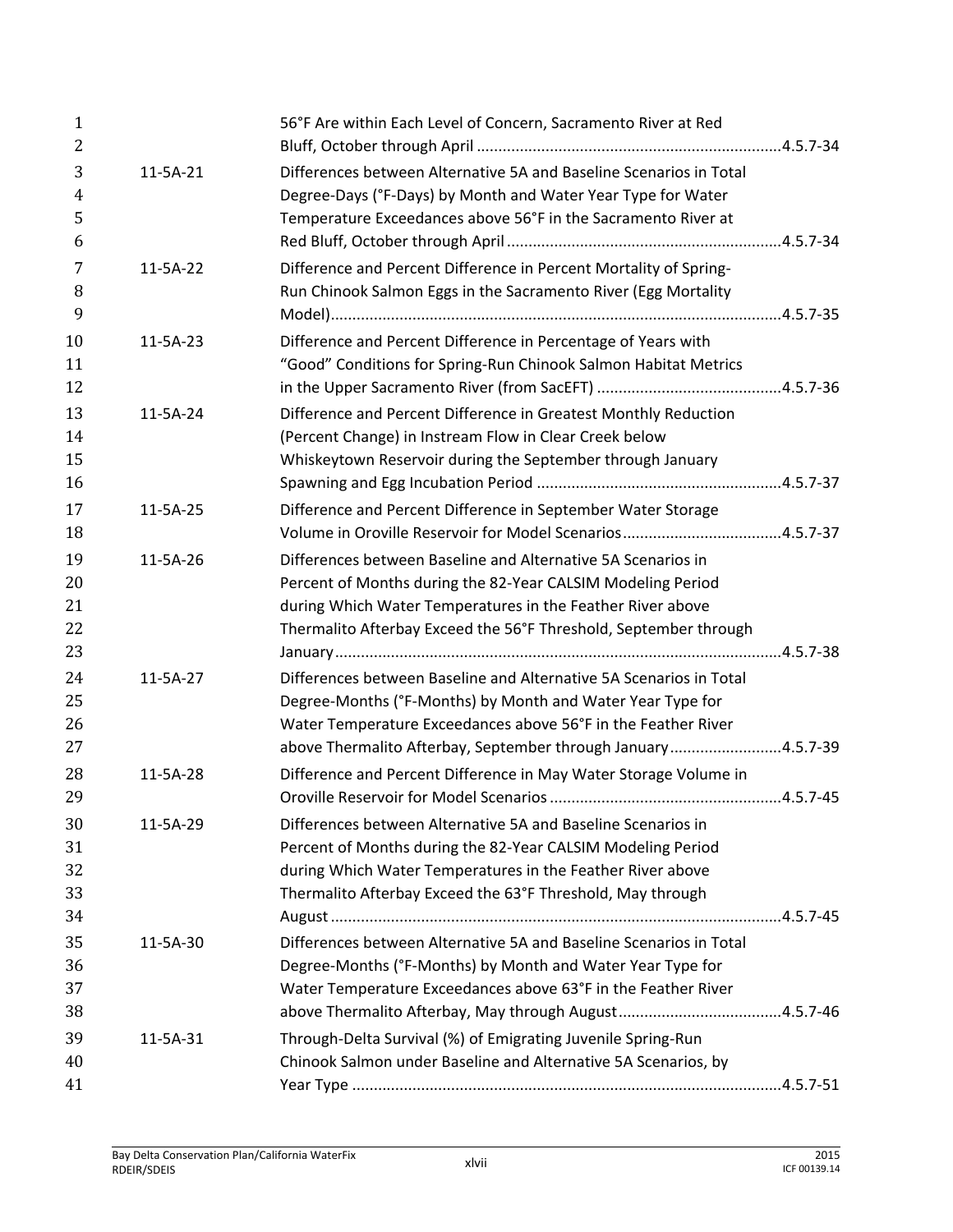| $\mathbf{1}$<br>2<br>3 | 11-5A-32       | Juvenile Fall-Run and Late Fall-Run Chinook Salmon Annual<br>Entrainment Index at the SWP and CVP Salvage Facilities-<br>Differences between Model Scenarios for Alternative 5A 4.5.7-58 |  |
|------------------------|----------------|------------------------------------------------------------------------------------------------------------------------------------------------------------------------------------------|--|
| $\overline{4}$         | 11-5A-33       | Difference and Percent Difference in Percent Mortality of Fall-Run                                                                                                                       |  |
| 5                      |                | Chinook Salmon Eggs in the Sacramento River (Egg Mortality Model) 4.5.7-59                                                                                                               |  |
| 6<br>7                 | 11-5A-34       | Difference and Percent Difference in Percentage of Years with<br>"Good" Conditions for Fall-Run Chinook Salmon Habitat Metrics in                                                        |  |
| 8                      |                |                                                                                                                                                                                          |  |
| 9<br>10<br>11          | $11 - 5A - 35$ | Difference and Percent Difference in Percent Mortality of Late Fall-<br>Run Chinook Salmon Eggs in the Sacramento River (Egg Mortality                                                   |  |
| 12                     | 11-5A-36       | Difference and Percent Difference in Percentage of Years with                                                                                                                            |  |
| 13<br>14               |                | "Good" Conditions for Late Fall-Run Chinook Salmon Habitat<br>Metrics in the Upper Sacramento River (from SacEFT) 4.5.7-61                                                               |  |
| 15                     | 11-5A-38       | Differences Alternative 5A and Baseline Scenarios in Percent of                                                                                                                          |  |
| 16<br>17               |                | Months during the 82-Year CALSIM Modeling Period during Which<br>Water Temperatures in the Feather River at Gridley Exceed the 56°F                                                      |  |
| 18                     |                |                                                                                                                                                                                          |  |
| 19<br>20               | 11-5A-39       | Differences between Baseline and Alternative 5A Scenarios in Total<br>Degree-Months (°F-Months) by Month and Water Year Type for                                                         |  |
| 21<br>22               |                | Water Temperature Exceedances above 56°F in the Feather River at                                                                                                                         |  |
| 23                     | 11-5A-40       | Difference and Percent Difference in Percent Mortality of Fall-Run                                                                                                                       |  |
| 24                     |                | Chinook Salmon Eggs in the Feather River (Egg Mortality Model)4.5.7-65                                                                                                                   |  |
| 25                     | 11-5A-41       | Differences between Baseline and Alternative 5A Scenarios in                                                                                                                             |  |
| 26                     |                | Percent of Months during the 82-Year CALSIM Modeling Period                                                                                                                              |  |
| 27                     |                | during Which Water Temperatures in the American River at the                                                                                                                             |  |
| 28                     |                | Watt Avenue Bridge Exceed the 56°F Threshold, November through                                                                                                                           |  |
| 29                     |                |                                                                                                                                                                                          |  |
| 30                     | 11-5A-42       | Differences between Baseline and Alternative 5A Scenarios in Total                                                                                                                       |  |
| 31                     |                | Degree-Months (°F-Months) by Month and Water Year Type for                                                                                                                               |  |
| 32                     |                | Water Temperature Exceedances above 56°F in the American River                                                                                                                           |  |
| 33                     |                | at the Watt Avenue Bridge, November through April4.5.7-67                                                                                                                                |  |
| 34<br>35               | $11-5A-43$     | Difference and Percent Difference in Greatest Monthly Reduction<br>(Percent Change) in Instream Flow in the American River at Nimbus                                                     |  |
| 36                     |                | Dam during the October through January Spawning and Egg                                                                                                                                  |  |
| 37                     |                |                                                                                                                                                                                          |  |
| 38                     | 11-5A-44       | Difference and Percent Difference in Percent Mortality of Fall-Run                                                                                                                       |  |
| 39                     |                | Chinook Salmon Eggs in the American River (Egg Mortality Model)4.5.7-68                                                                                                                  |  |
| 40                     | 11-5A-45       | Through-Delta Survival (%) of Emigrating Juvenile Fall-Run Chinook                                                                                                                       |  |
| 41                     |                | Salmon under Baseline and Alternative 5A Scenarios4.5.7-87                                                                                                                               |  |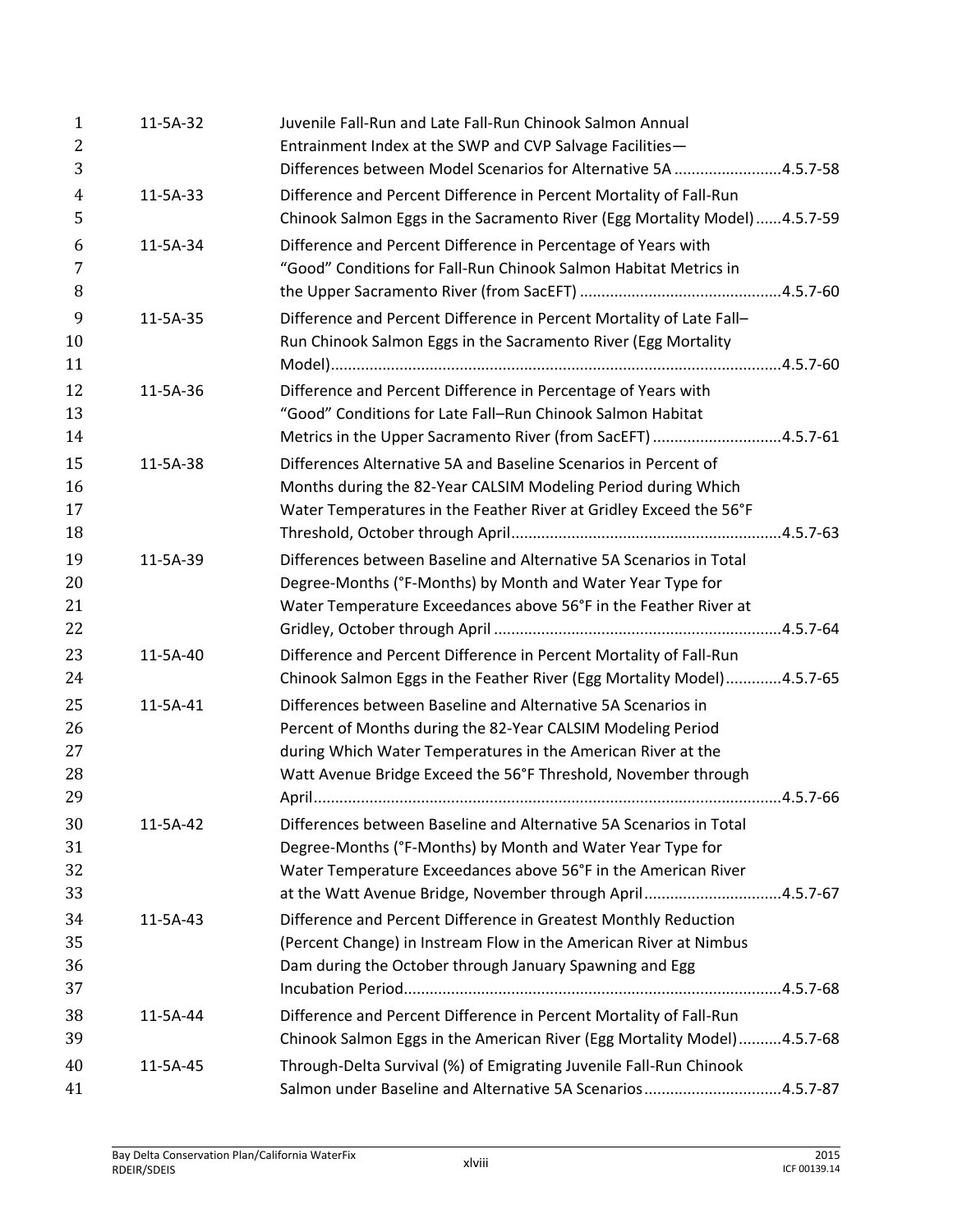| 1<br>2              | 11-5A-34   | Through-Delta Survival (%) of Emigrating Juvenile Late Fall-Run<br>Chinook Salmon under Baseline and Alternative 5A Scenarios4.5.7-88 |  |
|---------------------|------------|---------------------------------------------------------------------------------------------------------------------------------------|--|
| 3<br>$\overline{4}$ | 11-5A-46   | Juvenile Steelhead Annual Entrainment Index at the<br>SWP and CVP Salvage Facilities-Differences between Model                        |  |
| 5                   |            |                                                                                                                                       |  |
| 6<br>7              | 11-5A-49   | Difference and Percent Difference in Percentage of Years with<br>"Good" Conditions for Steelhead Habitat Metrics in the Upper         |  |
| 8                   |            |                                                                                                                                       |  |
| 9<br>10             | 11-5A-50   | Comparisons of Greatest Monthly Reduction (Percent Change) in<br>Instream Flow under Alternative 5A Model Scenarios in Clear Creek    |  |
| 11                  |            | during the January-April Steelhead Spawning and Egg Incubation                                                                        |  |
| 12                  |            |                                                                                                                                       |  |
| 13                  | 11-5A-51   | Differences between Baseline and Alternative 5A Scenarios in                                                                          |  |
| 14                  |            | Percent of Months during the 82-Year CALSIM Modeling Period                                                                           |  |
| 15<br>16            |            | during Which Water Temperatures in the Feather River above<br>Thermalito Afterbay Exceed the 56°F Threshold, January through          |  |
| 17                  |            |                                                                                                                                       |  |
| 18                  |            | Differences between Baseline and Alternative 5A Scenarios in Total                                                                    |  |
| 19                  | 11-5A-52   | Degree-Months (°F-Months) by Month and Water Year Type for                                                                            |  |
| 20                  |            | Water Temperature Exceedances above 56°F in the Feather River                                                                         |  |
| 21                  |            | above Thermalito Afterbay, January through April 4.5.7-102                                                                            |  |
| 22                  | $11-5A-53$ | Difference and Percent Difference in Minimum Monthly Mean Flow                                                                        |  |
| 23                  |            | in Clear Creek during the Year-Round Juvenile Steelhead Rearing                                                                       |  |
| 24                  |            |                                                                                                                                       |  |
| 25                  | 11-5A-54   | Differences between Baseline and Alternative 5A Scenarios in                                                                          |  |
| 26                  |            | Percent of Months during the 82-Year CALSIM Modeling Period                                                                           |  |
| 27                  |            | during Which Water Temperatures in the American River at the                                                                          |  |
| 28                  |            | Watt Avenue Bridge Exceed the 65°F Threshold, May through                                                                             |  |
| 29                  |            |                                                                                                                                       |  |
| 30                  | 11-5A-55   | Differences between Baseline and Alternative 5A Scenarios in Total                                                                    |  |
| 31                  |            | Degree-Months (°F-Months) by Month and Water Year Type for                                                                            |  |
| 32                  |            | Water Temperature Exceedances above 65°F in the American River                                                                        |  |
| 33                  |            | at the Watt Avenue Bridge, May through October 4.5.7-112                                                                              |  |
| 34                  | 11-5A-56   | Juvenile Sacramento Splittail Entrainment Index (per Capita                                                                           |  |
| 35                  |            | Method) at the SWP and CVP Salvage Facilities and Differences                                                                         |  |
| 36                  |            |                                                                                                                                       |  |
| 37                  | 11-5A-57   | Adult Sacramento Splittail Entrainment Index (Salvage Density                                                                         |  |
| 38                  |            | Method) at the SWP and CVP Salvage Facilities and Differences                                                                         |  |
| 39                  |            |                                                                                                                                       |  |
| 40                  | 11-5A-60   | Differences in Frequencies of Inundation Events (for 82-Year                                                                          |  |
| 41                  |            | Simulations) of Different Durations on the Yolo Bypass under                                                                          |  |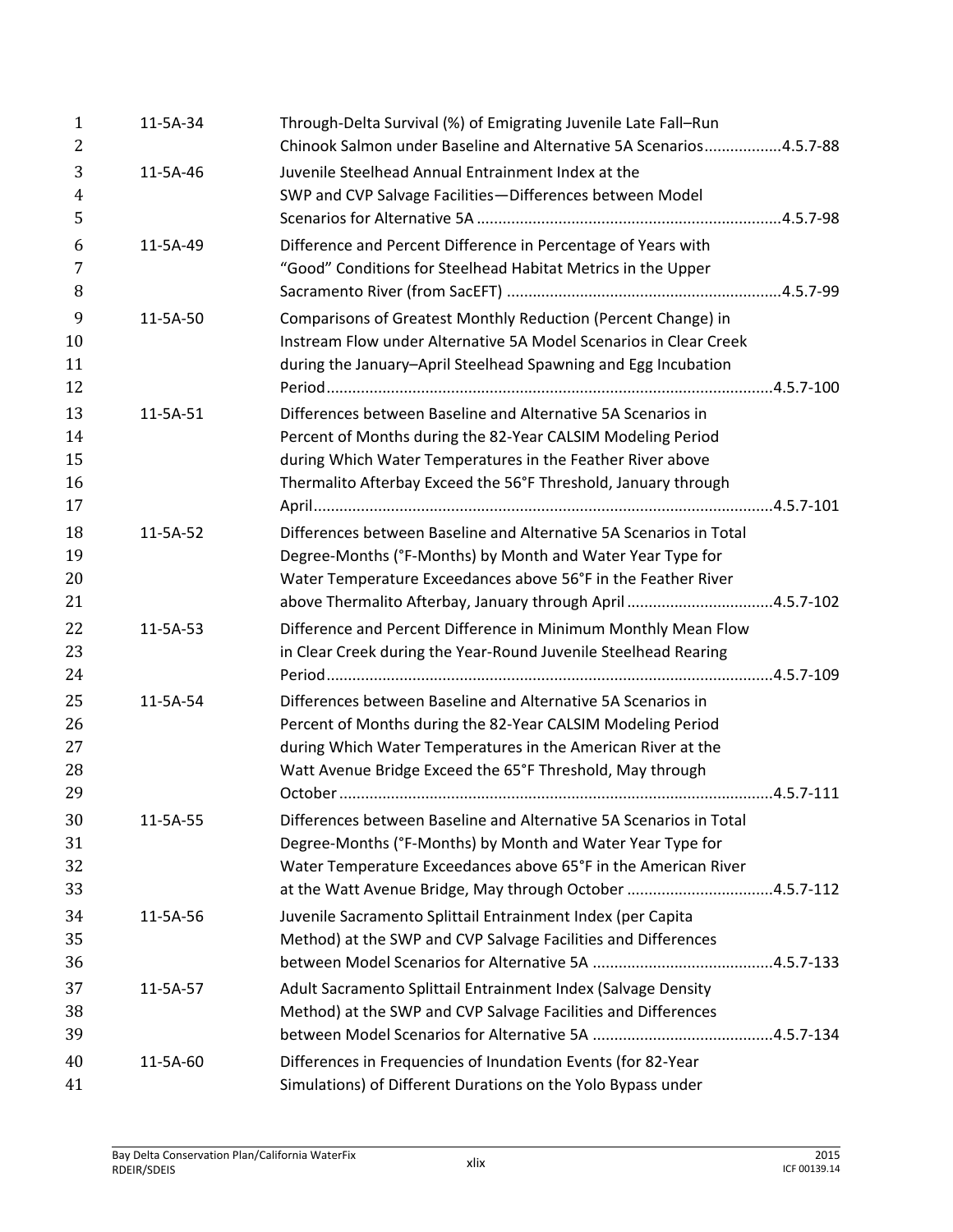| $\mathbf{1}$<br>$\overline{2}$ |          | Different Scenarios and Water Year Types, February through June,                                                                                                                                                                                                         |  |
|--------------------------------|----------|--------------------------------------------------------------------------------------------------------------------------------------------------------------------------------------------------------------------------------------------------------------------------|--|
| 3<br>$\overline{4}$<br>5       | 11-5A-61 | Increase in Splittail Weighted Habitat Area (HUs and Percent) in<br>Yolo Bypass from Existing Biological Conditions to Alternative 5A by<br>Water Year Type from 15 2-D and Daily CALSIM II Modeling Runs4.5.7-136                                                       |  |
| 6<br>7<br>8<br>9               | 11-5A-62 | Difference (Percent Difference) in Percent of Days or Months during<br>February to June in Which Temperature Would Be below 45°F or<br>above 75°F in the Sacramento River at Hamilton City and Feather<br>River at the Confluence with the Sacramento River 4.5.7-139    |  |
| 10<br>11<br>12                 | 11-5A-63 | Juvenile Green Sturgeon Entrainment Index at the SWP and CVP<br>Salvage Facilities-Differences (Absolute and Percentage) between                                                                                                                                         |  |
| 13<br>14<br>15<br>16           | 11-5A-64 | Differences between Baseline and Alternative 5A Scenarios in the<br>Number of Years in Which Water Temperature Exceedances above<br>63°F Are within Each Level of Concern, Sacramento River at Bend                                                                      |  |
| 17<br>18<br>19<br>20           | 11-5A-65 | Differences between Baseline and Alternative 5A Scenarios in Total<br>Degree-Days (°F-Days) by Month and Water Year Type for Water<br>Temperature Exceedances above 63°F in the Sacramento River at                                                                      |  |
| 21<br>22<br>23<br>24           | 11-5A-66 | Differences between Baseline and Alternative 5A Scenarios in<br>Percent of Months during the 82-Year CALSIM Modeling Period<br>during Which Water Temperatures in the Feather River at Gridley<br>Exceed the 64°F Threshold, May through September4.5.7-149              |  |
| 25<br>26<br>27<br>28           | 11-5A-67 | Differences between Baseline and Alternative 5A Scenarios in Total<br>Degree-Months (°F-Months) by Month and Water Year Type for<br>Water Temperature Exceedances above 64°F in the Feather River at                                                                     |  |
| 29<br>30<br>31<br>32           | 11-5A-68 | Juvenile White Sturgeon Entrainment Index at the SWP and CVP<br>Salvage Facilities for Sacramento Valley Water Year-Types and<br>Differences (Absolute and Percentage) between Model Scenarios                                                                           |  |
| 33<br>34<br>35<br>36           | 11-5A-69 | Differences and Percent Differences between Alternative 5A and<br>Baseline Scenarios in the Number of Years by Level of Concern that<br>are Based on Water Temperature Exceedances above the 61°F and<br>68°F Thresholds in the Sacramento River at Hamilton City, March |  |
| 37<br>38<br>39<br>40           | 11-5A-70 | Differences between Baseline and Alternative 5A Scenarios in Total<br>Degree-Days (°F-Days) by Month and Water Year Type for Water<br>Temperature Exceedances above 61°F in the Sacramento River at                                                                      |  |
| 41                             |          |                                                                                                                                                                                                                                                                          |  |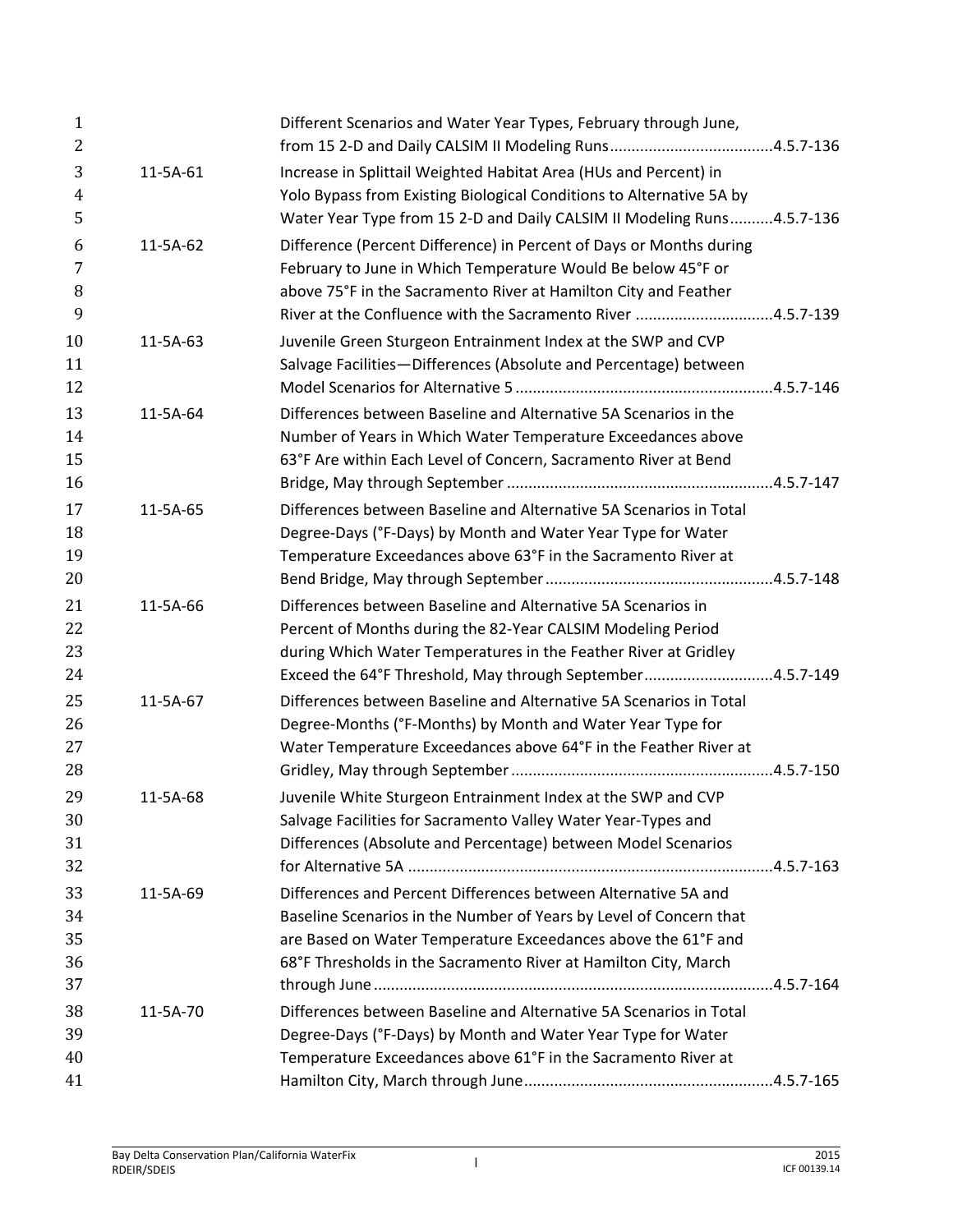| $\mathbf{1}$   | 11-5A-71 | Differences between Baseline and Alternative 5A Scenarios in Total            |
|----------------|----------|-------------------------------------------------------------------------------|
| $\overline{2}$ |          | Degree-Days (°F-Days) by Month and Water Year Type for Water                  |
| 3              |          | Temperature Exceedances above 68°F in the Sacramento River at                 |
| 4              |          |                                                                               |
| 5              | 11-5A-72 | Difference and Percent Difference in Number of Months between                 |
| 6              |          | February and May in Which Flow Rates Exceed 17,700 and 5,300 cfs              |
| 7              |          | in the Sacramento River at Wilkins Slough and 31,000 cfs at Verona4.5.7-171   |
| 8              | 11-5A-73 | Difference and Percent Difference in Percentage of Months in                  |
| 9              |          | Which Average Delta Outflow is Predicted to Exceed 15,000, 20,000,            |
| 10             |          | and 25,000 Cubic Feet per Second in April and May of Wet and                  |
| 11             |          |                                                                               |
| 12             | 11-5A-74 | Lamprey Annual Entrainment Index at the SWP and CVP Salvage                   |
| 13             |          |                                                                               |
| 14             | 11-5A-75 | Differences between Model Scenarios in Dewatering Risk of Pacific             |
| 15             |          |                                                                               |
| 16             | 11-5A-76 | Differences (Percent Differences) between Model Scenarios in                  |
| 17             |          | Pacific Lamprey Egg Cohort Temperature Exposure 4.5.7-180                     |
| 18             | 11-5A-77 | Percent Difference between Model Scenarios in the Number of                   |
| 19             |          | Pacific Lamprey Ammocoete Cohorts Exposed to Month-over-                      |
| 20             |          | Month Flow Reductions, Sacramento River at Keswick 4.5.7-182                  |
| 21             | 11-5A-78 | Percent Difference between Model Scenarios in the Number of                   |
| 22             |          | Pacific Lamprey Ammocoete Cohorts Exposed to Month-over-                      |
| 23             |          | Month Flow Reductions, Sacramento River at Red Bluff 4.5.7-183                |
| 24             | 11-5A-79 | Percent Difference between Model Scenarios in the Number of                   |
| 25             |          | Pacific Lamprey Ammocoete Cohorts Exposed to Month-over-                      |
| 26             |          |                                                                               |
| 27             | 11-5A-80 | Percent Difference between Model Scenarios in the Number of                   |
| 28             |          | Pacific Lamprey Ammocoete Cohorts Exposed to Month-over-                      |
| 29             |          | Month Flow Reductions, Feather River at Thermalito Afterbay 4.5.7-184         |
| 30             | 11-5A-81 | Percent Difference between Model Scenarios in the Number of                   |
| 31             |          | Pacific Lamprey Ammocoete Cohorts Exposed to Month-over-                      |
| 32             |          | Month Flow Reductions, American River at Nimbus Dam 4.5.7-184                 |
| 33             | 11-5A-82 | Percent Difference between Model Scenarios in the Number of                   |
| 34             |          | Pacific Lamprey Ammocoete Cohorts Exposed to Month-over-                      |
| 35             |          | Month Flow Reductions, American River at the Confluence with the              |
| 36             |          |                                                                               |
| 37             | 11-5A-83 | Differences (Percent Differences) between Model Scenarios in                  |
| 38             |          | Pacific Lamprey Ammocoete Cohorts Exposed to Temperatures in                  |
| 39             |          | the Feather River Greater than 71.6°F in at Least One Day or Month  4.5.7-186 |
| 40             | 11-5A-85 | Differences between Model Scenarios in Dewatering Risk of River               |
| 41             |          |                                                                               |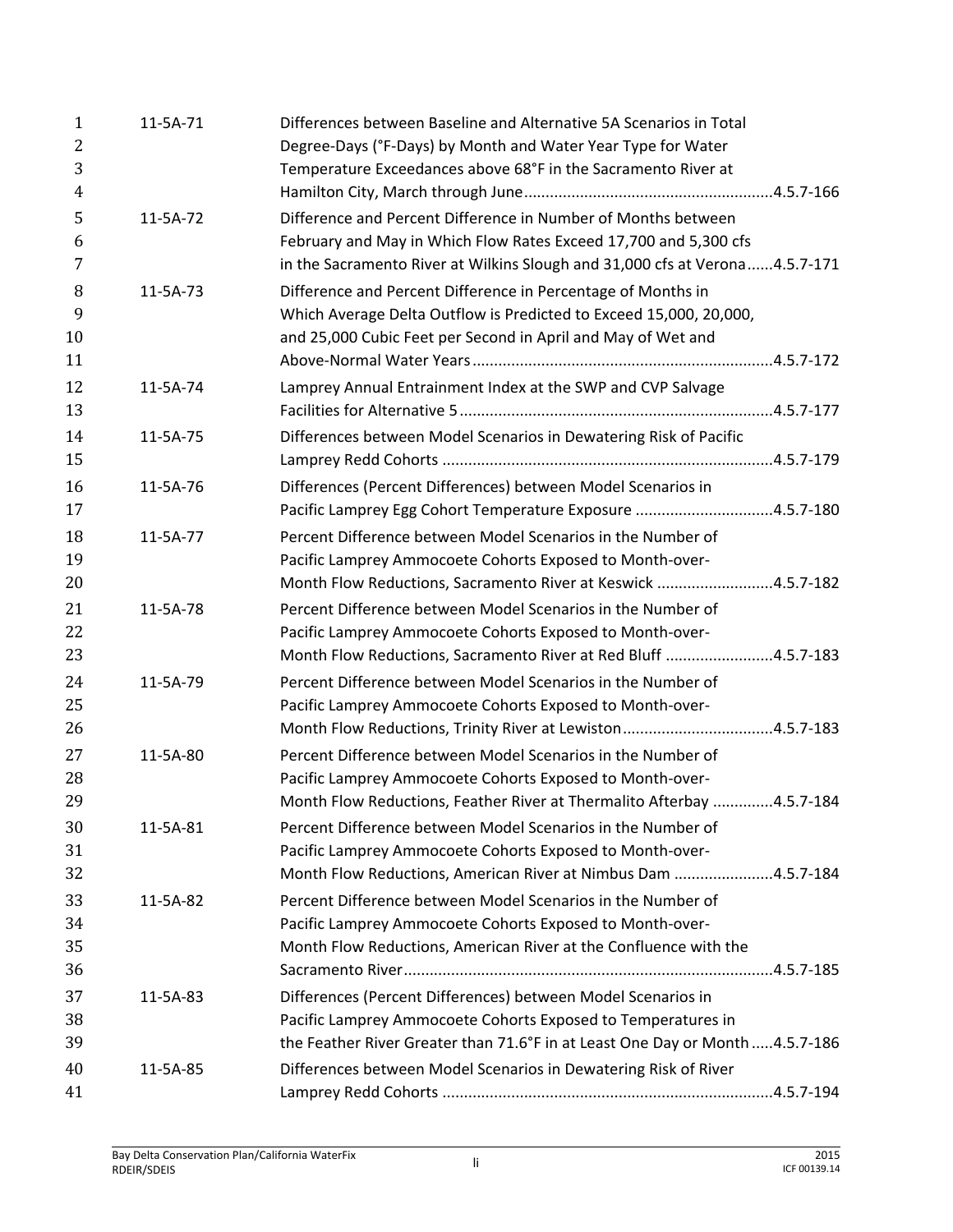| $\mathbf{1}$   | 11-5A-86  | Differences (Percent Differences) between Model Scenarios in River                                                              |  |
|----------------|-----------|---------------------------------------------------------------------------------------------------------------------------------|--|
| 2              |           |                                                                                                                                 |  |
| 3              | 11-5A-87  | Percent Difference between Model Scenarios in the Number of                                                                     |  |
| $\overline{4}$ |           | River Lamprey Ammocoete Cohorts Exposed to Month-over-Month                                                                     |  |
| 5              |           |                                                                                                                                 |  |
| 6              | 11-5A-88  | Percent Difference between Model Scenarios in the Number of                                                                     |  |
| 7              |           | River Lamprey Ammocoete Cohorts Exposed to Month-over-Month                                                                     |  |
| 8              |           |                                                                                                                                 |  |
| 9              | 11-5A-89  | Percent Difference between Model Scenarios in the Number of                                                                     |  |
| 10             |           | River Lamprey Ammocoete Cohorts Exposed to Month-over-Month                                                                     |  |
| 11             |           |                                                                                                                                 |  |
| 12             | 11-5A-90  | Percent Difference between Model Scenarios in the Number of                                                                     |  |
| 13             |           | River Lamprey Ammocoete Cohorts Exposed to Month-over-Month                                                                     |  |
| 14             |           | Flow Reductions, Feather River at Thermalito Afterbay 4.5.7-198                                                                 |  |
| 15             | 11-5A-91  | Percent Difference between Model Scenarios in the Number of                                                                     |  |
| 16             |           | River Lamprey Ammocoete Cohorts Exposed to Month-over-Month                                                                     |  |
| 17             |           | Flow Reductions, American River at Nimbus Dam 4.5.7-199                                                                         |  |
| 18             | 11-5A-92  | Relative Difference between Model Scenarios in the Number of                                                                    |  |
| 19             |           | River Lamprey Ammocoete Cohorts Exposed to Month-over-Month                                                                     |  |
| 20             |           | Flow Reductions, American River at the Confluence with the                                                                      |  |
| 21             |           |                                                                                                                                 |  |
| 22             | 11-5A-93  | Differences (Percent Differences) between Model Scenarios in River                                                              |  |
| 23             |           | Lamprey Ammocoete Cohorts Exposed to Temperatures Greater                                                                       |  |
| 24             |           |                                                                                                                                 |  |
| 25             | 11-5A-138 | Difference and Percent Difference in the Percentage of Months                                                                   |  |
| 26             |           | during April-June in Which Water Temperatures in the Feather                                                                    |  |
| 27             |           | River below Thermalito Afterbay are outside the 59°F to 68°F Water                                                              |  |
| 28             |           | Temperature Range for Striped Bass Spawning, Embryo Incubation,                                                                 |  |
| 29             |           |                                                                                                                                 |  |
| 30             | 11-58-140 | Difference and Percent Difference in the Percentage of Months                                                                   |  |
| 31             |           | during April-June in Which Water Temperatures in the Feather                                                                    |  |
| 32             |           | River below Thermalito Afterbay Are outside the 60°F to 70°F Water                                                              |  |
| 33             |           | Temperature Range for American Shad Adult Migration and                                                                         |  |
| 34             |           |                                                                                                                                 |  |
| 35             |           |                                                                                                                                 |  |
| 36             | 11-58-142 | Difference and Percent Difference in the Percentage of Months<br>during April-August in Which Water Temperatures in the Feather |  |
| 37             |           | River below Thermalito Afterbay fall below the 68°F Water                                                                       |  |
| 38             |           | Temperature Threshold for Threadfin Shad Spawning 4.5.7-217                                                                     |  |
|                |           |                                                                                                                                 |  |
| 39             | 11-5A-144 | Difference and Percent Difference in the Percentage of Months                                                                   |  |
| 40             |           | during March-June in Which Water Temperatures in the Feather                                                                    |  |
| 41             |           | River below Thermalito Afterbay Would Be outside the 59°F to 75°F                                                               |  |
| 42             |           | Water Temperature Range for Largemouth Bass Spawning 4.5.7-220                                                                  |  |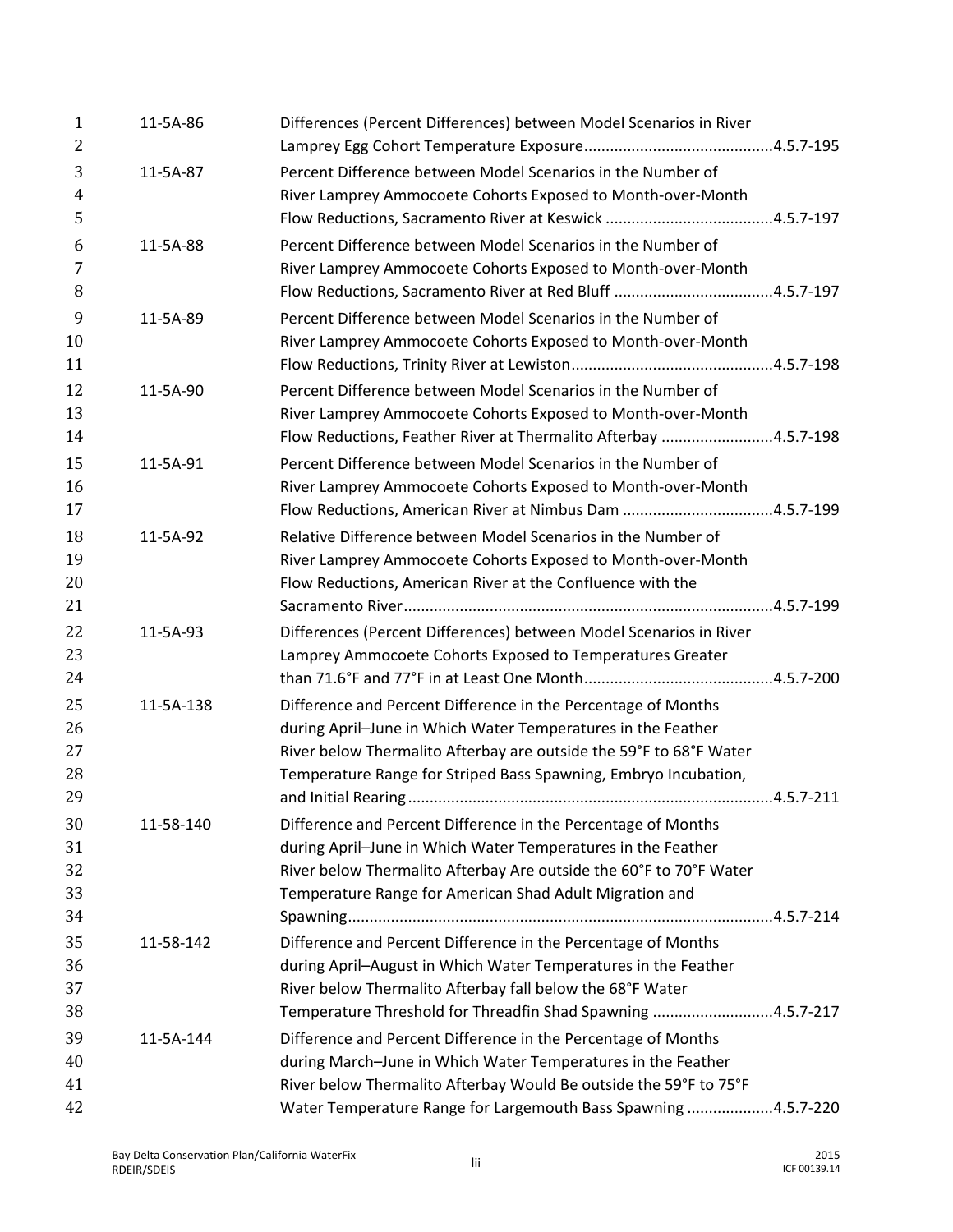| $\mathbf{1}$   | 11-5A-146    | Difference and Percent Difference in the Percentage of Months           |
|----------------|--------------|-------------------------------------------------------------------------|
| 2              |              | during March-June in Which Water Temperatures in the Feather            |
| 3              |              | River below Thermalito Afterbay Fall below the 60.8°F Water             |
| $\overline{4}$ |              | Temperature Threshold for the Initiation of Sacramento-San Joaquin      |
| 5              |              |                                                                         |
| 6              | 11-5A-148    | Difference and Percent Difference in the Percentage of Months           |
| 7              |              | during April-May in Which Water Temperatures in the Feather River       |
| 8              |              | below Thermalito Afterbay Would Be outside the 59°F to 64°F             |
| 9              |              | Water Temperature Range for Hardhead Spawning4.5.7-226                  |
| 10             | 11-5A-150    | Difference and Percent Difference in the Percentage of Months           |
| 11             |              | during April-November in Which Water Temperatures in the                |
| 12             |              | Feather River below Thermalito Afterbay Exceed the 88°F Water           |
| 13             |              | Temperature Threshold for Juvenile Largemouth Bass Rearing4.5.7-231     |
| 14             | 11-5A-151    | Difference and Percent Difference in the Percentage of Months           |
| 15             |              | Year-Round in Which Water Temperatures in the Feather River             |
| 16             |              | below Thermalito Afterbay Exceed the 86°F Water Temperature             |
| 17             |              |                                                                         |
| 18             | 11-5A-154    | Difference and Percent Difference in the Percentage of Months           |
| 19             |              | Year-Round in Which Water Temperatures in the Feather River             |
| 20             |              | below Thermalito Afterbay Exceed 72°F and 75°F Water                    |
| 21             |              | Temperature Thresholds for Sacramento Tule Perch Occurrence  4.5.7-239  |
| 22             | 11-5A-156    | Difference and Percent Difference in the Percentage of Months           |
| 23             |              | Year-Round in Which Water Temperatures in the Feather River             |
| 24             |              | below Thermalito Afterbay Exceed the 86°F Water Temperature             |
| 25             |              | Threshold for Sacramento-San Joaquin Roach Survival 4.5.7-243           |
| 26             | 11-5A-158    | Difference and Percent Difference in the Percentage of Months           |
| 27             |              | Year-Round in Which Water Temperatures in the Feather River             |
| 28             |              | below Thermalito Afterbay Are outside the 65°F to 82.4°F Water          |
| 29             |              | Temperature Range for Juvenile and Adult Hardhead Occurrence  4.5.7-247 |
| 30             | $4.5.8 - 1$  | Alternative 5A Effects on Natural Communities Relative to               |
| 31             |              |                                                                         |
| 32             | $4.5.8 - 2$  | Alternative 5A Effects on Jurisdictional Wetlands and Waters            |
| 33             |              |                                                                         |
| 34             | $4.3.11 - 1$ | Summary of Years with Reduced SWP and CVP Reservoir Recreation          |
| 35             |              | Opportunities (End-of September Elevations below Recreation             |
| 36             |              |                                                                         |
| 37             | $4.3.11 - 2$ | Summary of Years with Reduced SWP and CVP Reservoir Recreation          |
| 38             |              | Opportunities (End-of September Elevations below Recreation             |
| 39             |              |                                                                         |
| 40             | $4.5.18 - 1$ | GHG Emissions from Operation, Maintenance, and Increased SWP            |
| 41             |              |                                                                         |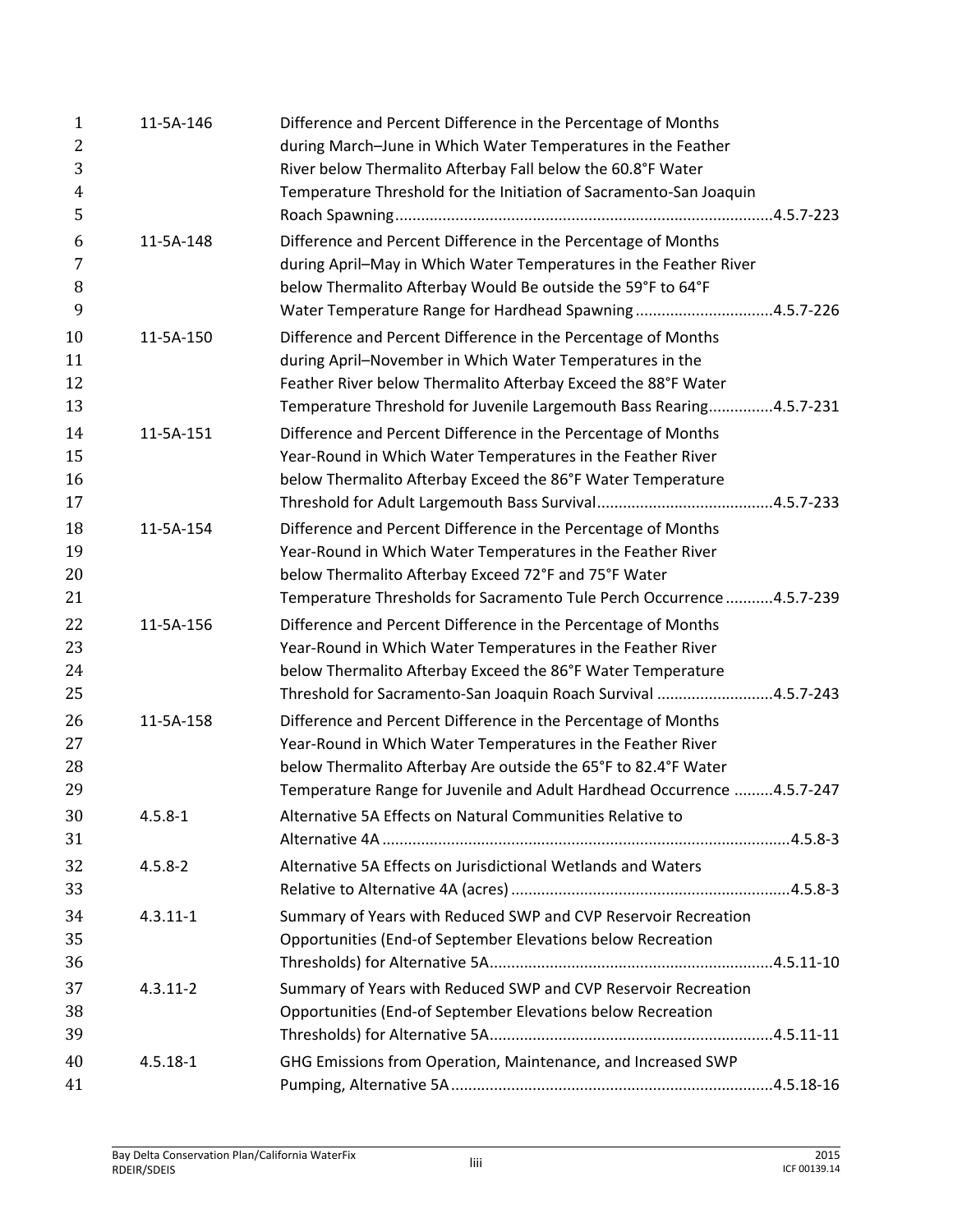| $\mathbf{1}$ | $4.1 - 1$      |                                                                        |  |
|--------------|----------------|------------------------------------------------------------------------|--|
| 2            | $4.1 - 2$      | New and Existing Water Operations Flow Criteria and Relationship       |  |
| 3            |                |                                                                        |  |
| 4            | $4.1 - 3$      |                                                                        |  |
| 5            | $4.1 - 4$      |                                                                        |  |
| 6            | $4.1 - 5$      |                                                                        |  |
| 7            | $4.1 - 6$      |                                                                        |  |
| 8            | $4.1 - 7$      |                                                                        |  |
| 9            | $4.1 - 8$      | Terrestrial Biology Resource Restoration and Protection Principles     |  |
| 10           |                |                                                                        |  |
| 11           | $5.2.1 - 1$    | Interim Implementation Actions: Restoration Projects with Potential    |  |
| 12           |                | to Contribute to Meeting Habitat Conservation Measures or              |  |
| 13           |                |                                                                        |  |
| 14           | $5.2.2.1 - 1$  | Effects on Water Supplies from Additional Plans, Policies, and         |  |
| 15           |                |                                                                        |  |
| 16           | $5.2.2.2 - 1$  | Effects on Surface Water from Additional Plans, Policies, and          |  |
| 17           |                |                                                                        |  |
| 18           | $5.2.2.3 - 1$  | Effects on Groundwater from Additional Plans, Policies, and            |  |
| 19           |                |                                                                        |  |
| 20           | $5.2.2.4 - 1$  | Effects on Water Quality from Additional Plans, Policies, and          |  |
| 21           |                |                                                                        |  |
| 22<br>23     | $5.2.2.5 - 1$  | Cumulative Effects on Geology and Seismicity from Plans, Policies,     |  |
|              |                |                                                                        |  |
| 24           | $5.2.2.6 - 1$  | Programs and Projects Considered in the Soils Cumulative Analysis 5-86 |  |
| 25<br>26     | $11 - 13$      | Effects on Covered Fish Species from the Plans, Policies, and          |  |
| 27           | $11 - 14$      | Effects on Fish from the Programs, Projects, and Policies Considered   |  |
| 28           |                |                                                                        |  |
| 29           | $5.2.2.8 - 1$  | Additional Programs, Projects, and Policies Included In the            |  |
| 30           |                | Cumulative Impact Analysis for Terrestrial Biological Resources5-128   |  |
| 31           | $5.2.2.9 - 1$  | Effects on Land Use from a Selection of Plans, Policies, and           |  |
| 32           |                |                                                                        |  |
| 33           | $5.2.2.10 - 1$ | Effects on Agriculture from Additional Plans, Policies, and Programs   |  |
| 34           |                |                                                                        |  |
| 35           | $5.2.2.11 - 1$ | Effects on Recreation Resources from Additional Programs and           |  |
| 36           |                |                                                                        |  |
| 37           | $5.2.2.12 - 1$ | Effects on Socioeconomics from the Plans, Policies, and Programs       |  |
| 38           |                |                                                                        |  |
| 39           | $5.2.2.13 - 1$ | Effects on Aesthetics and Visual Resources from Additional             |  |
| 40           |                | Programs and Projects Considered for Cumulative Analysis5-167          |  |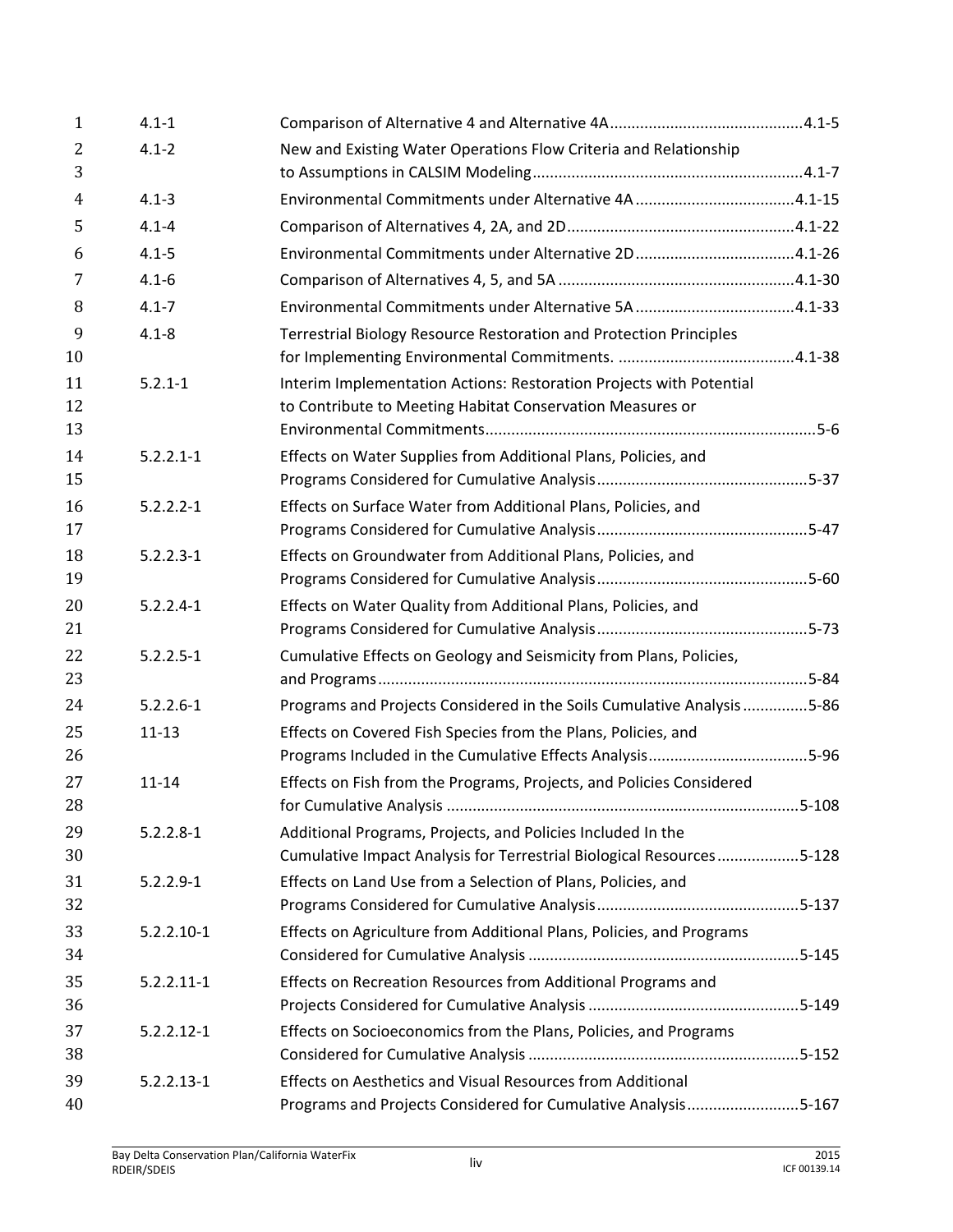| $5.2.2.14-1$   | Effects on Cultural Resources from Additional Programs and Projects                                                                  |  |
|----------------|--------------------------------------------------------------------------------------------------------------------------------------|--|
| $5.2.1.15 - 1$ | Effects on Transportation from a Selection of Plans, Policies, and                                                                   |  |
| $5.2.2.16 - 1$ | Public Services and Utilities Effects of Additional Plans, Policies, and                                                             |  |
| $5.2.2.17 - 1$ | Effects on Energy Resources from Additional Programs and Projects                                                                    |  |
| $5.2.2.19 - 1$ | Noise Effects from Additional Plans, Policies, and Programs                                                                          |  |
| $5.2.2.20 - 1$ | Effects Related to Hazards and Hazardous Materials from the Plans,<br>Policies, and Programs Considered for Cumulative Analysis5-209 |  |
| $5.2.2.21 - 1$ | Effects on Public Health from the Plans, Policies, and Programs                                                                      |  |
| $5.2.2.22 - 1$ | Effects on Mineral Resources from Additional Programs and Projects                                                                   |  |
| $5.2.2.23 - 1$ | Effects on Paleontological Resources from Additional Programs and                                                                    |  |
| $5.2.2.24 - 1$ | Effects on Environmental Justice Resources from Additional<br>Programs and Projects Considered for Cumulative Analysis5-232          |  |
|                |                                                                                                                                      |  |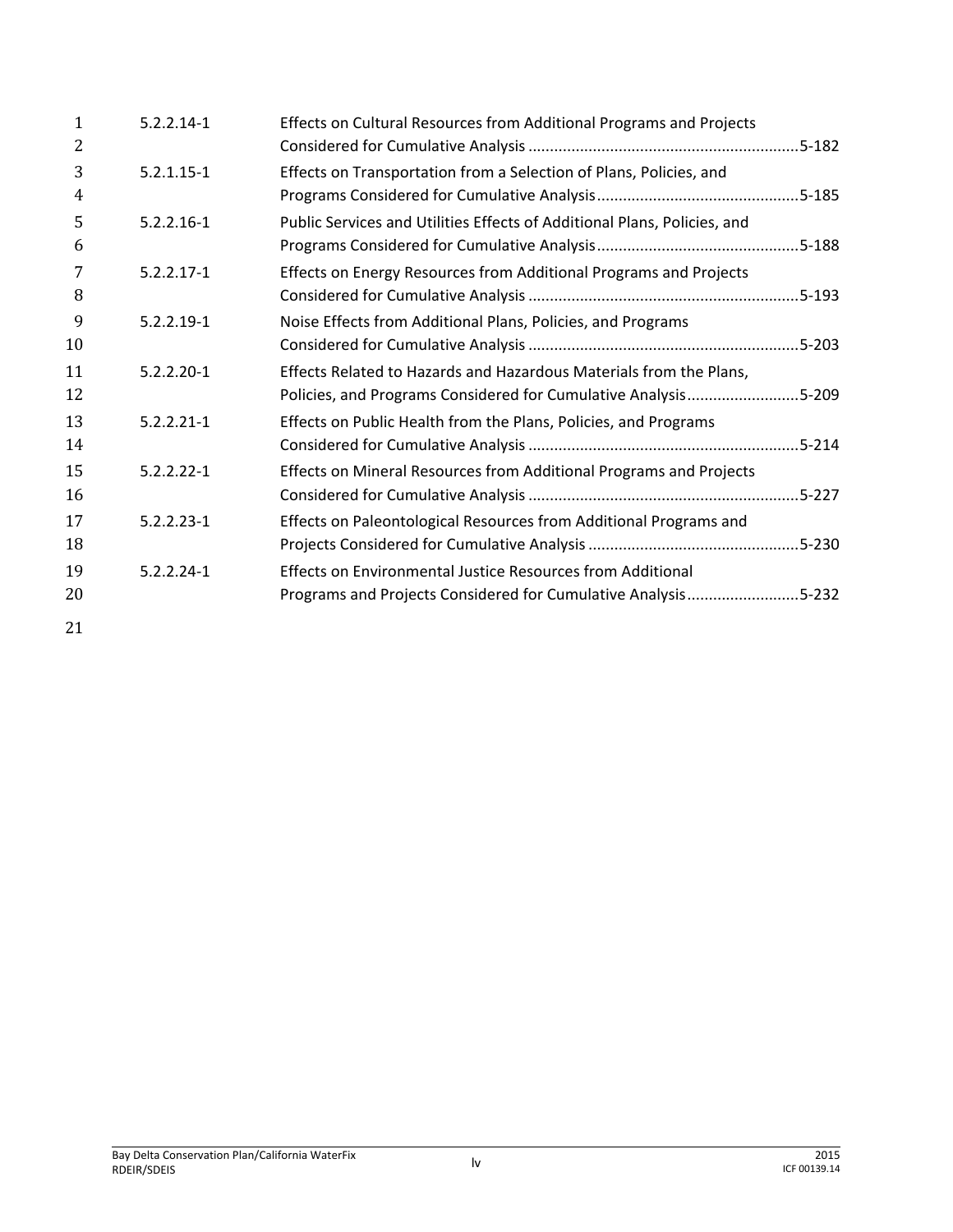| μg                | micrograms                                                                                   |
|-------------------|----------------------------------------------------------------------------------------------|
| 5RMK              | 5RMK Inc.                                                                                    |
| A                 | average                                                                                      |
| AB                | <b>Assembly Bill</b>                                                                         |
| ABAG              | Association of Bay Area Governments                                                          |
| <b>ACHP</b>       | Advisory Council on Historic Preservation                                                    |
| af                | acre-feet                                                                                    |
| AGR               | agricultural beneficial use                                                                  |
| <b>ALSP</b>       | Agricultural Lands Stewardship Plan                                                          |
| <b>AMM</b>        | avoidance and minimization measure                                                           |
| <b>AMMP</b>       | Adaptive Management and Monitoring Plan                                                      |
| AN                | above normal years                                                                           |
| <b>AOU</b>        | American Ornithologists' Union                                                               |
| <b>APA</b>        | applicant-preferred alternative                                                              |
| <b>AQMP</b>       | Air Quality Mitigation Plan                                                                  |
| <b>ARB</b>        | California Air Resources Board                                                               |
| <b>ATS</b>        | <b>Active Treatment Systems</b>                                                              |
| <b>BA</b>         | <b>Biological Assessment</b>                                                                 |
| <b>BAAQMD</b>     | Bay Area Air Quality Management District                                                     |
| <b>Basin Plan</b> | Sacramento and San Joaquin River Basins                                                      |
| <b>Bay Area</b>   | San Francisco Bay Area                                                                       |
| Bay-Delta Plan    | Water Quality Control Plan for the San Francisco Bay/Sacramento-San<br>Joaquin Delta Estuary |
| Bay-Delta WQCP    | San Francisco Bay/Sacramento-San Joaquin Delta Estuary Water Quality<br><b>Control Plan</b>  |
| <b>BDCP</b>       | Bay Delta Conservation Plan                                                                  |
| <b>BiOps</b>      | biological opinions                                                                          |
| <b>BMP</b>        | best management practices                                                                    |
| <b>BN</b>         | below normal years                                                                           |
| <b>BNSF</b>       | Burlington Northern Santa Fe                                                                 |
| <b>BPBG</b>       | baseline plus background growth                                                              |
| <b>BPBGPP</b>     | baseline plus background growth plus project                                                 |
| C                 | critical years                                                                               |
| CAAQS             | California ambient air quality standards                                                     |
| <b>CALFED</b>     | California Bay-Delta Program's                                                               |
| <b>CAMT</b>       | Collaborative Adaptive Management Team                                                       |
| CAP               | <b>Climate Action Plan</b>                                                                   |
| CBC               | California Building Code                                                                     |
| CCR               | California Code of Regulations                                                               |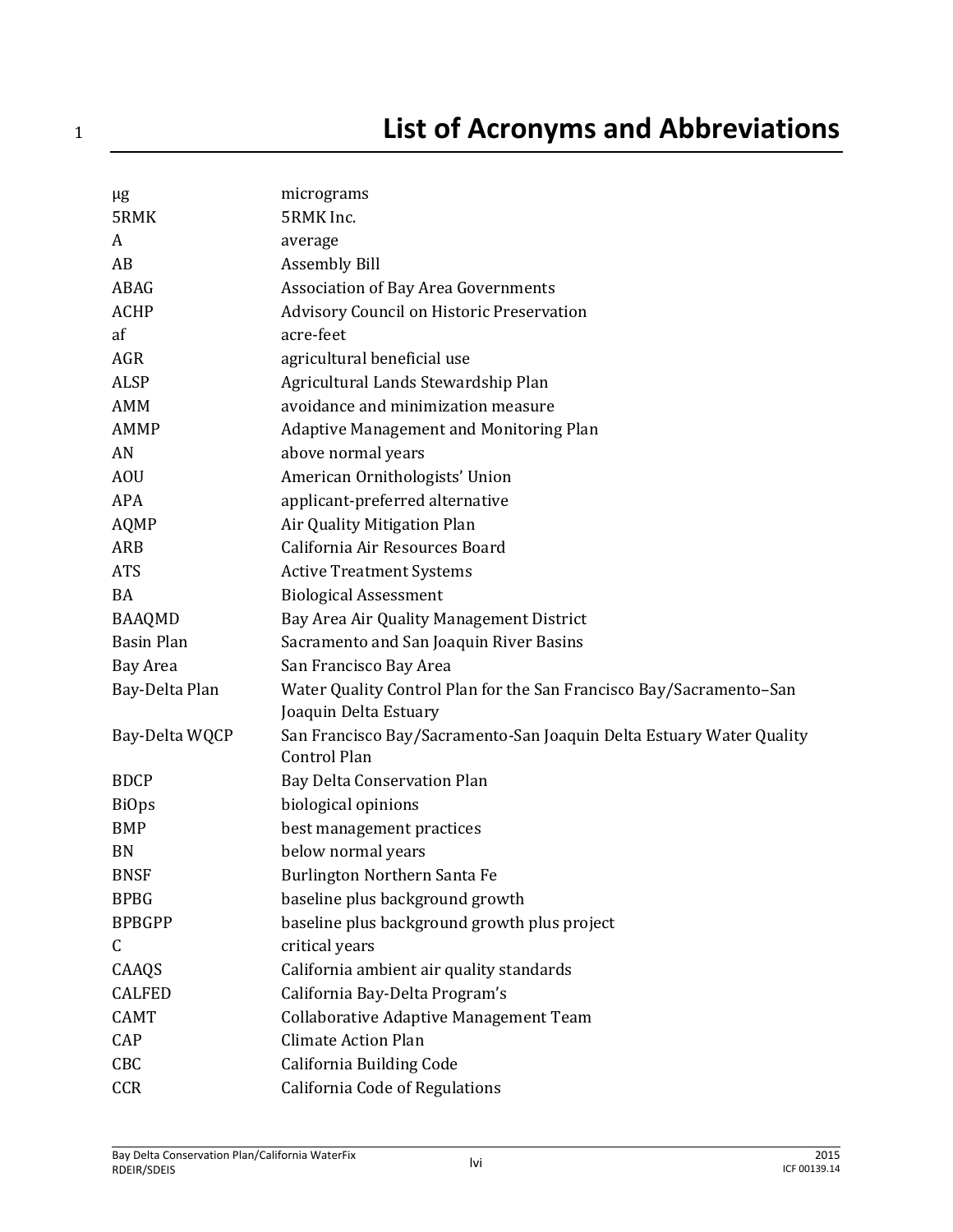| <b>CDFW</b>                 | California Department of Fish and Wildlife                    |
|-----------------------------|---------------------------------------------------------------|
| <b>CEQ</b>                  | <b>Council on Environmental Quality</b>                       |
| <b>CEQA</b>                 | California Environmental Quality Act                          |
| <b>CESA</b>                 | California Endangered Species Act                             |
| <b>CFR</b>                  | <b>Code of Federal Regulations</b>                            |
| cfs                         | cubic feet per second                                         |
| CM                          | conservation measures                                         |
| C <sub>0</sub>              | carbon monoxide                                               |
| CO <sub>2</sub> e           | carbon dioxide equivalent                                     |
| COA                         | <b>Coordinated Operations Agreement</b>                       |
| Council                     | Delta Stewardship Council                                     |
| <b>CPT</b>                  | cone penetration testing                                      |
| <b>CSAMP</b>                | Collaborative Science and Adaptive Management Program         |
| <b>CSMP</b>                 | <b>Construction Site Monitoring Program</b>                   |
| <b>CVJV</b>                 | <b>Central Valley Joint Venture</b>                           |
| <b>CVP</b>                  | <b>Central Valley Project</b>                                 |
| <b>CWA</b>                  | Clean Water Act                                               |
| D                           | dry years                                                     |
| D-1641                      | State Water Resources Control Board Water Right Decision 1641 |
| dB                          | decibel                                                       |
| dBA                         | A-weighted decibels                                           |
| <b>DBPs</b>                 | disinfection byproducts                                       |
| <b>DBW</b>                  | <b>California Department of Boating and Waterways</b>         |
| <b>DDT</b>                  | dichlorodiphenyltrichloroethane                               |
| Delta                       | Sacramento-San Joaquin Delta                                  |
| <b>Delta Protection Act</b> | Johnston-Baker-Andal-Boatwright Delta Protection Act of 1992  |
| <b>DFW</b>                  | California Department of Fish & Wildlife                      |
| <b>DMD</b>                  | Dredge Material Disposal                                      |
| D <sub>0</sub>              | Dissolved Oxygen                                              |
| <b>DOC</b>                  | Dissolved organic carbon                                      |
| <b>DOI</b>                  | U.S. Department of the Interior                               |
| <b>DPM</b>                  | diesel particulate matter                                     |
| <b>DPR</b>                  | California Department of Parks and Recreation                 |
| <b>DRMS</b>                 | Delta Risk Management Strategy                                |
| <b>DSD</b>                  | Division of Safety of Dams                                    |
| dw                          | dry weight                                                    |
| <b>DWR</b>                  | <b>California Department of Water Resources</b>               |
| <b>DWSC</b>                 | Deep Water Ship Channel                                       |
| E/I                         | export/inflow                                                 |
| EBC                         | existing biological conditions                                |
| EC                          | electrical conductivity                                       |
| EC                          | <b>Environmental Commitments</b>                              |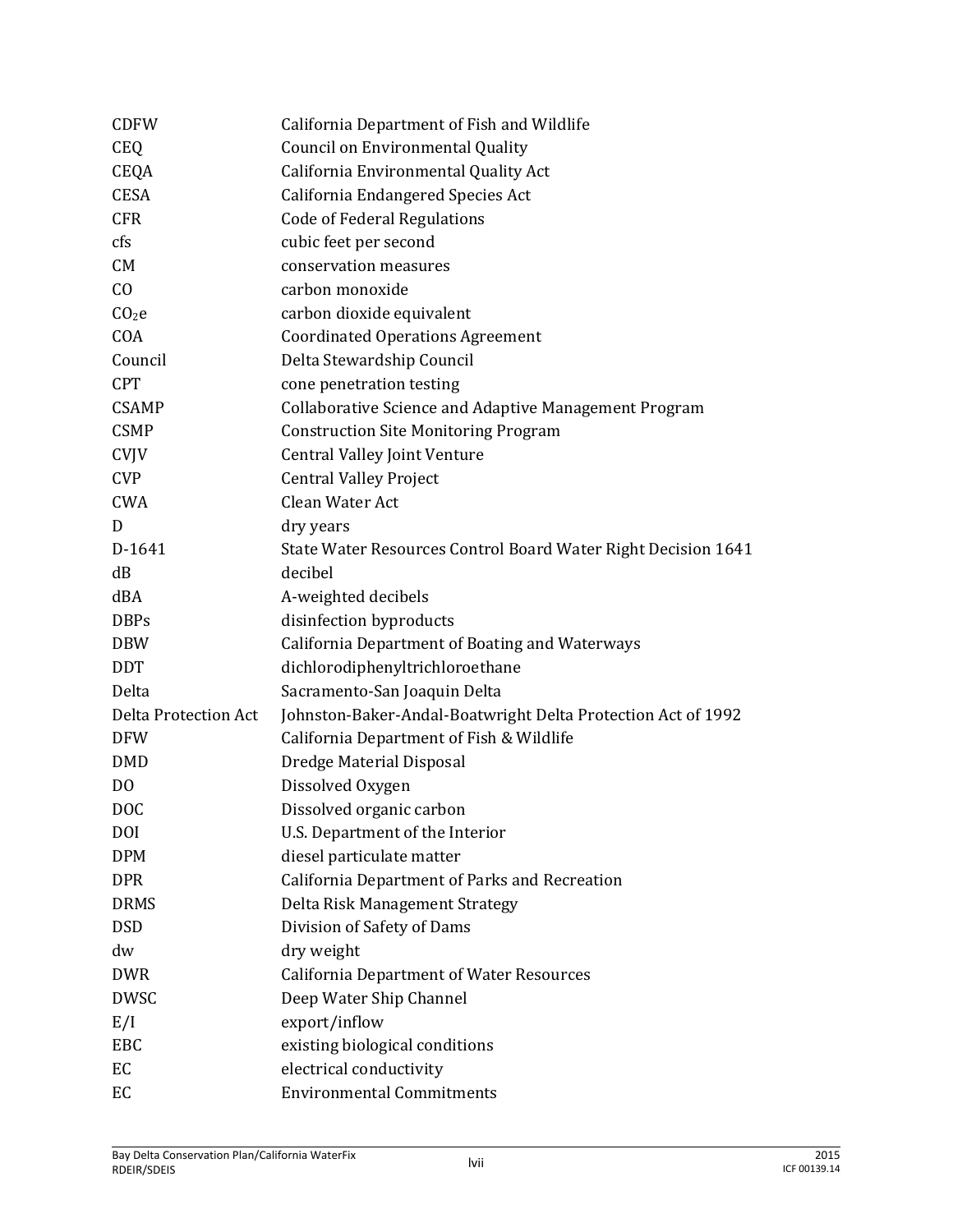| <b>ECAs</b>          | <b>Essential Connectivity Areas</b>                                                                                            |
|----------------------|--------------------------------------------------------------------------------------------------------------------------------|
| EcoRestore           | California EcoRestore                                                                                                          |
| <b>EDMS</b>          | <b>Emissions and Dispersion Modeling System</b>                                                                                |
| <b>EFH</b>           | essential fish habitat                                                                                                         |
| EIR                  | environmental impact report                                                                                                    |
| EIS                  | environmental impact statement                                                                                                 |
| <b>ELT</b>           | <b>Early Long Term</b>                                                                                                         |
| EQs                  | <b>Exceedance Quotients</b>                                                                                                    |
| <b>ESA</b>           | federal Endangered Species Act                                                                                                 |
| FAA                  | <b>Federal Aviation Administration</b>                                                                                         |
| <b>FEMA</b>          | <b>Federal Emergency Management Agency</b>                                                                                     |
| <b>FERC</b>          | <b>Federal Energy Regulatory Commission</b>                                                                                    |
| <b>FHWA</b>          | Federal Highway Administration                                                                                                 |
| ft                   | feet                                                                                                                           |
| <b>FTE</b>           | full time equivalent                                                                                                           |
| GEZs                 | geotechnical exploration zones                                                                                                 |
| GHG                  | greenhouse gas                                                                                                                 |
| GSAs                 | <b>Groundwater Sustainability Agencies</b>                                                                                     |
| GSPs                 | <b>Groundwater Sustainability Plans</b>                                                                                        |
| GWh                  | gigawatt hours                                                                                                                 |
| <b>HABS</b>          | Historic American Buildings Survey                                                                                             |
| <b>HCP</b>           | habitat conservation plan                                                                                                      |
| <b>HMMP</b>          | Hazardous Materials Management Plan                                                                                            |
| <b>HORB</b>          | head of Old River barrier                                                                                                      |
| <b>HRA</b>           | health risk assessment                                                                                                         |
| <b>HUs</b>           | <b>Habitat Units</b>                                                                                                           |
| IA                   | <b>Implementation Agreement</b>                                                                                                |
| in/sec PPV           | inches per second peak particle velocity                                                                                       |
| <b>IRWMP</b>         | <b>Integrated Regional Management Plan</b>                                                                                     |
| <b>IWMA</b>          | <b>Integrated Waste Management Act</b>                                                                                         |
| <b>Lead Agencies</b> | state and federal lead agencies                                                                                                |
| <b>LLT</b>           | Late Long-term                                                                                                                 |
| LOS                  | level of service                                                                                                               |
| <b>LURMP</b>         | Land Use and Resources Management Plan                                                                                         |
| M&I                  | Municipal and Industrial                                                                                                       |
| Marsh                | Suisun Marsh                                                                                                                   |
| <b>MCL</b>           | maximum contaminant level                                                                                                      |
| Mercury Basin Plan   | Amendments to the Water Quality Control Plan for the Sacramento River                                                          |
| Amendments           | and San Joaquin River Basins for the Control of Methylmercury and Total<br>Mercury in the Sacramento-San Joaquin Delta Estuary |
| <b>MHHW</b>          | mean higher high water                                                                                                         |
| <b>MLLW</b>          | mean lower low water                                                                                                           |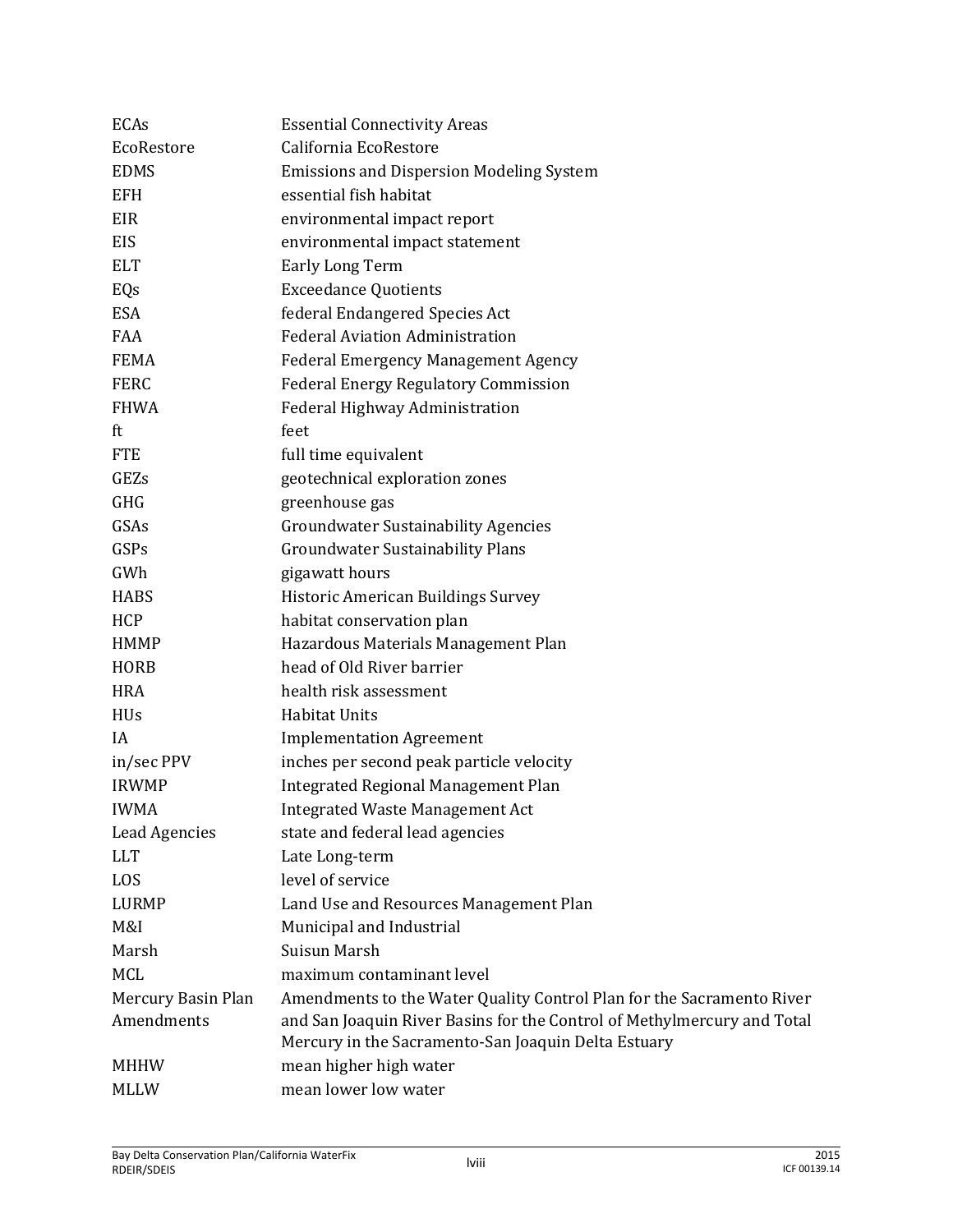| <b>MOA</b>      | Memorandum of Agreement                                  |
|-----------------|----------------------------------------------------------|
| <b>MPOs</b>     | metropolitan planning organizations                      |
| <b>MRZs</b>     | mineral resource zones                                   |
| <b>MSA</b>      | Stockton Metropolitan Statistical Area                   |
| <b>MSP</b>      | <b>Memorial State Park</b>                               |
| <b>MUN</b>      | municipal water supply                                   |
| <b>MW</b>       | Megawatt                                                 |
| N:P             | nitrogen to phosphorus                                   |
| <b>NAAQS</b>    | national ambient air quality standards                   |
| <b>NAHC</b>     | Native American Heritage Commission                      |
| <b>NAWMP</b>    | North American Waterfowl Management Plan                 |
| <b>NBAAIP</b>   | North Bay Aqueduct Alternative Intake Project            |
| <b>NCCP</b>     | natural community conservation plan                      |
| <b>NCCPA</b>    | Natural Community Conservation Planning Act              |
| <b>NEL</b>      | numerical effluent limit                                 |
| <b>NEPA</b>     | National Environmental Policy Act                        |
| NGO             | Non-Governmental Organization                            |
| <b>NHPA</b>     | National Historic Preservation Act                       |
| <b>NMFS</b>     | National Marine Fisheries Service                        |
| <b>NOA</b>      | notice of availability                                   |
| <b>NOD</b>      | Notice of Determination                                  |
| <b>NOP</b>      | notice of preparation                                    |
| NO <sub>X</sub> | nitrogen oxide                                           |
| <b>NPBs</b>     | nonphysical barriers                                     |
| <b>NPDES</b>    | National Pollutant Discharge Elimination System          |
| <b>NRHP</b>     | National Register of Historic Places                     |
| <b>NTUs</b>     | nephelometric turbidity units                            |
| 0&M             | operations and maintenance                               |
| <b>OMR</b>      | Old and Middle River                                     |
| <b>OSHA</b>     | Occupational Safety and Health Administration            |
| PCBs            | polychlorinated biphenyls                                |
| PCI             | pavement condition index                                 |
| <b>PM</b>       | particulate matter                                       |
| <b>PM10</b>     | Particulate matter less than 10 microns in diameter      |
| <b>POTWs</b>    | publically owned treatment works                         |
| <b>PRC</b>      | <b>Public Resources Code</b>                             |
| <b>QSD</b>      | Qualified SWPPP Developer                                |
| <b>RDEIR</b>    | Partially Recirculated Draft Environmental Impact Report |
| Reclamation     | <b>United States Bureau of Reclamation</b>               |
| <b>REEP</b>     | Renewable Energy Procurement Program                     |
| <b>ROA</b>      | <b>Restoration Opportunity Area</b>                      |
| <b>ROD</b>      | Record of Decision                                       |